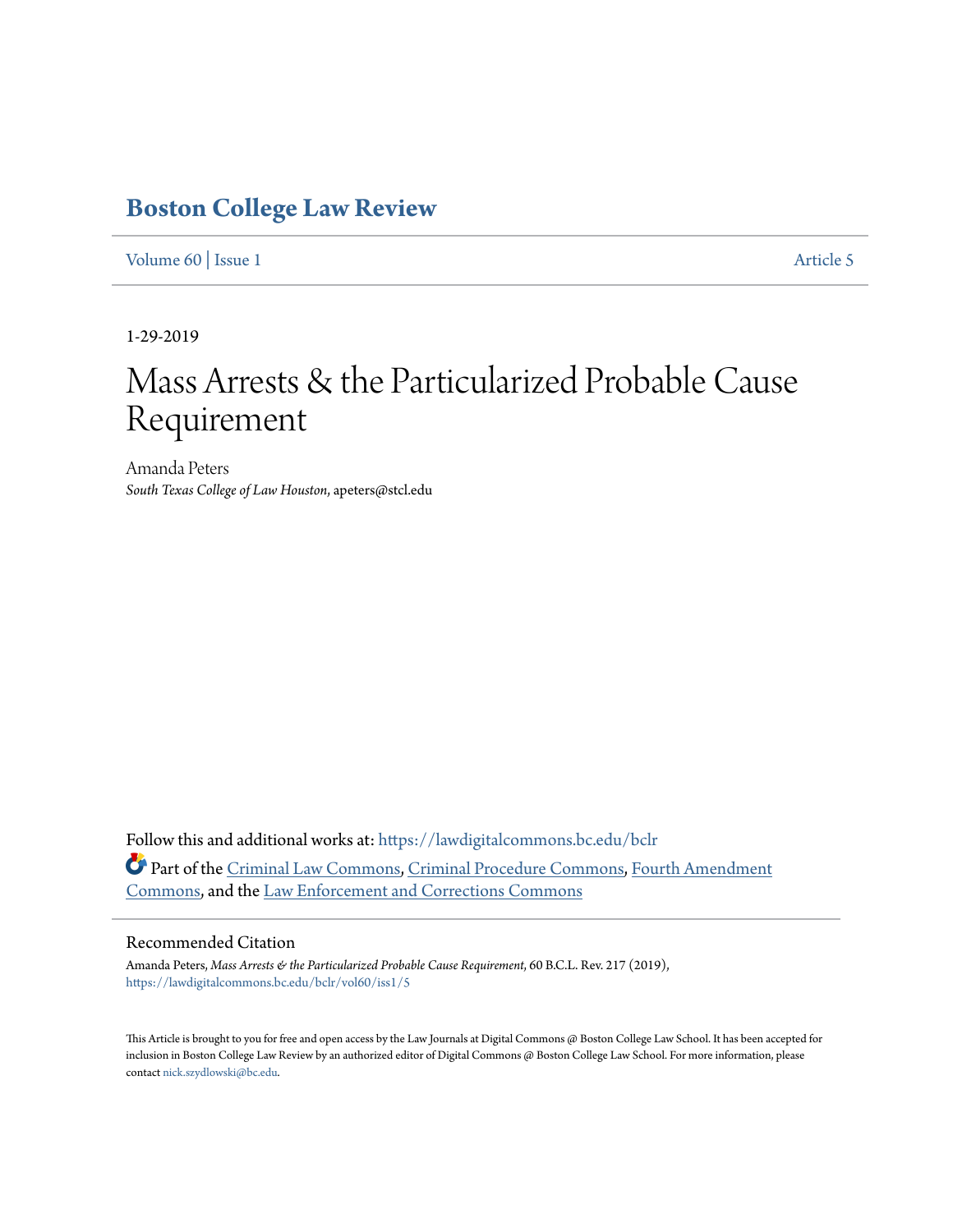# **MASS ARRESTS & THE PARTICULARIZED PROBABLE CAUSE REQUIREMENT**

# AMANDA PETERS

|                                                                              | 218 |
|------------------------------------------------------------------------------|-----|
|                                                                              |     |
|                                                                              |     |
|                                                                              |     |
|                                                                              |     |
|                                                                              |     |
| III. IMMUNITY FROM SUIT AND PARTICULARIZED VERSUS "GROUP PROBABLE CAUSE" 240 |     |
|                                                                              |     |
| B. Federal Court Analysis of Probable Cause in Mass Arrest Lawsuits 245      |     |
|                                                                              |     |
|                                                                              |     |
|                                                                              |     |
| A. Lawful Mass Detentions as an Alternative to Unlawful Mass Arrests 262     |     |
|                                                                              |     |
|                                                                              | 267 |
|                                                                              |     |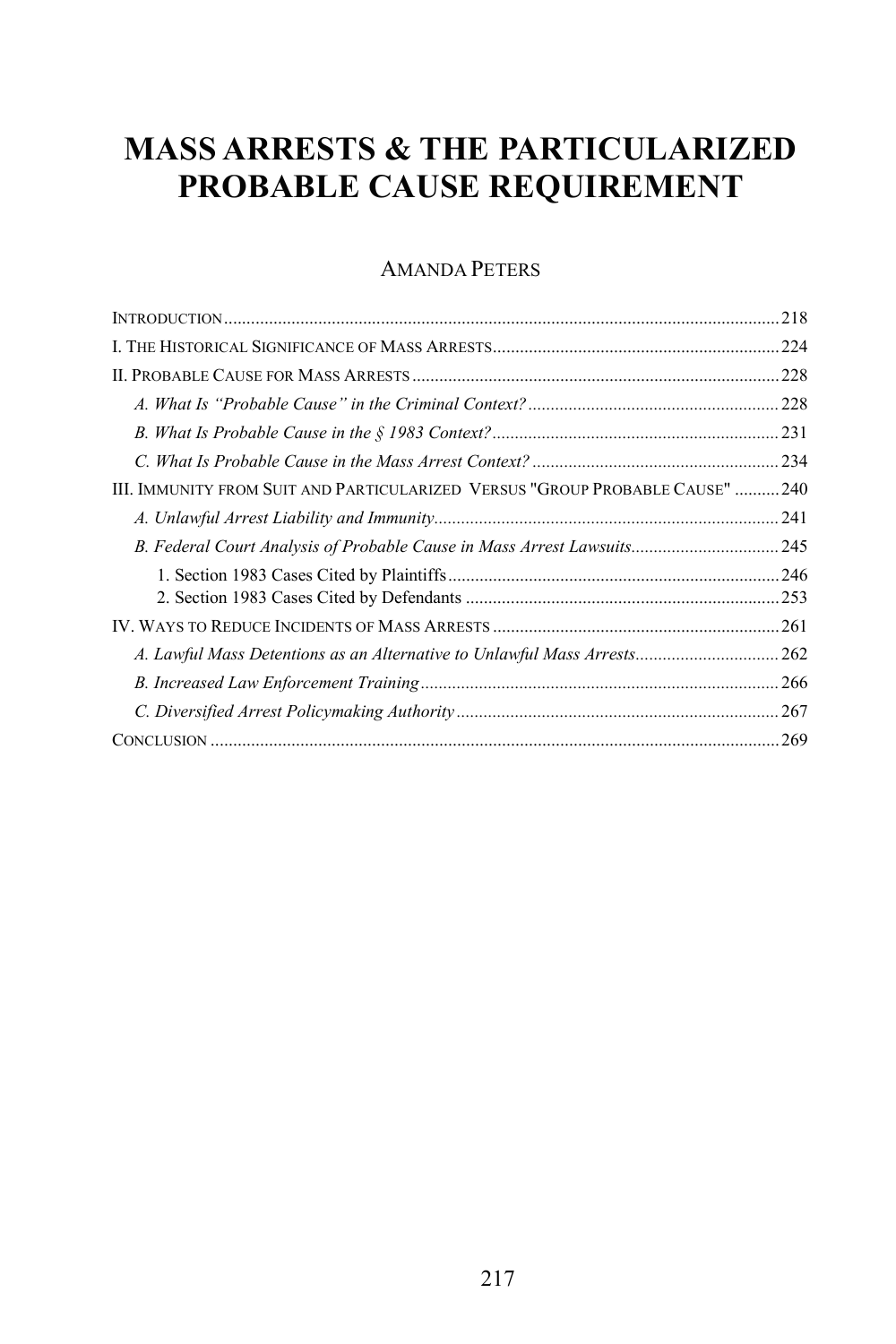# **MASS ARRESTS & THE PARTICULARIZED PROBABLE CAUSE REQUIREMENT**

#### AMANDA PETERS[\\*](#page-2-0)

**Abstract:** Three Supreme Court cases—*United States v. Di Re*, *Ybarra v. Illinois*, and *Maryland v. Pringle*—established the need for individualized or particularized probable cause in multiple-suspect arrests and searches. These three Supreme Court decisions have been used by plaintiffs seeking to sue police departments and municipalities under 42 U.S.C. § 1983 for civil rights violations stemming from mass arrests unsupported by probable cause. Oddly enough, these decisions have also been relied upon by defendants who allege that the law is unclear when it comes to particularized probable cause and multiple-suspect arrests. This Article seeks to carefully examine the history of mass arrests in America and analyze the probable cause requirement of the Fourth Amendment along with existing federal cases on multiple-suspect, group, and mass arrests, to demonstrate that the jurisprudence in this area is settled and clear. The Fourth Amendment's probable cause analysis is and should be no different for individual arrests than for high-volume arrests.

#### **INTRODUCTION**

The Fourth Amendment of the U.S. Constitution mandates that all ar-rests be supported by probable cause.<sup>[1](#page-2-1)</sup> The U.S. Supreme Court has repeatedly described probable cause as the facts and circumstances the officer knows that would warrant a reasonable, prudent person in believing a crim-inal offense has been, is being, or will be committed by the suspect.<sup>[2](#page-2-2)</sup> Offic-

We do not handcuff our government agents by requiring that they arrest only when the facts upon which they wish to rely would warrant a man of reasonable caution as opposed to one of extraordinary sophistication—in concluding criminal activity

 <sup>© 2019,</sup> Amanda Peters. All rights reserved.

<span id="page-2-0"></span><sup>\*</sup> Helen and Harry Hutchens Research Professor and Professor of Law, South Texas College of Law Houston. I would like to thank Natalie Stanley for her research assistance, Claire Caton for introducing me to the "Waco Biker Shootout" cases, and the South Texas College of Law Houston administration and faculty for their encouragement and support of faculty research and scholar-

<span id="page-2-2"></span><span id="page-2-1"></span>ship.<br><sup>1</sup> U.S. CONST. amend. IV.<br><sup>2</sup> Michigan v. DeFillippo, 443 U.S. 31, 37 (1979); Gerstein v. Pugh, 420 U.S. 103, 111 (1975); Adams v. Williams, 407 U.S. 143, 148 (1972); Beck v. Ohio, 379 U.S. 89, 91 (1964); Draper v. United States, 358 U.S. 307, 313 (1959); Brinegar v. United States, 338 U.S. 160, 175– 76 (1949); Carroll v. United States, 267 U.S. 132, 162 (1925). In *United States v. Chadwick,* Judge Tauro stated: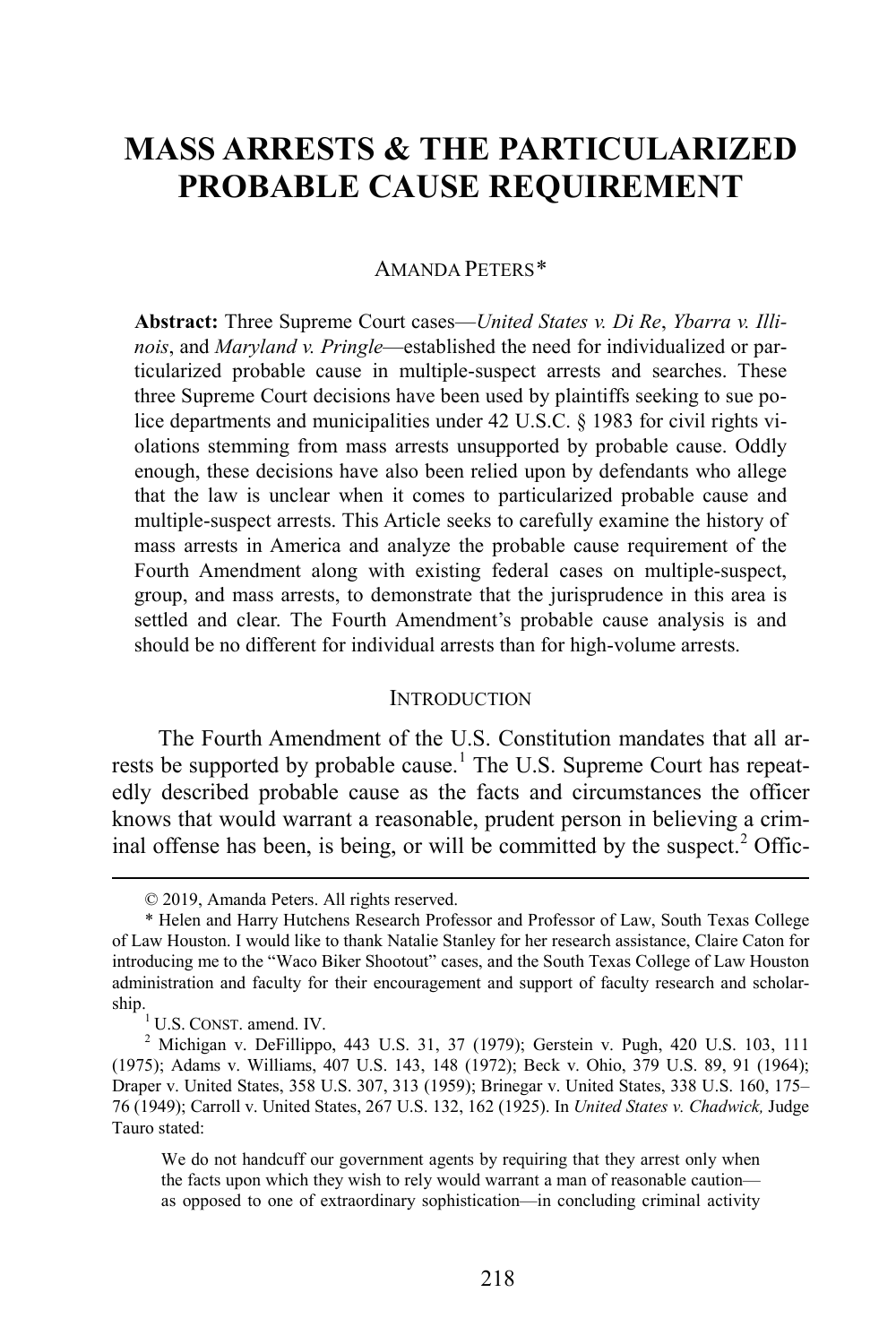ers must have probable cause to arrest a specific person.<sup>[3](#page-3-1)</sup> The Supreme Court calls this particularized probable cause.<sup>[4](#page-3-2)</sup>

When officers make an unlawful arrest without probable cause, significant criminal and civil consequences follow. Evidence seized pursuant to that arrest may be excluded or the case may be dismissed. Unlawfully arrested individuals may file civil rights lawsuits under 42 U.S.C. § 1983 al-leging that their Fourth Amendment rights were violated.<sup>[5](#page-3-3)</sup> Indeed, this is a common § 1983 claim.<sup>[6](#page-3-4)</sup> Probable cause is not always easy to establish, par-ticularly in weak or complex cases.<sup>[7](#page-3-5)</sup> This challenge is magnified when officers arrest individuals *en masse*.

<span id="page-3-0"></span>Mass arrests happen more frequently than one might imagine. Any number of scenarios might give rise to a high-volume arrest: protests, police raids, undercover stings, even raucous parties. There are numerous cases that illustrate the incidence of mass arrests. ${}^{8}$  ${}^{8}$  ${}^{8}$  In 2018, the Supreme Court defended

 was taking place. They are merely required to meet a standard that can be understood by the average reasonably prudent person.

393 F. Supp. 763, 769 (D. Mass. 1975), *aff'd*, 532 F.2d 773 (1st Cir. 1976), *aff'd*, 433 U.S. 1 (1977). <sup>3</sup> *See* Illinois v. Gates, 462 U.S. 213, 229–31 (1983) (evaluating whether a confidential in-

<span id="page-3-1"></span>formant's tip established the requisite probable cause for the arrest of a husband and wife); Texas v. Brown, 460 U.S. 730, 741–42 (1983) (noting that probable cause is necessary to support the seizure of property in plain view); Ybarra v. Illinois, 444 U.S. 85, 91 (1979) (stating that a search or seizure of a person must be supported by probable cause); Berger v. New York, 388 U.S. 41, 59 (1967) (explaining that the purpose of the probable cause requirement is protecting constitutionally protected areas from state intrusion until the state has reason to believe that a specific crime has been or is being committed).<br><sup>4</sup> *Ybarra*, 444 U.S. at 91.<br><sup>5</sup> 42 U.S.C. § 1983 (2018); *see* Vodak v. City of Chicago, 639 F.3d 738, 750 (7th Cir. 2011)

<span id="page-3-3"></span><span id="page-3-2"></span>(describing plaintiffs' primary complaint in a class action civil rights lawsuit as the city of Chicago's decision to arrest 900 people without probable cause). <sup>6</sup>

<span id="page-3-4"></span> $6$  DAVID B. BROOKS, TEXAS PRACTICE: CIVIL RIGHTS SUITS  $§$  2.31 (2d ed. 2018) (citing excessive force and arrest without probable cause as the two most common § 1983 claims in Texas lawsuits); Tal J. Lifshitz, Note, *"Arguable Probable Cause": An Unwarranted Approach to Qualified Immunity*, 65 U. MIAMI L. REV. 1159, 1166 (2011) ("[Section] 1983 litigation has skyrocketed to combat numerous constitutional violations—with the Fourth Amendment's prohibition against unreasonable searches and seizures being a popular vehicle for such claims."); Jessica R. Lonergan, *Protecting the Innocent: A Model for Comprehensive, Individualized Compensation of the Exonerated*, 11 N.Y.U. J. LEGIS. & PUB. POL'Y 405, 409 (2008) (stating that exonerees frequently raise lack of probable cause in civil rights lawsuits). <sup>7</sup> Lifshitz, *supra* not[e 6,](#page-3-0) at 1185 ("The concept of probable cause has been grounded in crimi-

<span id="page-3-5"></span>nal law and procedure for over two centuries. Ease of application and clarity, however, are not qualities with which the standard is endowed.").<br><sup>8</sup> *See, e.g.*, Wright v. Cuyler, 563 F.2d 627, 628 (3d Cir. 1977) (considering the arrest of be-

<span id="page-3-6"></span>tween eight and twenty persons who fit the description of the assailant); Wong v. Hayakawa, 464 F.2d 1282, 1282 (9th Cir. 1972) (noting that an undisclosed number of student protesters were arrested at one time); Urban v. Breier, 401 F. Supp. 706, 708 (E.D. Wis. 1975) (examining the arrest of fifty-four persons). Older opinions also used the phrase "dragnet arrests." *See, e.g.*, Ed-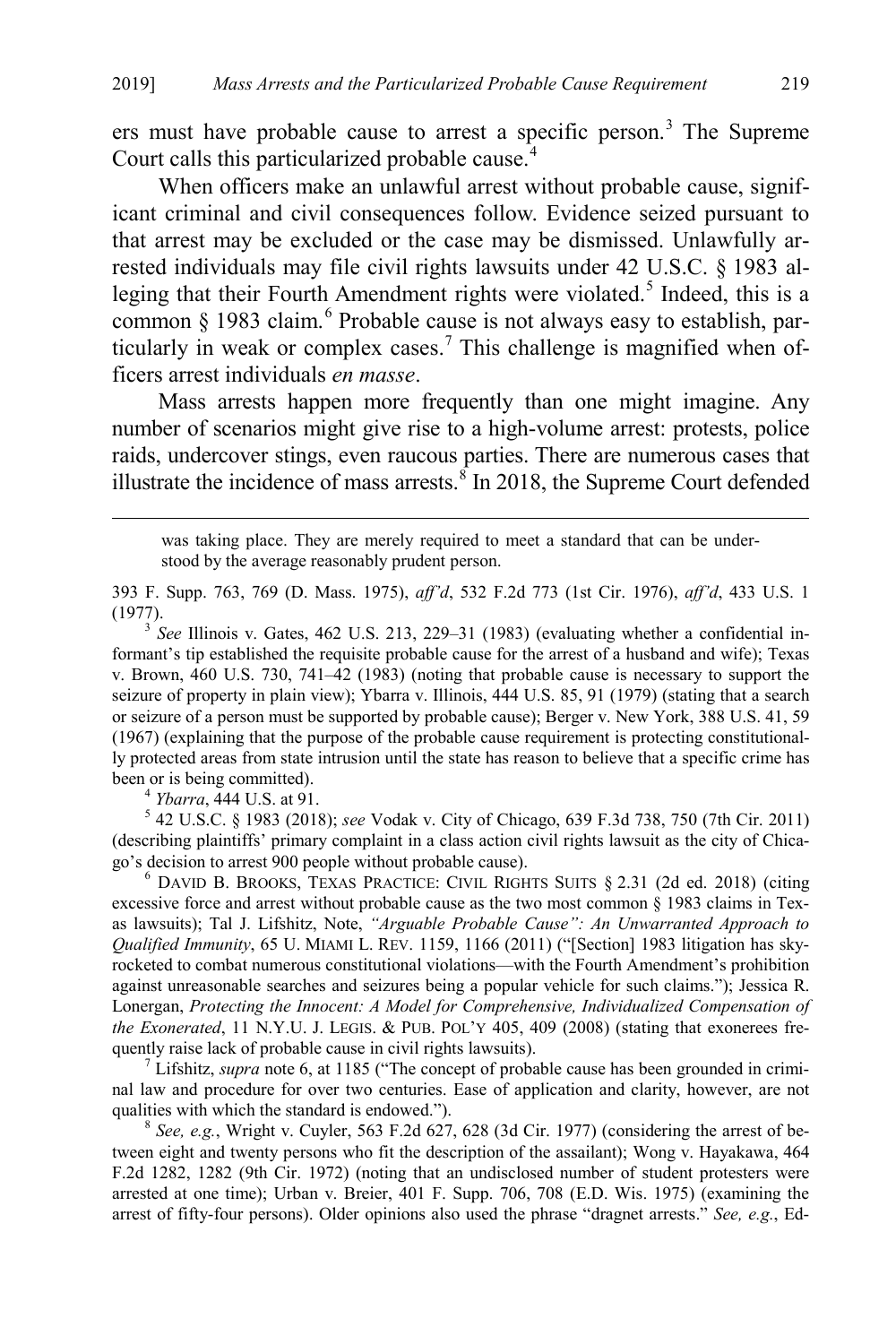the actions of Washington D.C. officers who arrested twenty-one partygoers in an abandoned house, sixteen of whom sued alleging that the officers lacked probable cause to arrest them. $9 \text{ In } 2015, 177 \text{ motorcycle enthusiasm who}$  $9 \text{ In } 2015, 177 \text{ motorcycle enthusiasm who}$ gathered in Waco, Texas were arrested following a confrontation at a restau-rant that resulted in nine deaths.<sup>[10](#page-4-1)</sup> Dozens of bikers are suing the police chief, his assistant, the arresting officers, the District Attorney, the Sheriff, the city, the county, and state law enforcement officials for Fourth Amendment viola-tions stemming from those arrests.<sup>[11](#page-4-2)</sup> Hundreds of people were arrested following the Occupy Wall Street and Occupy Oakland protests that took place in 2011 and 20[12](#page-4-3).<sup>12</sup> After their arrests, many protestors initiated lawsuits alleging officers violated their constitutional rights.[13](#page-4-4) Other cases that received less media attention have also challenged mass arrests on Fourth Amendment grounds.[14](#page-4-5)

<span id="page-4-1"></span><span id="page-4-0"></span><sup>10</sup> In Waco Biker Melee, 4 of 9 People Shot Dead with Gun Type Police Use, CHI. TRIB. (Dec. 11, 2015), http://www.chicagotribune.com/news/nationworld/ct-waco-biker-shooting-20151211-

<span id="page-4-2"></span>story.html [http://perma.cc/QFK5-YJRF]. <sup>11</sup> Tommy Witherspoon, *More Twin Peaks Bikers File Civil Lawsuits*, WACO TRIB. (May 15, 2017), http://www.wacotrib.com/news/courts and trials/more-twin-peaks-bikers-file-civil-lawsuits/ article\_c5ff8ff4-c8f9-5496-b9d6-02c03c10233f.html [https://perma.cc/3867-BZQQ]. <sup>12</sup> *80 Arrested at Occupy Wall Street Protest*, NBC NEWS (Sept. 24, 2011, 10:12 PM) (reporting

<span id="page-4-3"></span>on eighty arrests made in New York), http://www.nbcnews.com/id/44656667/ns/us news-life/t/ arrested-occupy-wall-street-protest/#.WmujWKinE2w [http://perma.cc/9XBM-3Q2H] [hereinafter *80 Arrested*]; Michael Cavna, *Occupy Oakland: After 2nd Arrest, Comics Journalist Susie Cagle Shares Her On-the-Ground Experience*, WASH. POST (Jan. 31, 2012), https://www.washington post.com/blogs/comic-riffs/post/occupy-oakland-after-2nd-arrest-comics-journalist-susie-cagleshares-her-on-the-ground-experience/2012/01/30/gIQAAu7UgQ\_blog.html?utm\_term=.98dd1c7fc 62f [http://perma.cc/3NQA-HSSC] (reporting on three hundred to four hundred arrests in Oakland). <sup>13</sup> *See* Berg v. New York City Police Comm'r Raymond Kelly, No. 12-CV-3391 (TPG), 2016

<span id="page-4-4"></span>WL 4257525, at \*6 (S.D.N.Y. Aug. 10, 2016) ("A reasonable jury could find that police officers detained the protestors, without probable cause or a warrant, due to a motive that belies defendants' claimed privilege."), *rev'd*, Berg v. Kelly, 897 F.3d 99 (2nd Cir. 2018); Angell v. City of Oakland, No. 13-CV-00190 NC, 2015 WL 65501, at \*6 (N.D. Cal. Jan. 5, 2015) ("Plaintiffs assert [they had] a common interest in ensuring that they would not be subject to mass arrests without individual determinations of probable cause . . . ."); Gersbacher v. City of New York, 134 F. Supp. 3d 711, 722 (S.D.N.Y. 2015) ("Defendants offer no argument based on the pleadings that even arguable probable cause [to arrest] existed."); Tommy Witherspoon, *47 More Bikers Sue Over Twin Peaks Arrests*, WACO TRIB. (May 13, 2017), http://www.wacotrib.com/news/city\_of\_waco/ more-bikers-sue-over-twin-peaks-arrests/article\_f1f86c73-a30b-5361-8ca3-5433f89c6dfd.html [http://perma.cc/W9QX-MHFB]. <sup>14</sup> *See* Wilson v. City of Boston, 421 F.3d 45, 49 (1st Cir. 2005) (finding that plaintiff was

<span id="page-4-5"></span>unlawfully arrested at a "job fair" that the police advertised to individuals with open warrants).

<span id="page-4-6"></span>wards v. Philadelphia, 860 F.2d 568, 571 n.2 (3d Cir. 1988) (referring to the arrest of forty to fifty youths as a "dragnet arrest").<br><sup>9</sup> District of Columbia v. Wesby, 138 S. Ct. 577, 586 (2018).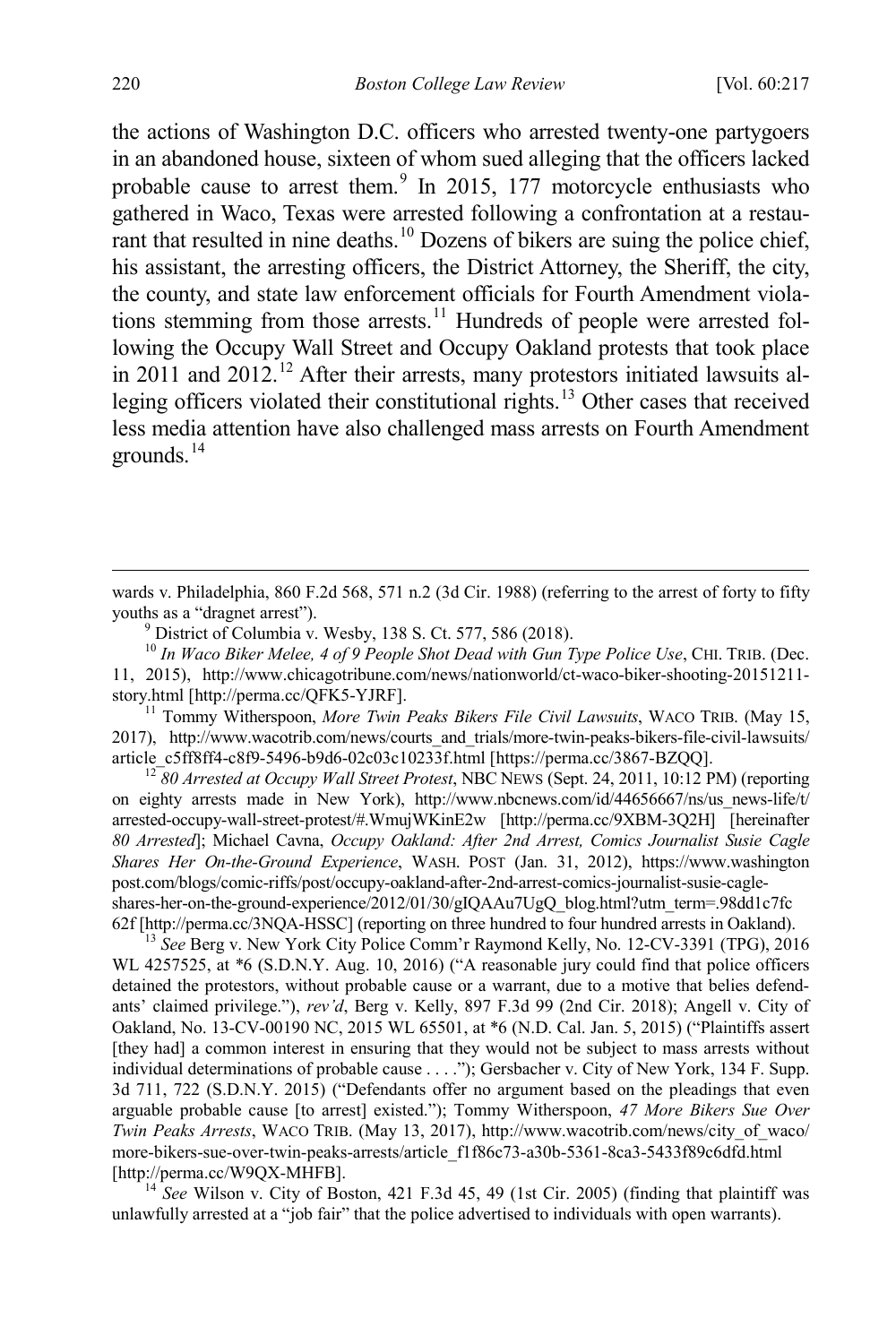It is important to note at the outset that mass arrests are not inherently illegal.<sup>15</sup> It is difficult, however, for officers to execute a lawful mass arrest. Courts have likened mass arrests to a form of police harassment<sup>[16](#page-5-1)</sup> or an act of oppression,<sup>[17](#page-5-2)</sup> and have determined that arrestees are entitled to a rare, judicial form of expunction.<sup>[18](#page-5-3)</sup> Following one particularly egregious incident, the District of Columbia Circuit Court of Appeals found in *Sullivan v. Murphy* in 1973 that a mass arrest resulted in "a situation in which the police did not govern themselves by their ordinary procedures, which are calculated to guard against an arrest without probable cause, even in the case of a massive civil disturbance."[19](#page-5-4) In this way, mass arrests have the potential to undermine the rights established by the Fourth Amendment, specifi-cally the right to an arrest supported by probable cause.<sup>[20](#page-5-5)</sup> Although it is possible for a cautious law enforcement agency to carry out a large-scale arrest without violating civil rights, too often the chaos that precedes the arrests and their unusual circumstances make it impossible to arrest each person while honoring the Fourth Amendment's probable cause requirements.

<span id="page-5-7"></span>The aftermath of mass arrests can be costly. Processing and housing large numbers of arrestees is expensive.<sup>[21](#page-5-6)</sup> The criminal and civil trials that

This court is unable to . . . find any justification for the extent of this operation. . . . [W]e can find no explanation for taking every high school student found on the parking lot under any circumstances and arresting them, handcuffing them, and keeping them in jail for the night as if they were threats to society. Whatever the legal points and the liability, how can any party deny that the criminal justice system operated here as an instrument of oppression?

<span id="page-5-3"></span>*Id.* <sup>18</sup> *See* United States v. Schnitzer, 567 F.2d 536, 539–40 (2d Cir. 1977) (explaining that expunction of an arrest record is a form of equitable relief granted only in "extreme circumstances," such as when the procedures accompanying a mass arrest render judicial determination of probable cause impossible); *Hughes*, 282 F. Supp. at 885 (ordering expunctions for "hippies" and other protesters who were arrested *en masse*); *Urban*, 401 F. Supp. at 713 (ordering arrests of fifty-four

<span id="page-5-5"></span><span id="page-5-4"></span>bikers expunged). <sup>19</sup> Sullivan v. Murphy, 478 F.2d 938, 967 (D.C. Cir. 1973). <sup>20</sup> *See* Russell Covey, *Police Misconduct as a Cause of Wrongful Convictions*, 90 WASH. U. L. REV. 1133, 1175 (2013) ("[P]olice misconduct remains troubling even where the victim of that misconduct is engaged in unlawful behavior. Such misconduct undermines the effectiveness of constitutional rules established to protect the bodily integrity, privacy, and autonomy of citizens from incursion by the state."). <sup>21</sup> Cassie L. Smith, *County Pays First Twin Peaks-Related Lawsuit Bill*, WACO TRIB. (Sept.

<span id="page-5-6"></span>29, 2015), http://www.wacotrib.com/news/mclennan\_county/county-pays-first-twin-peaks-related-

<span id="page-5-0"></span><sup>&</sup>lt;sup>15</sup> *See* I.N.S. v. Lopez-Mendoza, 468 U.S. 1032, 1049–50 (1984) (noting that mass arrests can be conducted in "full compliance with all Fourth Amendment requirements").

<span id="page-5-1"></span><sup>&</sup>lt;sup>16</sup> See Hughes v. Rizzo, 282 F. Supp. 881, 885 (E.D. Penn. 1968) (stating that "mass arrests without legal justification, and similar harassment, are so clearly improper").

<span id="page-5-2"></span><sup>&</sup>lt;sup>17</sup> See Morgan v. City of DeSoto, 900 F.2d 811, 814 (5th Cir. 1990) (considering the mass arrest of high school students). In *Morgan*, Judge Reavley stated: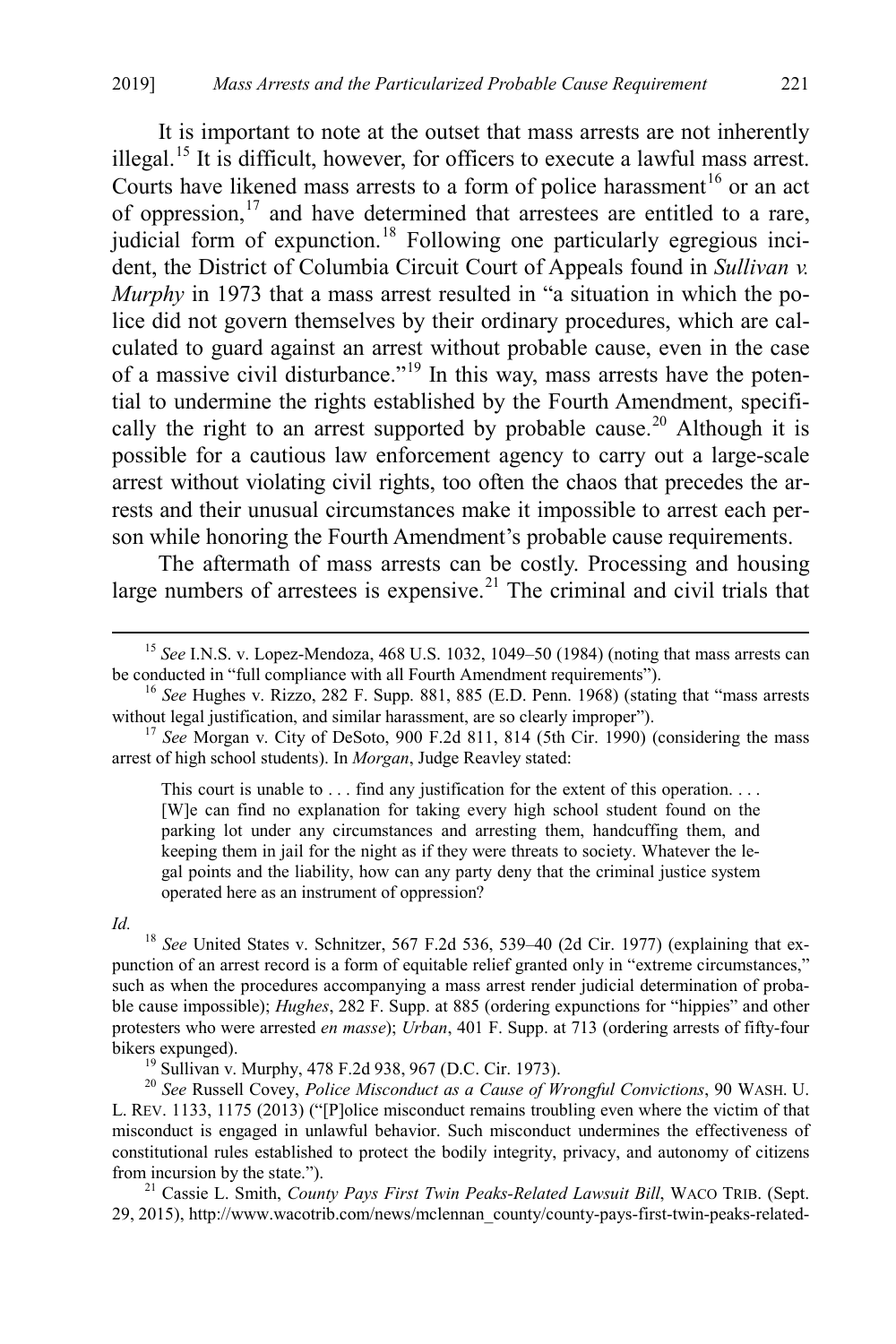follow a mass arrest tax local resources.<sup>[22](#page-6-0)</sup> Many mass arrest criminal cases are ultimately dismissed by prosecutors because they lack probable cause.<sup>[23](#page-6-1)</sup> Moreover, high-volume arrests strain the criminal justice and judicial systems in ways that create the potential for additional constitutional torts and civil rights violations.[24](#page-6-2)

<span id="page-6-5"></span>Settlements, litigation costs, and attorneys' fees are easily the highest mass arrest expenditures. In 2008, for example, an assistant city attorney for Houston boasted that the city's purse strings were protected by paying § 1983 plaintiffs just under one million dollars following a mass arrest of 278 peo-ple.<sup>[25](#page-6-3)</sup> But, that amount did not include other litigation-related costs.<sup>[26](#page-6-4)</sup> In 2014, New York City paid arrestees claiming Fourth Amendment violations and their attorneys a combined eighteen million dollars, which could bal-

<span id="page-6-1"></span><sup>23</sup> See, e.g., Mitchell v. City of New York, 841 F.3d 72, 76 (2d Cir. 2016) (stating that the prosecutor declined to prosecute thirty trespassing cases following a mass arrest); Bernini v. City of St. Paul, 665 F.3d 997, 1002 (8th Cir. 2012) (reporting that charges against one hundred and sixty protesters arrested *en masse* were all dismissed); *Sullivan*, 478 F.2d at 956 (noting that antiwar demonstrators argued that the "unusually high number of dismissals" proved their arrests were "without foundation"); Harvey Rice, *Judge Rips Kmart Raid's Mass Arrests*, HOUS. CHRON. (July 29, 2005) https://www.chron.com/news/houston-texas/article/Judge-rips-Kmart-raid-s-massarrests-1925397.php [http://perma.cc/6NML-Y7GU] (explaining that all 278 individuals arrested had their charges dismissed); Tommy Witherspoon, *DA Dismisses 15 More Biker Cases in Twin Peaks Shootout*, WACO TRIB. (May 3, 2018) https://www.wacotrib.com/news/courts\_and\_trials/ da-dismisses-more-biker-cases-in-twin-peaks-shootout/article\_bf47ff08-dec4-56f1-aa82-7926d 5cd9d0e.html [http://perma.cc/BR3L-8JSM] (reporting that, following dismissals, the lead prosecutor expects only twenty-five to thirty cases to remain of the more than one hundred and fifty

<span id="page-6-2"></span>initial charges in the Waco Biker shootout cases). <sup>24</sup> *See* Lloyd N. Cutler*, Civil Strife and the Law: An Overview*, *Proceedings of the Thirty-First Annual Judicial Conference Third Judicial Circuit of the United States*, 47 F.R.D. 383, 496– 97 (1968) (commenting on problems that arise within law enforcement during periods of civil disorder). Cutler stated, describing arrests occurring in the Third Circuit:

The normal system of arrests, confinement, preparation of charges, assignment of counsel and appearance before a judge was simply not geared to cope with these large numbers. . . . [W]e have reason to believe that a significant number were confined for more than two days before their initial court appearance.

<span id="page-6-4"></span><span id="page-6-3"></span>*Id.* <sup>25</sup> Carolyn Feibel, *Houston Close to Settling Kmart Lawsuits from '02 Raid*, HOUS. CHRON. (June 17, 2008), https://www.chron.com/news/houston-texas/article/Houston-close-to-settling-Kmart-lawsuits-from-02-1771312.php [http://perma.cc/3LNK-WBTB]. 26 *Id*.

lawsuit-bill/article\_462f5c3f-25c5-556a-9400-efd88c606730.html [http://perma.cc/7NHG-4M4A] (reporting that county applied for approximately \$250,000 in state funds, in part to pay for costs associated with housing inmates).<br><sup>22</sup> *Id.* (reporting that before the first criminal trial had ended, the county spent \$1,000,000 on

<span id="page-6-0"></span>extra courthouse security, government employee overtime, and other costs associated with the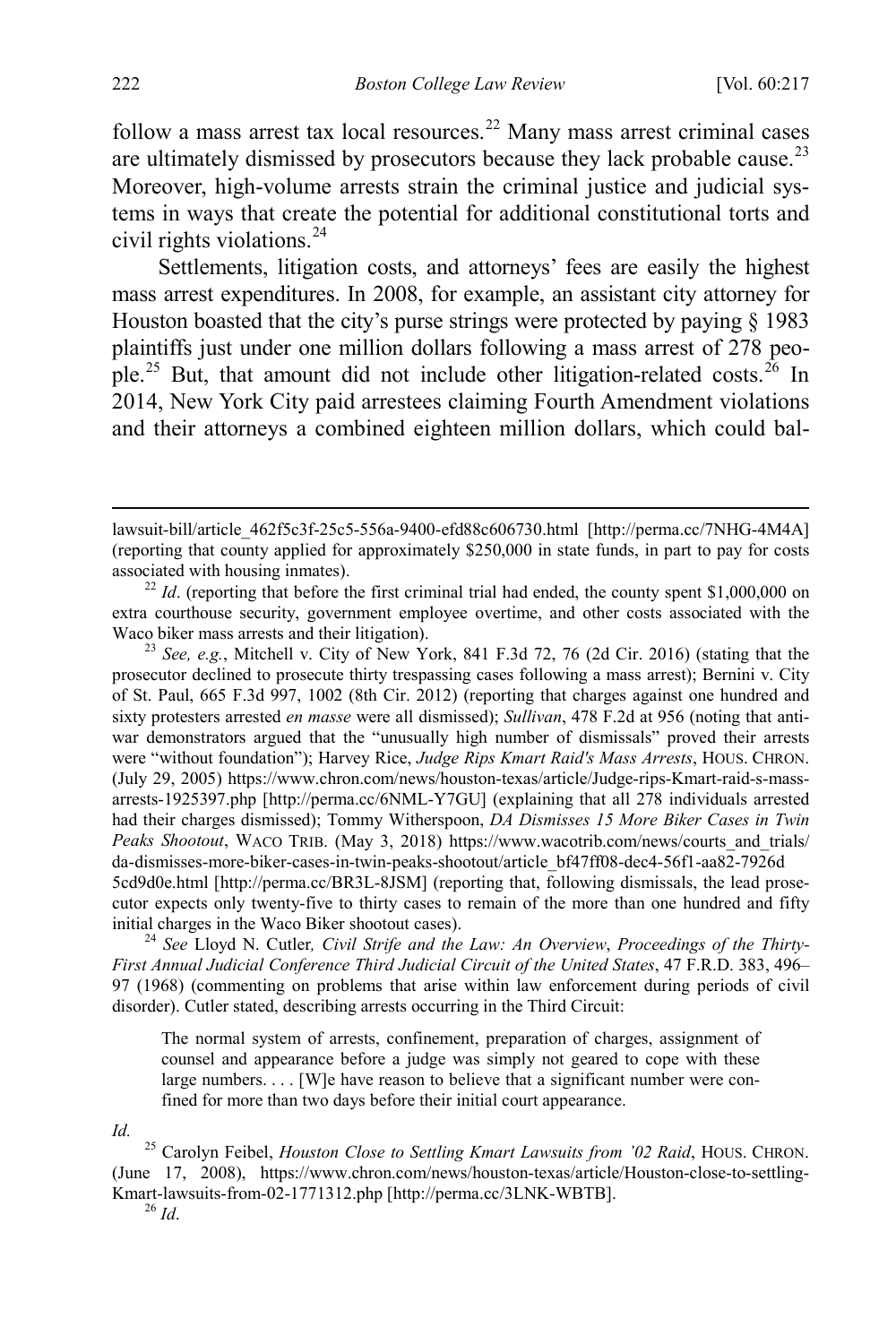<span id="page-7-7"></span>loon to thirty-five million before litigation ends.<sup>[27](#page-7-0)</sup> And in 2017, McClennan County, Texas, where the Waco bikers were arrested, spent one million dollars for added courthouse security, overtime fees, and other costs before the first of 154 criminal trials had ended.<sup>[28](#page-7-1)</sup> The related civil trials have yet to begin.

<span id="page-7-8"></span>The upside of mass arrest civil litigation is that police departments and governments receive an opportunity to learn from their mistakes and create constitutionally sound law enforcement practices. But, this after-the-fact realization comes at great financial cost.<sup>[29](#page-7-2)</sup> Furthermore, the Supreme Court has acknowledged that § 1983 lawsuits carry substantial social costs due to the fear they induce among law enforcement officials and municipalities that arrest decisions will be second guessed through harassing lawsuits. $30$ 

Despite their problematic nature, mass arrests continue to occur. Federal courts have been tasked with addressing Fourth Amendment civil rights violations that stem from these cases. Due to their unique facts, arguments, and circumstances, the courts have taken different approaches to resolving these cases. The Supreme Court addressed group searches and arrests in a series of cases often cited by lower federal courts in mass arrest cases.<sup>[31](#page-7-4)</sup> The First, Second, Eleventh, and District of Columbia Circuits, along with two district federal courts, have sided with § 1983 plaintiffs by interpreting the law on probable cause for mass arrests in a way that honors the historical underpinnings of the Fourth Amendment and these Supreme Court cases.<sup>[32](#page-7-5)</sup> The District of Columbia and the Eighth Circuits have addressed particularized probable cause in the context of riot cases where the mob acted cohe-sively as a unit.<sup>[33](#page-7-6)</sup> Finally, the Tenth Circuit has taken a sharp turn from all

<span id="page-7-0"></span> <sup>27</sup> Erin Durkin, *City Pays \$18 Million to Settle Lawsuits Stemming from 2004 Republican National Convention at Madison Square Garden* (Jan. 15, 2014), http://www.nydailynews.com/ new-york/city-pays-18m-settle-rnc-lawsuits-article-1.1581416 [http://perma.cc/Q4GW-9STC]; Jim Dwyer, *Mass Arrests During '04 Convention Leave Big Bill and Lingering Mystery*, N.Y. TIMES,

<span id="page-7-2"></span><span id="page-7-1"></span>Jan. 7, 2014, at A17. <sup>28</sup> Smith, *supra* not[e 21.](#page-5-7) 29 *See* Cindy George, *Settlement Reached in '02 Houston Street Racing Raid*, HOUS. CHRON. (Apr. 13, 2008), https://www.chron.com/news/houston-texas/article/Settlement-reached-in-02- Houston-street-racing-1588940.php [http://perma.cc/9SCL-76UD] (detailing settlements reached with more than one hundred plaintiffs following a mass arrest near a street racing venue, and reporting that "[l]awyers on both sides conceded that the years of legal wrangling have changed" the Houston Police Department for the better). <sup>30</sup> Anderson v. Creighton, 483 U.S. 635, 638 (1987); *see* Briggs v. Malley, 748 F.2d 715, 719

<span id="page-7-5"></span><span id="page-7-4"></span><span id="page-7-3"></span><sup>(1</sup>st Cir. 1984), *aff'd*, 475 U.S. 335 (1986) (expressing concern over "the potential 'chill' upon law enforcement activities which the possibility of personal liability might create").<br><sup>31</sup> See infra note[s 111](#page-19-0)[–155](#page-24-0) and accompanying text.<br><sup>32</sup> See infra note[s 196](#page-30-0)[–254](#page-36-0) and accompanying text.<br><sup>33</sup> See infra note[s 261](#page-38-0)[–291](#page-41-0) and a

<span id="page-7-6"></span>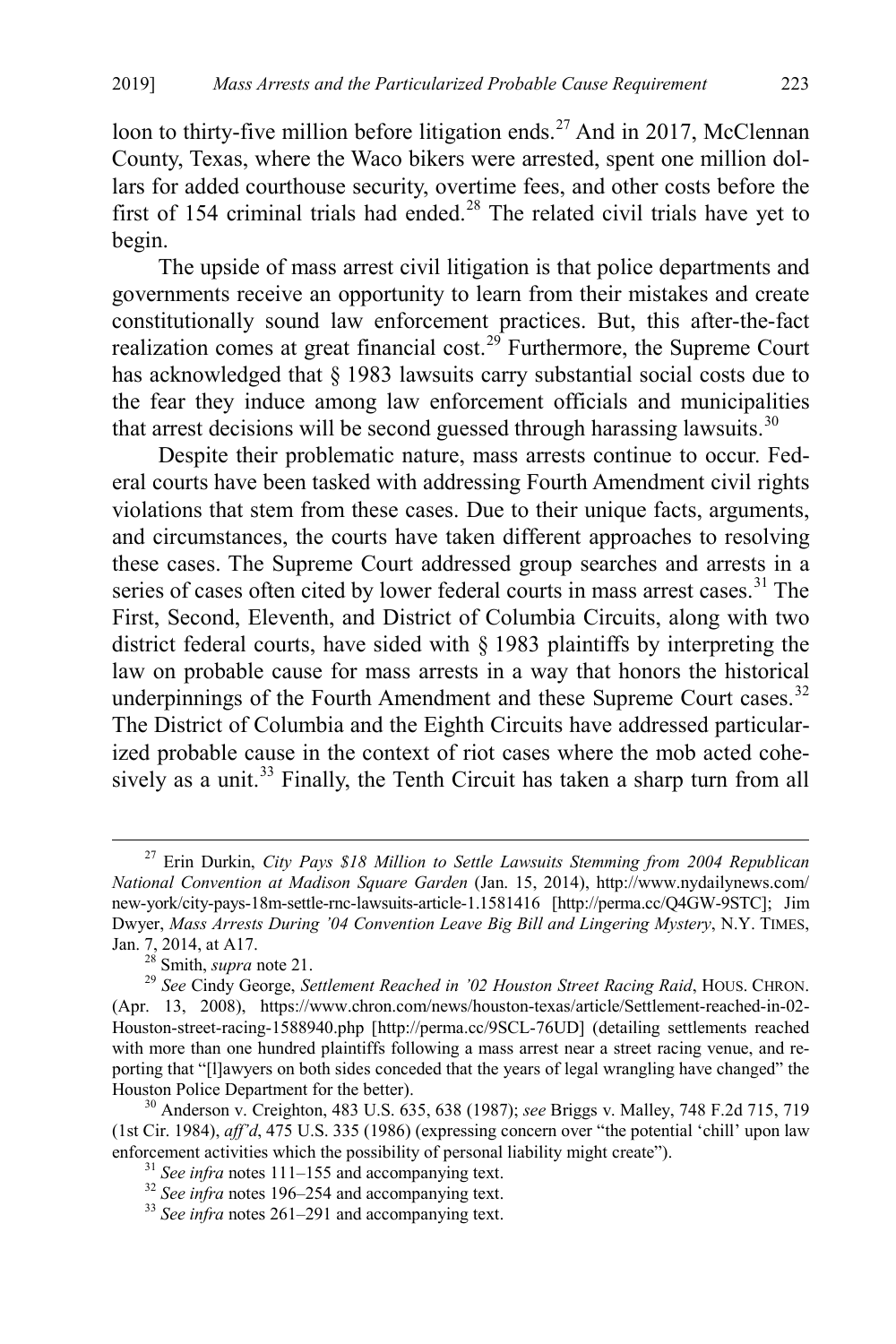of the above courts by declaring the law on mass arrests not clearly estab-lished.<sup>[34](#page-8-1)</sup> This Article will carefully analyze each of these decisions.

This Article seeks to examine the historical significance of mass arrests, analyze their Fourth Amendment probable cause application, and provide clarity for federal courts confronted with resolving probable cause issues in mass arrest cases. Part I describes the history of unlawful mass arrests in the United States.<sup>[35](#page-8-2)</sup> Part II details the probable cause requirement as it applies to both criminal and civil cases. [36](#page-8-3) Part III examines the approaches that federal courts have used to evaluate probable cause in mass arrests. [37](#page-8-4) Finally, Part IV suggests how governments could reduce the occurrence of mass arrests and their accompanying Fourth Amendment civil rights implications.<sup>[38](#page-8-5)</sup>

## <span id="page-8-0"></span>I. THE HISTORICAL SIGNIFICANCE OF MASS ARRESTS

To understand the prevalence of mass arrests, it is important to first ex-amine their history. Mass arrests arrived in the colonies with British rule.<sup>[39](#page-8-6)</sup> During the American Revolution, British soldiers used general warrants to arrest colonists by the dozens.<sup>[40](#page-8-7)</sup> It was due in part to these mass arrests, along with general searches of homes and personal effects, that the Framers drafted the Fourth Amendment of the Constitution.<sup>[41](#page-8-8)</sup> The language and concepts included within the Fourth Amendment—a prohibition against unreasonable seizures, the necessities of personal security, warrants that required probable cause supported by oaths and assurances, and specific descriptions of the ar-restee—would have protected against the mass arrests colonists witnessed.<sup>[42](#page-8-9)</sup>

Yet, the Fourth Amendment's ratification did not put an end to mass arrests. They were used to arrest hundreds of women and men in the antivenereal raids of the  $1910s<sup>43</sup>$  $1910s<sup>43</sup>$  $1910s<sup>43</sup>$  to rid the country of suspected communists and radicals during the earlier half of the  $1900s$ ,  $44$  to arrest, discriminate against,

<span id="page-8-13"></span><span id="page-8-12"></span>

<span id="page-8-4"></span><span id="page-8-3"></span><span id="page-8-2"></span><span id="page-8-1"></span><sup>&</sup>lt;sup>34</sup> Callahan v. Unified Gov't of Wyandotte Cty., 806 F.3d 1022, 1028 (10th Cir. 2015).<br><sup>35</sup> See infra note[s 39–](#page-8-0)[61](#page-12-0) and accompanying text.<br><sup>36</sup> See infra note[s 62–](#page-12-1)[155](#page-24-0) and accompanying text.<br><sup>37</sup> See infra note[s 156](#page-25-0)[–318](#page-45-0) and

<span id="page-8-9"></span><span id="page-8-8"></span><span id="page-8-7"></span><span id="page-8-6"></span><span id="page-8-5"></span><sup>&</sup>lt;sup>40</sup> *Id.* at 1055.<br><sup>41</sup> *See id.* at 1053–55 (discussing colonists' legal reaction to general warrants).<br><sup>42</sup> *See* U.S. CONST. amend IV (protecting against unreasonable searches and seizures).<br><sup>43</sup> Scott Wasserman Stern *Against Venereal Disease and Its Carriers*, 38 HARV. J. L. & GENDER 373, 390–91 (2015). <sup>44</sup> *See* Justin Hansford, *Jailing a Rainbow: The Marcus Garvey Case*, 1 GEO. J. L. & MOD.

<span id="page-8-11"></span><span id="page-8-10"></span>CRITICAL RACE PERSP. 325, 344–45 (2009) (explaining the FBI-approved Palmer raids in 1920 in which 10,000 immigrants who were considered "leftists" and communists were arrested and deported); Robert P. Wasson, Jr., *Resolving Separation of Powers and Federalism Problems Raised*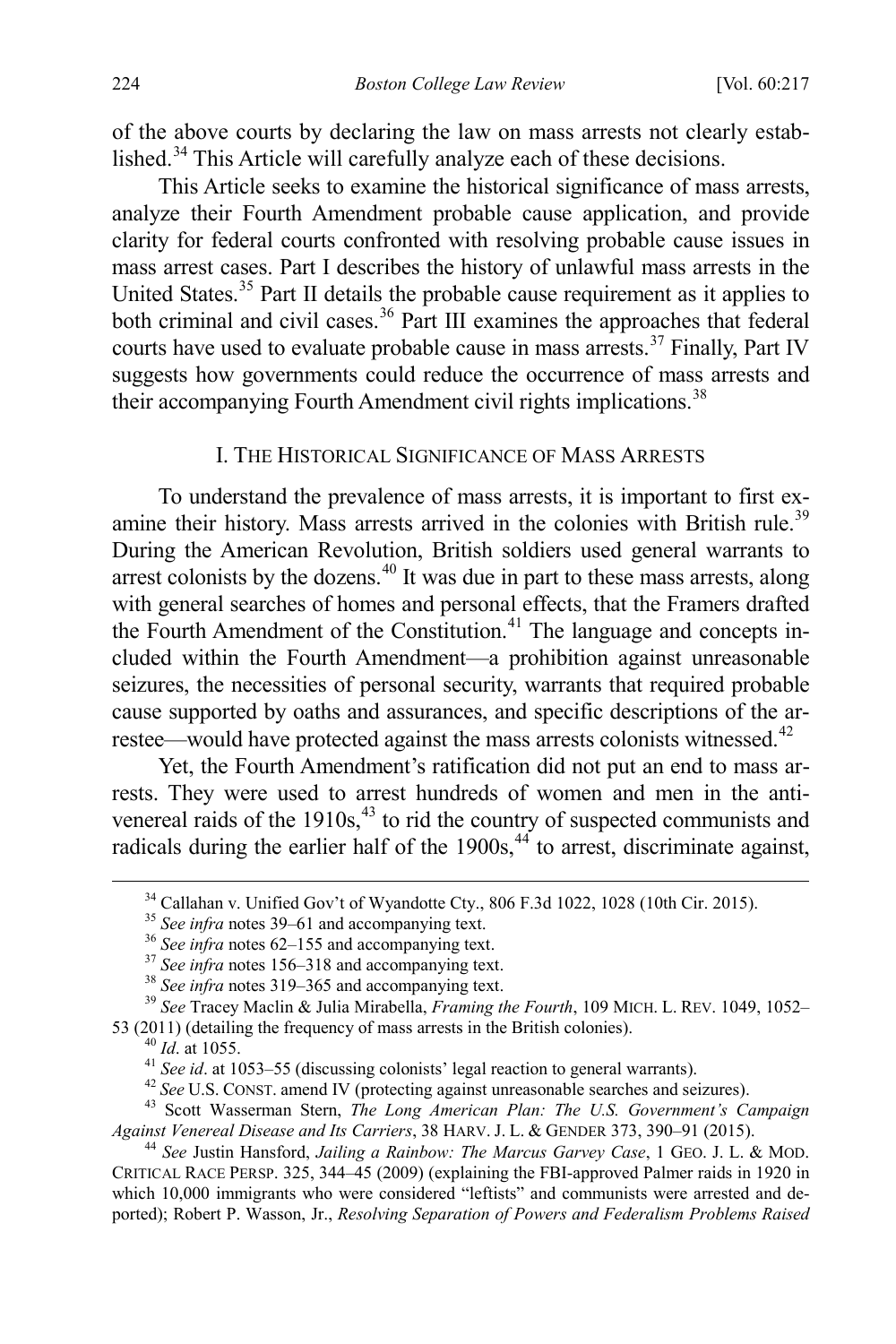and harass African-Americans as "vagrants" during the Jim Crow Era,<sup>[45](#page-9-0)</sup> and to forcefully end labor strikes.<sup>[46](#page-9-1)</sup> These arrests, exercised for discriminatory or authority-wielding purposes, violated the constitutional rights of those arrest-ed.<sup>[47](#page-9-2)</sup> Even when mass arrests were executed with legitimate justice concerns, criminal procedural rights were often ignored or suspended, perhaps because they were too hard to comply with during large-scale arrests.  $\frac{48}{3}$  $\frac{48}{3}$  $\frac{48}{3}$ 

In the latter half of the twentieth century, experts, policy makers, and governments attempted to eliminate mass arrests by creating plans to carry out arrests while safeguarding constitutional rights. In the New Deal era, for example, criminal justice professionals "understood that policies of mass arrest and detention on less than probable cause . . . were simply not sensi-ble ways of using scarce law enforcement resources."<sup>[49](#page-9-4)</sup> Violent mass arrests of civil rights protesters were part of the impetus for sweeping civil rights

<span id="page-9-5"></span> $\overline{a}$ 

<span id="page-9-0"></span>*gy*, 24 B.C. THIRD WORLD L.J. 81, 91 (2004) (detailing the mass arrest of African-Americans in Tulsa under Jim Crow laws); Karla Mari McKanders, *Sustaining Tiered Personhood: Jim Crow and Anti-Immigrant Laws*, 26 HARV. J. RACIAL & ETHNIC JUST. 163, 194–95 (2010) (describing the discriminate use of vagrancy laws against African-Americans under Jim Crow laws). <sup>46</sup> *See* Sean A. Andrade, *Biting the Hand That Feeds You: How Federal Law Has Permitted* 

<span id="page-9-1"></span>*Employers to Violate the Basic Rights of Farmworkers and How This Has Begun to Impact Other Industries*, 4 U. PA. J. LAB. & EMP. L. 601, 608 n.32 (2002) (explaining that law enforcement staged mass arrests to limit the effectiveness of agricultural strikes); Anjali S. Dalal, *Shadow Administrative Constitutionalism and the Creation of Surveillance Culture*, 2014 MICH. ST. L. REV. 61, 70 n.42 (deeming the mass arrest under the Palmer raids a scandal); Sanjukta M. Paul, *The Enduring Ambiguities of Antitrust Liability for Worker Collective Action*, 47 LOY. U. CHI. L.J. 969, 1013 n.173 (2016) (noting that mass arrests were made during the Pullman strikes). <sup>47</sup> *See* Harvey Rishikof & Patrick Bratton, *11/9*–*9/11: The Brave New World Order: Peace* 

<span id="page-9-2"></span>*Through Law—Beyond Power Politics or Peace Through Empire—Rationale Strategy and Reasonable Policy*, 50 VILL. L. REV. 655, 663 n.35 (2005) (noting that the Palmer raids were based on "random and indiscriminate information"); Stern, *supra* note [43,](#page-8-12) at 390–91 (discussing the mass arrests of "suspicious" women during the anti-venereal panic); Wasson, *supra* not[e 44,](#page-8-13) at 540 n.66 (stating that the Palmer raids violated habeas corpus). 48 *See* Note, *The Strange Career of "State Action" Under the Fifteenth Amendment*, 74 YALE

<span id="page-9-3"></span>L.J. 1448, 1450 n.15 (1965) (detailing the efforts of the Department of Justice to eliminate the Ku Klux Klan in 1871 using mass arrests and mass prosecutions, whilst suspending the habeas corpus proceedings); Ryan White, *Two Sides of Polygamy*, 2009 UTAH L. REV. 495, 497–98 (explaining that the mass arrests of polygamists in the 1930s, 1940s, and 1950s became a public relations nightmare for the government in part due to violations of the polygamists' due process rights). <sup>49</sup> Louis Michael Seidman, *Akhil Amar and the (Premature?) Demise of Criminal Procedure* 

<span id="page-9-4"></span>*Liberalism*, 107 YALE L.J. 2281, 2316 (1998) (reviewing AKHIL REED AMAR, THE CONSTITU-TION AND CRIMINAL PROCEDURE: FIRST PRINCIPLES (1997)).

*by* Erie*, the Rules of Decision Act, and the Rules Enabling Act: A Proposed Solution*, 32 CAP. U. L. REV. 519, 539 n.66 (2004) ("Nationwide raids involving mass arrests without benefit of habeas corpus, hasty prosecutions, and mass deportations, conducted under the authority of Attorney General A. Mitchell Palmer from 1919–21 in the wake of the Russian Revolution were intended to rid the country of Communists, Syndicalists, and others deemed radical."). <sup>45</sup> *See* Alfred L. Brophy, *Reparations Talk: Reparations for Slavery and the Tort Law Analo-*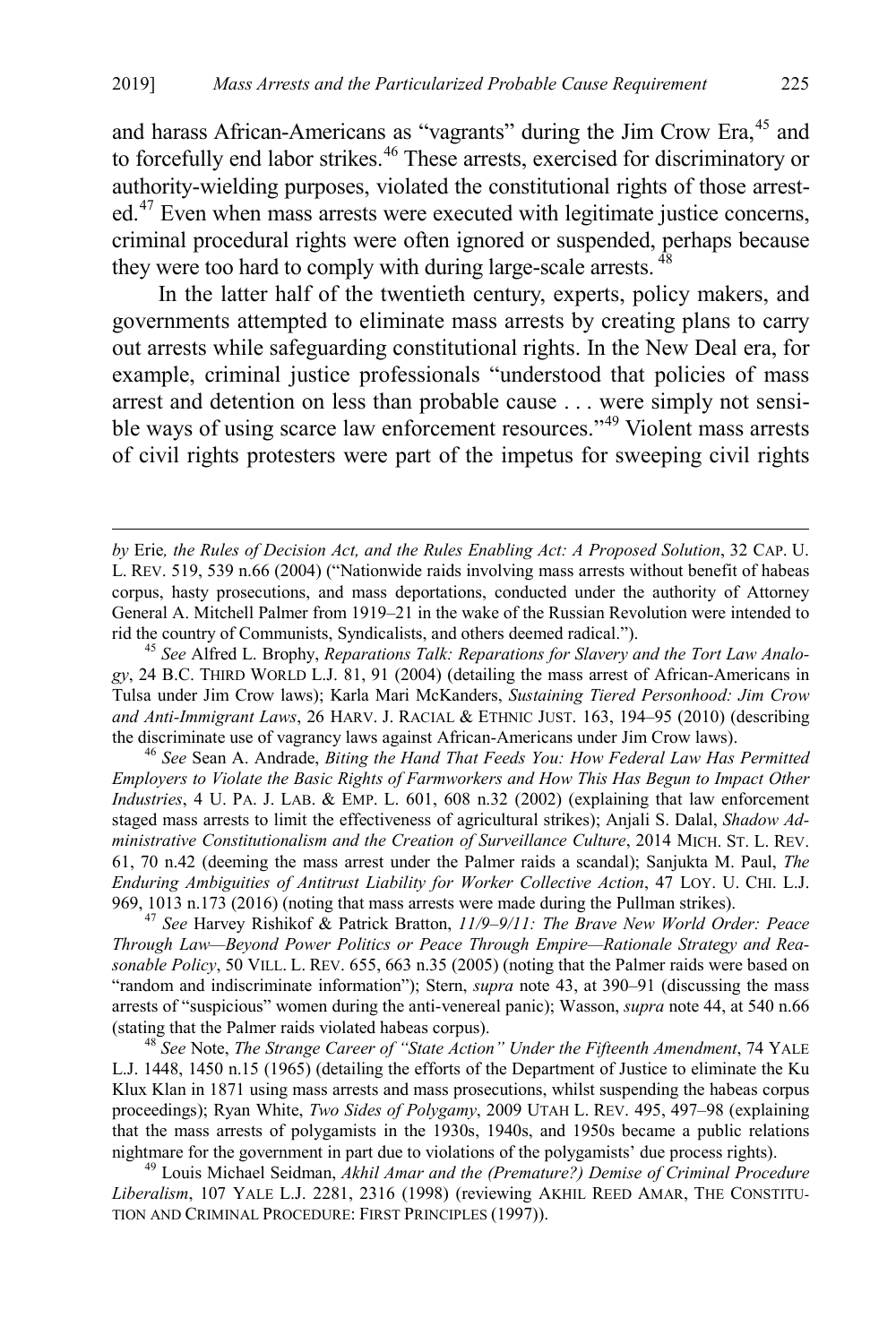legislation in the 1960s that began under President John F. Kennedy and was later enacted by President Lyndon B. Johnson.<sup>[50](#page-10-0)</sup>

In the 1960s, after Dr. Martin Luther King's assassination and the riots that followed, Lloyd Cutler, prominent lawyer, presidential legal adviser, and White House Chief of Counsel, suggested that there was a critical need to maintain the normal criminal and judicial processes following riots, civil disobedience, and emergencies that produced mass arrests.<sup>[51](#page-10-1)</sup> He described a Washington D.C. judge who strove to give every one of the two thousand civil rights protestors arrested in that city appointed counsel and appropriate bail, and provide other procedural safeguards in spite of the enormous toll these measures took on the justice system.<sup>[52](#page-10-2)</sup> This judge stated:

A mass arrest situation like no other we are likely to be confronted with, is a test of our commitment to the rule of law. Every effort must be made to accord to the citizens involved in these situations their full and complete rights, just as at any other time. The courts, rather than participate in the symbolic burning of individual rights, should be islands of calm in the midst of the hysteria. . . . Whenever American institutions have provided a hysterical response to an emergency situation, we have come later to regret it.<sup>[53](#page-10-3)</sup>

After the Civil Rights Movement, a number of police departments adopted manuals and policies that addressed how to legally conduct mass arrests during large-scale protests, demonstrations, and acts of civil disobe-dience, if such measures became necessary.<sup>[54](#page-10-4)</sup> But when the Vietnam War

<span id="page-10-4"></span><span id="page-10-3"></span><span id="page-10-2"></span><span id="page-10-1"></span>*Id.*<br> $^{51}$  Cutler, *supra* not[e 24,](#page-6-5) at 498–99.<br> $^{52}$  *Id.* at 499.<br> $^{53}$  *Id.* at 498–99 (quoting Judge Harold Greene).<br> $^{54}$  *See* Wash. Mobilization Comm. v. Jefferson, 617 F.2d 848, 849 (D.C. Cir. 1980) (noting that the police department adopted new procedures following unlawful incidents of mass arrest); Sullivan v. Murphy, 478 F.2d 938, 946 (D.C. Cir. 1973) (stating that new procedures accompanying mass arrests were adopted following the riots of 1968). Judge Leventhal in *Sullivan* explained:

During the widespread rioting and looting that followed the 1968 assassination of Dr. Martin Luther King, it became obvious that the customary arrest, booking, and arraignment procedures were too cumbersome to be used in periods of massive civil

<span id="page-10-0"></span> <sup>50</sup> John G. Stewart, *When Democracy Worked: Reflections on the Passage of the Civil Rights Act of 1964*, 59 N.Y.L. SCH. L. REV. 145, 149 (2015). Stewart stated:

Television coverage of police dogs and fire hoses dispersing young protestors, many of elementary-school age, coupled with mass arrests of youthful demonstrators that filled the city jail, finally provided the impetus Kennedy needed to follow the path that Humphrey and others had been urging. Kennedy spoke to the nation on June 11, 1963 and announced he would send to Congress the most comprehensive and enforceable civil rights bill in America's history.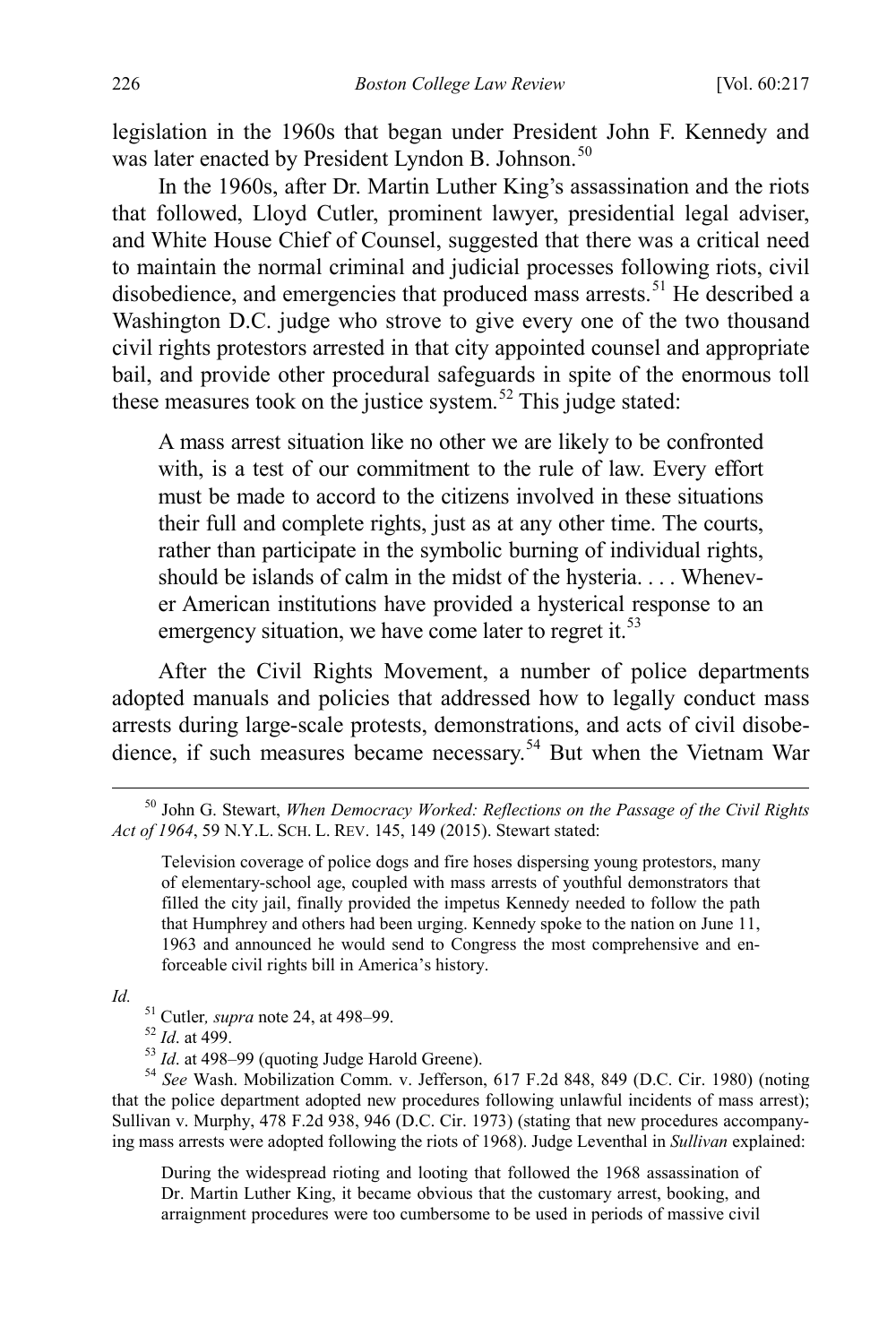broke out and war protestors marched on the streets, officers yet again re-sorted to mass arrests to control the chaos.<sup>[55](#page-11-0)</sup> The District of Columbia Circuit Court of Appeals described one day of arrests following the May Day demonstrations:

Some 7,926 arrests took place on Monday, May 3, 1971. These resulted in disorderly conduct charges lodged against 7,599 persons. The resulting strains on the criminal justice system were unparalleled. Police resources were stretched to the limit; detention facilities were filled to overflowing; the prosecutor's office was inundated with complaints; and the Superior Court's calendar was choked for months.<sup>[56](#page-11-1)</sup>

During the May Day demonstrations, Washington D.C. officers arrested a total of 14,517 people for a variety of misdemeanor offenses related to their anti-Vietnam War protests.[57](#page-11-2) One concern courts and legal observers had about these arrests were the number of innocent passersby swept up in the process.[58](#page-11-3) In the following decades, numerous protests—over politics, war, international summits, and economic inequality—would be followed with large-scale arrests.<sup>[59](#page-11-4)</sup>

 disorder. . . . In response to the recommendations of various committees appointed in the aftermath of the 1968 riots, new procedures were adopted by the Superior Court and by the Police Department to expedite the processing of persons arrested during large scale disorders.

<span id="page-11-0"></span>478 F.2d at 946 (footnotes omitted). <sup>55</sup> *See Sullivan*, 478 F.2d at 942 (stating that thousands of individuals were arrested in connection with protests against the Vietnam War).<br><sup>56</sup> *Id.* at 948.<br><sup>57</sup> *Id.* at 942–43.<br><sup>58</sup> *Id.* at 949–50 (articulating the Circuit Court and legal observers' concern that that innocent

<span id="page-11-3"></span><span id="page-11-2"></span><span id="page-11-1"></span>persons were arrested). Even the Assistant Police Chief indicated uncertainty as to the legality of police action, telling the local newspaper that law enforcement "had to do something," the "right-<br>ness" of which could be judged by others later. *Id.* at 949.

<span id="page-11-4"></span><sup>59</sup> See Vodak, 639 F.3d at 740 (stating that nearly nine hundred arrestees sued on the basis of unlawful arrest following protests against the Iraq war); Papineau v. Parmley, 465 F.3d 46, 52–53 (2d Cir. 2006) (reviewing the mass arrests of Native American protesters of taxation in New York); Barham v. Ramsey, 434 F.3d 565, 569 (D.C. Cir. 2006) (detailing the arrest of hundreds of protesters in Washington D.C. opposing the 2002 annual World Bank and International Monetary Fund meetings); Tracy v. Neuberger, 840 F. Supp. 2d 1183, 1184–86 (D. Minn. 2012) (considering the circumstances of a group arrest outside the 2008 Republican National Convention); *80 Arrested, supra* note [12](#page-4-6) (reporting on eighty arrests made in New York following the Occupy Wall Street economic inequality protests); Cavna, *supra* not[e 12](#page-4-6) (stating that three hundred to four hundred individuals were arrested after the Occupy Oakland economic inequality protests); Durkin, *supra* not[e 27](#page-7-7) (reporting that New York City settled mass arrest lawsuits after the Republican National Convention protests).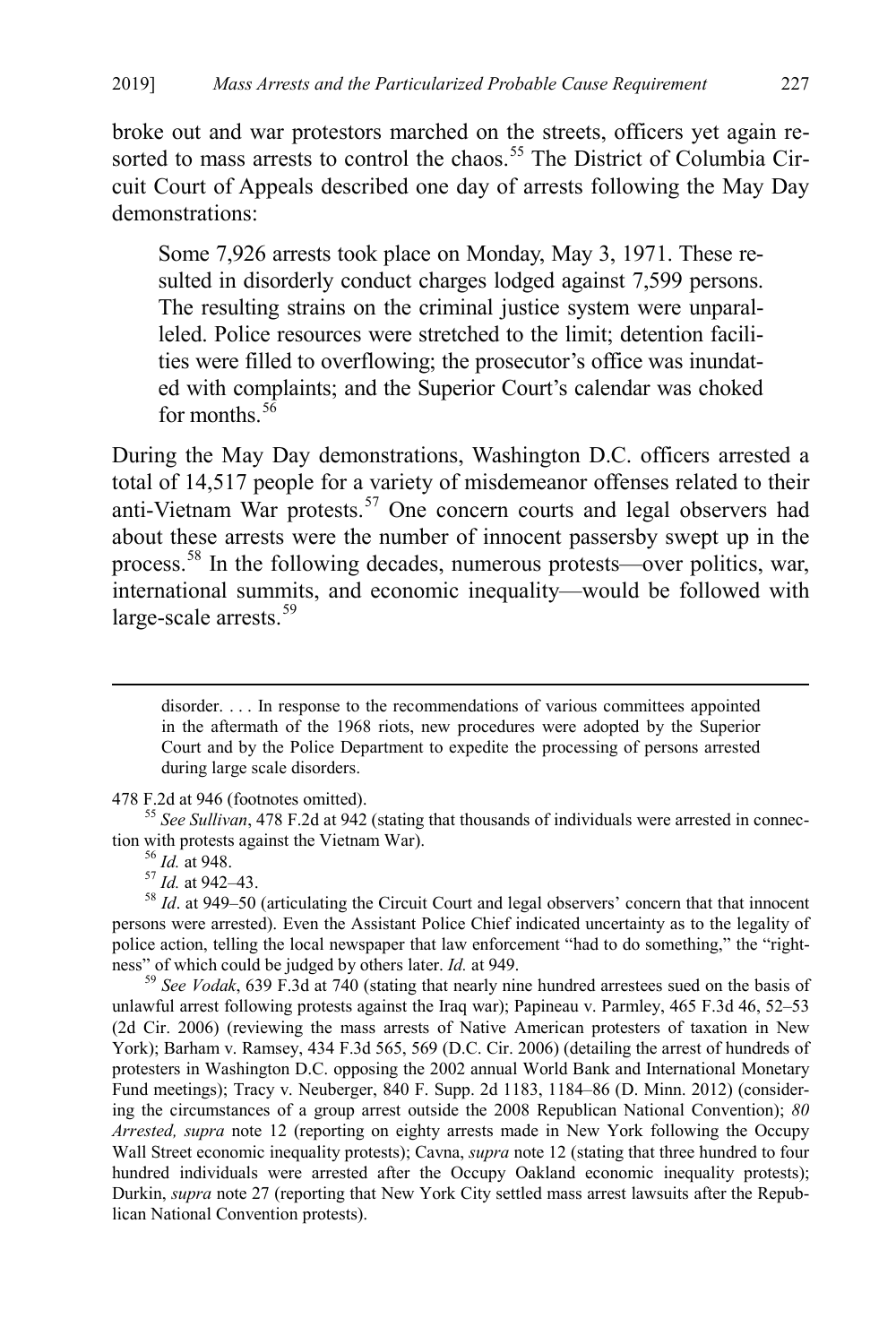<span id="page-12-0"></span>In 2007, after Hurricane Katrina devastated New Orleans, the American Bar Association (ABA) was tasked with examining mass arrests and the way the criminal justice system responds to them. $60$  One ABA delegate, Kim Askew, suggested that constitutional rights be respected following catastrophes, and that "mass arrests and mass prosecutions are unacceptable."<sup> $61$ </sup> It is because of this nation's history with unlawful mass arrests that its governments and law enforcement agencies must find ways to diminish their occurrence and the constitutional rights violations associated with them.

# II. PROBABLE CAUSE FOR MASS ARRESTS

Mass arrests continue to plague criminal and civil courts today. In reviewing these cases, courts begin their analysis by examining the probable cause for the arrest. The reasonableness of the probable cause plays a role in both civil and criminal mass arrest cases, but the legal analysis varies. The criminal probable cause determination is the genesis for the determination of civil liability.[62](#page-12-4) Therefore, this section will examine the Fourth Amendment's probable cause requirement in both the criminal and civil contexts.

# <span id="page-12-1"></span>*A. What Is "Probable Cause" in the Criminal Context?*

According to the Fourth Amendment, searches and seizures, including an arrest, which is a seizure of a person, must be reasonable.<sup>[63](#page-12-5)</sup> Probable cause makes the arrest reasonable.<sup>[64](#page-12-6)</sup> The origins of the probable cause requirement can be traced to the English grand jury, long before the Bill of Rights was written.<sup>[65](#page-12-7)</sup> At that time, it was (and still is) the quantum of evidence required to support a grand jury indictment.<sup>66</sup> Over the years, making the probable cause determination shifted from the exclusive domain of the grand jury to the shared purview of the government actor making the arrest.<sup>[67](#page-12-9)</sup> This shift took place as probable cause changed from one concept to another.

<span id="page-12-2"></span> <sup>60</sup> *See* Kim J. Askew, *Crisis Does Not Suspend the Constitution*, LITIG. MAG., Spring 2007, at 1–2 (setting out a guide for the justice system during times of disaster in the opening statements of the Chair of the ABA's Litigation Section).<br><sup>61</sup> *Id.* <sup>62</sup> Lifshitz, *supra* note [6,](#page-3-0) at 1176 (explaining that some "courts bifurcate the application of

<span id="page-12-4"></span><span id="page-12-3"></span>qualified immunity to probable cause determinations by addressing two levels of objectivereasonableness analysis—one for Fourth Amendment purposes and one for qualified immunity

<span id="page-12-9"></span><span id="page-12-8"></span><span id="page-12-7"></span><span id="page-12-6"></span><span id="page-12-5"></span>purposes").<br><sup>63</sup> U.S. CONST. amend. IV.<br><sup>64</sup> *See id.* (requiring probable cause for searches and seizures).<br><sup>65</sup> ANDREW E. TASLITZ, ET AL., CONSTITUTIONAL CRIMINAL PROCEDURE 186 (3rd ed. 2007).<br><sup>67</sup> *Id.* <sup>67</sup> *Id.*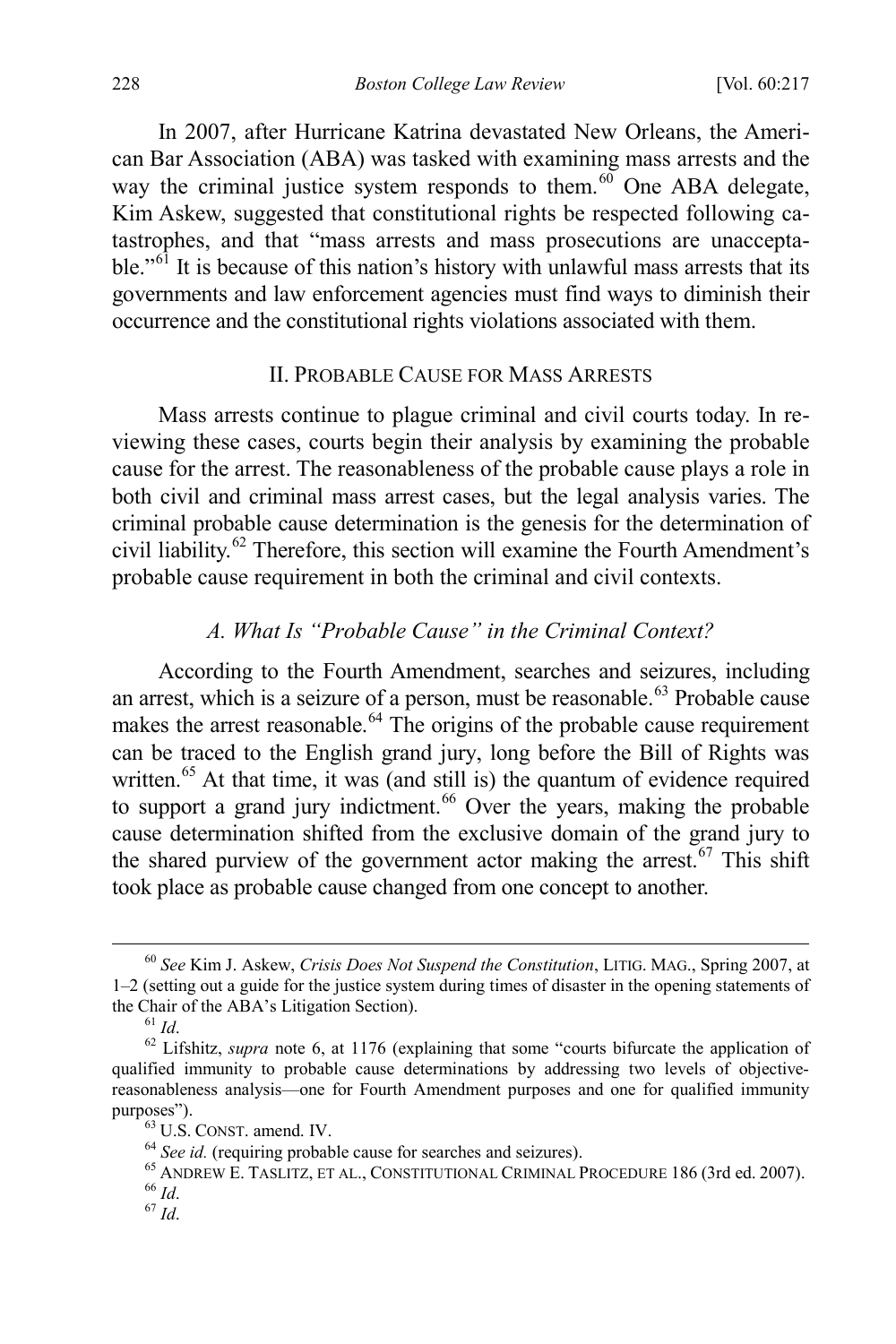Scholars suggest that "probable cause" in criminal procedure was pre-dated by a list of grounds for criminal suspicion,<sup>[68](#page-13-0)</sup> which included lifestyle factors, reputation, and activities that might suggest a suspect was a criminal in general.[69](#page-13-1) Over time, the list of justifications for probable cause gave way to the probability that a specific crime had been committed by a specif-ic person.<sup>[70](#page-13-2)</sup> "Gradually probable cause float[ed] free of subjective suspicion and mov[ed] toward objective guilt."<sup>[71](#page-13-3)</sup> In this way, probable cause was likened to evidence supporting an objective assessment of the prospect of criminal conviction versus what it had been before: the officer's subjective reason to arrest the suspect.<sup>[72](#page-13-4)</sup>

In 1878, the Supreme Court stated that probable cause was an objective belief that, considering the facts and circumstances, led a prudent and cautious person to believe a crime had been committed.<sup> $73$ </sup> Though probable cause remains an objective standard to this day,<sup>[74](#page-13-6)</sup> the Supreme Court has repeatedly emphasized its foundation is probability, not certainty.<sup>[75](#page-13-7)</sup> The Circuit Courts of Appeal have suggested probable cause is satisfied with a moreprobable-than-not test.[76](#page-13-8) The Supreme Court in *Brinegar v. United States* held in 1949 that probable cause requires less evidence than what is required to justify a criminal conviction, but requires more than mere suspicion.<sup>[77](#page-13-9)</sup>

<span id="page-13-4"></span><span id="page-13-3"></span><span id="page-13-2"></span><span id="page-13-1"></span>CAL PERSPECTIVES ON THE ANGLO-AMERICAN LAW OF EVIDENCE 141-42 (1991).<br>
<sup>69</sup> Id.<br>
<sup>70</sup> Id.<br>
<sup>71</sup> Id.<br>
<sup>71</sup> Id.<br>
<sup>73</sup> Id. (citing Stacey v. Emery, 97 U.S. 642, 645 (1878)).<br>
<sup>74</sup> See Carroll v. United States, 267 U.S. 132, determined by "the facts and circumstances within [officers'] knowledge and of which they had reasonably trustworthy information were sufficient in themselves to warrant a man of reasonable caution in the belief" that a crime was committed). <sup>75</sup> *See* District of Columbia v. Wesby, 138 S. Ct. 577, 586 (2018) (explaining probable cause

<span id="page-13-7"></span><span id="page-13-6"></span>as a flexible concept that requires only a probability of criminal activity); Illinois v. Gates, 462 U.S. 213, 231–32 (1983) (stating the same). <sup>76</sup> *See, e.g.*, Wilkes v. Young, 28 F.3d 1362, 1370 (4th Cir. 1994) (suggesting the quantum of

<span id="page-13-8"></span>evidence required to support probable cause is a "more probable than not" showing); United States v. Raborn, 872 F.2d 589, 593–94 (5th Cir. 1989) (noting that decisions from the Fifth Circuit require either a preponderance of evidence or "something less" to satisfy the probable cause requirement); United States v. Cruz, 834 F.2d 47, 50 (2d Cir. 1987) (articulating a "more probable than not" test for establishing probable cause). 77 Brinegar v. United States, 338 U.S. 160, 175 (1949); *see* Gerstein v. Pugh, 420 U.S. 103,

<span id="page-13-9"></span>121 (1975) (explaining that the probable cause determination "does not require the fine resolution of conflicting evidence that a reasonable-doubt or even a preponderance standard demands, and credibility determinations are seldom crucial in deciding whether the evidence supports a reasonable belief in guilt").

<span id="page-13-0"></span> <sup>68</sup> BARBARA J. SHAPIRO, "BEYOND REASONABLE DOUBT AND PROBABLE CAUSE": HISTORI-

<span id="page-13-5"></span>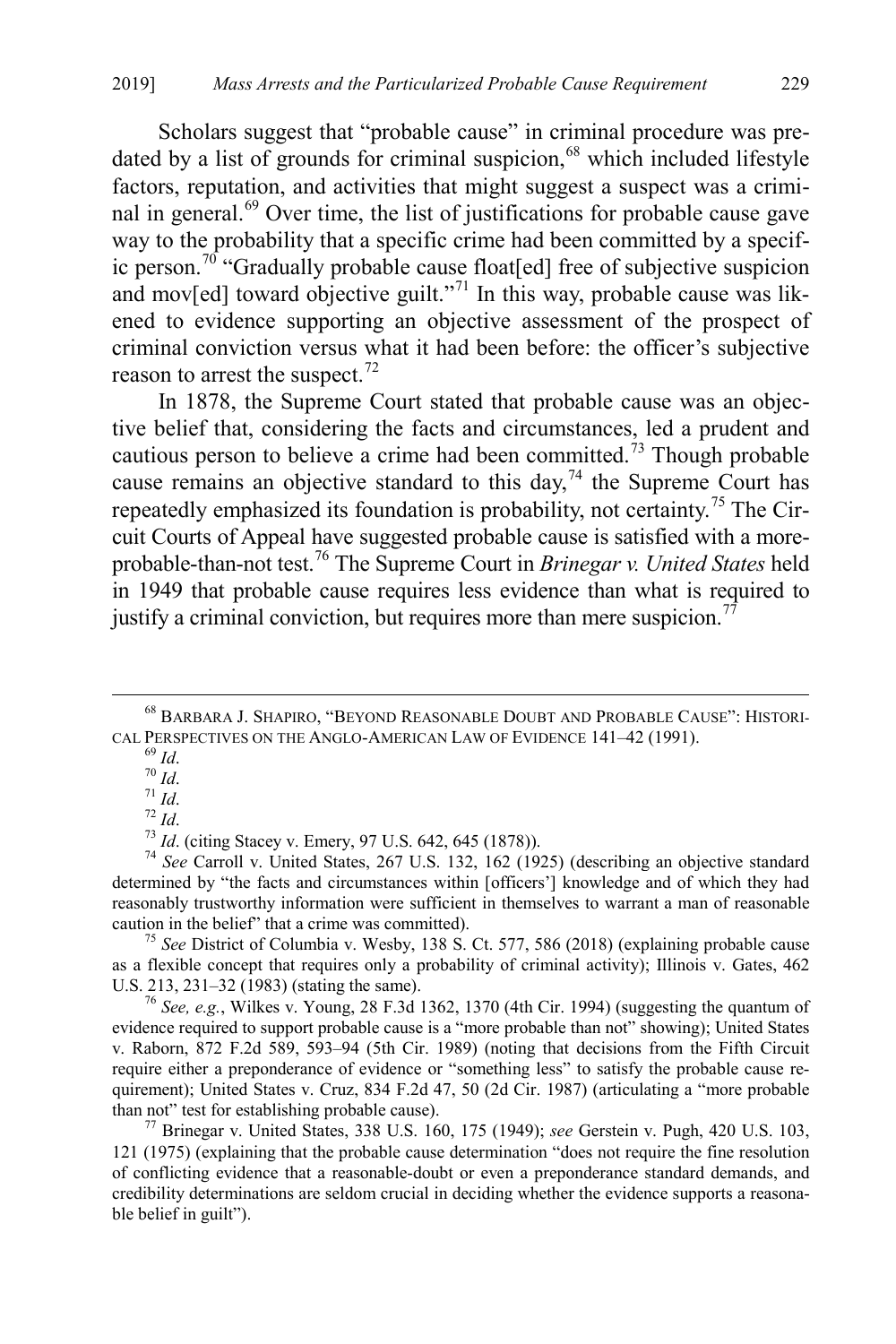The more-probable-than-not standard allows officers more freedom to make arrests without fearing repercussions for error. This standard is more reasonable. After all, if jurors are not required to be convinced of guilt beyond all doubt at the end stages of the criminal trial, officers should not be held to a guilt certainty standard at the early stages of the criminal law process.[78](#page-14-0) The Supreme Court in *Brinegar* stated:

Because many situations which confront officers in the course of executing their duties are more or less ambiguous, room must be allowed for some mistakes on their part. But the mistakes must be those of *reasonable* men, acting on facts leading sensibly to their conclusions of probability. The rule of probable cause is a practical, nontechnical conception affording the best compromise that has been found for accommodating these often opposing interests. Requiring more would unduly hamper law enforcement. To allow less would be to leave law-abiding citizens at the mercy of the of-ficers' whim or caprice.<sup>[79](#page-14-1)</sup>

Probable cause is judged objectively by courts $80$  using a totality of the circumstances analysis.[81](#page-14-3) In 1964, the Supreme Court proclaimed in *Beck v. Ohio* that the constitutionality of an arrest depends upon the following:

[W]hether at the moment the arrest was made, the officers had probable cause to make it—whether at that moment the facts and circumstances within their knowledge and of which they had reasonably trustworthy information were sufficient to warrant a prudent man in believing that the petitioner had committed or was committing an offense. $82$ 

<span id="page-14-0"></span> <sup>78</sup> *See Brinegar*, 338 U.S. at 176 (reasoning that the more-probable-than-not standard gives law enforcement officers "fair leeway" to keep communities safe). Reflecting on the probable cause requirement in *Briggs v. Malley*, Judge Bownes stated:

<sup>[</sup>Probable cause] is a standard whose basic contours a police officer can reasonably be expected to know. We recognize, however, that police officers cannot be held to the standards of lawyers or judges. It cannot be considered negligence, therefore, for a police officer to seek an arrest or search warrant in a merely questionable situation.

<span id="page-14-3"></span>

<span id="page-14-2"></span><span id="page-14-1"></span><sup>748</sup> F.2d 715, 719 (1st Cir. 1984), *aff'd*, 475 U.S. 335 (1986).<br><sup>79</sup> Brinegar, 338 U.S. at 176 (emphasis added).<br><sup>80</sup> See id. at 176 (stating that probable cause must be based on "facts leading sensibly to their conclusions of probability"). <sup>81</sup> *See Gates*, 462 U.S. at 230. <sup>82</sup> Beck v. Ohio, 379 U.S. 89, 91 (1964).

<span id="page-14-4"></span>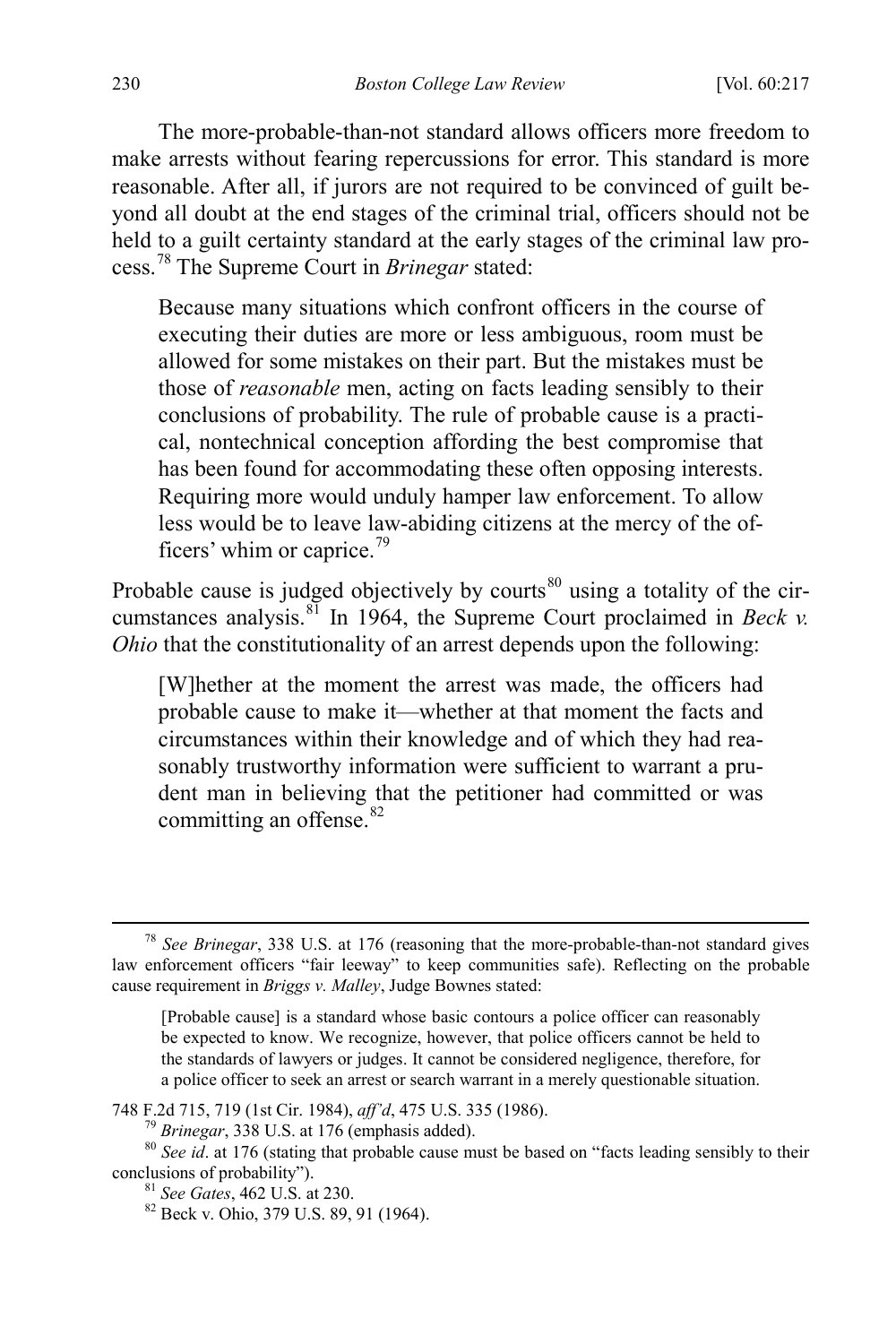In sum, where the Fourth Amendment is concerned, the ends never justify the means.<sup>[83](#page-15-0)</sup> Whether an arrest is reasonable hinges on whether the officer had probable cause at the time the arrest was made.<sup>[84](#page-15-1)</sup>

#### *B. What Is Probable Cause in the § 1983 Context?*

Reasonableness also plays a role in the civil rights analysis, particularly in the context of unlawful arrest claims. But, the probable cause analysis in a § 1983 case is a little more complicated; not all courts agree on which analysis to use. To understand the different approaches, it is important to first examine § 1983 in general.

Section 1983 specifies that any governmental authority acting under color of law who violates another's statutory or constitutional rights is liable to the injured party.<sup>[85](#page-15-2)</sup> An arrest lacking probable cause can be considered a violation of the person's Fourth Amendment rights. Consider what the First Circuit Court of Appeals said when it explained the basis for § 1983 civil liability:

[U]nder our system of government the police have a duty to fight crime without violating constitutional rights. This is difficult at times, but it is what the constitution requires. If we cannot demand of our police officers that they recognize when they do not have the authority to make a search or effect an arrest, then we have given up the very idea of a rule of law. The exercise of police power *within* the law is the very foundation of the social contract. We should expect police officers to have a basic understanding of the limits of their power and we must hold them liable when, negligently or in-tentionally, they overstep these bounds.<sup>[86](#page-15-3)</sup>

There are at least five ways to establish government liability under § 1983 for civil rights violations.<sup>[87](#page-15-4)</sup> A plaintiff may allege (1) an unlawful governmental policy or decision; (2) an unlawful custom or practice; (3) an inadequate training or supervision program; (4) an illegal decision made by

<span id="page-15-0"></span> <sup>83</sup> *See id.* at 96 ("An arrest without a warrant bypasses the safeguards provided by an objective predetermination of probable cause and substitutes instead the far less reliable procedure on an after-the-event justification for the arrest or search, too likely to be subtly influenced by the

<span id="page-15-1"></span>familiar shortcomings of hindsight judgment.").<br><sup>84</sup> JOSHUA DRESSLER & GEORGE C. THOMAS III, CRIMINAL PROCEDURE: PRINCIPLES, POLI-<br>CIES AND PERSPECTIVES 151 (5th ed. 2012).

<span id="page-15-4"></span><span id="page-15-3"></span><span id="page-15-2"></span><sup>&</sup>lt;sup>85</sup> 42 U.S.C. § 1983 (2018).<br><sup>86</sup> *Briggs*, 748 F.2d at 719–20 (footnote omitted).<br><sup>87</sup> Ratliff v. City of Houston, No. CIV.A.H-02-3809, 2005 WL 1745468, at \*3 (S.D. Tex. July 25, 2005)*.*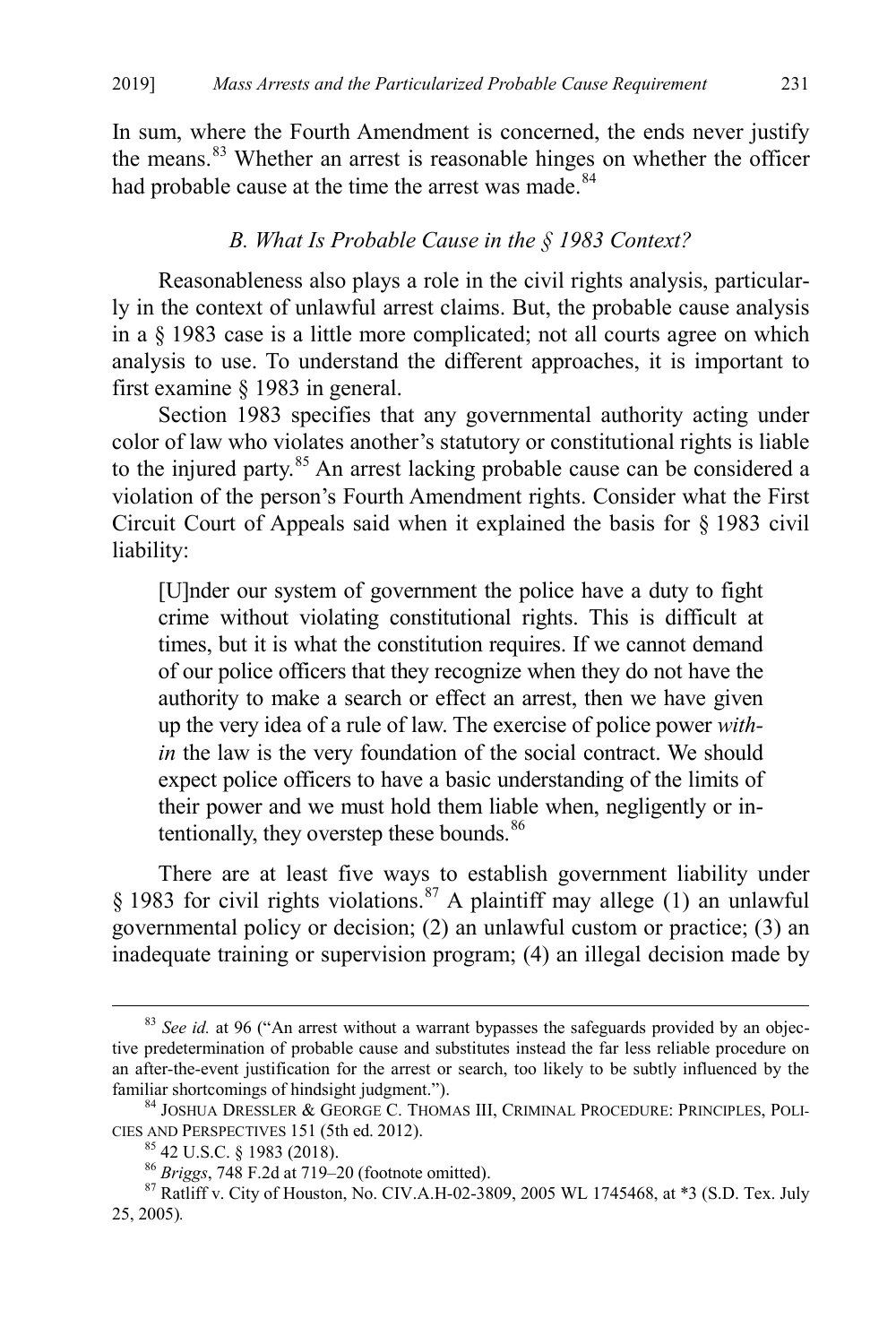a final policymaking authority; or (5) the government's endorsement or ap-proval of unlawful acts.<sup>[88](#page-16-0)</sup> Some of these claims are harder to prove than others and they vary depending on who is being sued. In general, however, plaintiffs must prove two things: (1) the violation of a clearly established statutory law or constitutional right; and (2) a reasonable person would have been aware of such a law or right when the violation occurred.<sup>[89](#page-16-1)</sup>

Although both the criminal probable cause and the civil probable cause analyses are grounded in reasonableness, the analysis is different for each. Courts and critics suggest that unlike the *actual* probable cause standard that officers, lawyers, and judges use in criminal cases—whether there was probable cause to support the arrest—the civil probable cause standard is weaker. $90$ 

<span id="page-16-6"></span>There are at least two significant differences between the civil standard and the actual probable cause standard used in criminal cases. First, in civil cases, probable cause is judged using an objective reasonableness standard.[91](#page-16-3) Courts examine the facts and circumstances known to officers at the time of the arrest, along with the criminal charge's elements. They then objectively assess whether the officers had probable cause to arrest. This more lenient standard allows officers some room for error.<sup>[92](#page-16-4)</sup> Second, though the Supreme Court has never adopted or sanctioned this analysis,  $93$  the majority

<span id="page-16-3"></span>jective terms, we provide no license to lawless conduct. The public interest in deterrence of unlawful conduct and in compensation of victims remains protected by a test that focuses on the objective legal reasonableness of an official's acts."). <sup>92</sup> Hunter v. Bryant, 502 U.S. 224, 229 (1991). <sup>93</sup> Walczyk v. Rio, 496 F.3d 139, 168 (2d Cir. 2007) (Sotomayor, J., concurring). In *Walczyk*,

<span id="page-16-5"></span><span id="page-16-4"></span>Justice Sotomayor, then sitting on the Second Circuit Court of Appeals, observed:

It is not surprising, then, that "arguable probable cause" finds no mention in any Supreme Court opinion; the need for a separate term to describe this concept arises only once we have improperly splintered the "clearly established" inquiry. Because I believe "arguable probable cause" is both imprecise and an outgrowth of the first flaw in our qualified immunity analysis, I do not agree with the majority's use of the term.

<span id="page-16-2"></span><span id="page-16-1"></span><span id="page-16-0"></span><sup>&</sup>lt;sup>88</sup> *Id*.<br><sup>89</sup> Harlow v. Fitzgerald, 457 U.S. 800, 818 (1982).<br><sup>90</sup> *See* Oliveira v. Mayer, 23 F.3d 642, 649 n.2 (2d Cir. 1994) (explaining the difference between the Fourth Amendment's and civil litigation's reasonableness standards is that the latter rests on the reasonable man standard, which is less strict); Moore v. Marketplace Rest., Inc., 754 F.2d 1336, 1348 n.15 (7th Cir. 1985) (stating the same); Lifshitz, *supra* note [6,](#page-3-0) at 1163 (criticizing courts for "adopting a reduced threshold for law enforcement officers seeking immunity"); Teressa E. Ravenell, Hammering in Screws: Why the Court Should Look Beyond Summary Judgment When Resolving *§ 1983 Qualified Immunity Disputes*, 52 VILL. L. REV. 135, 145 (2007) (commenting that only "arguable probable cause" is necessary to grant qualified immunity to § 1983 defendants).<br><sup>91</sup> *Harlow*, 457 U.S. at 819 ("By defining the limits of qualified immunity essentially in ob-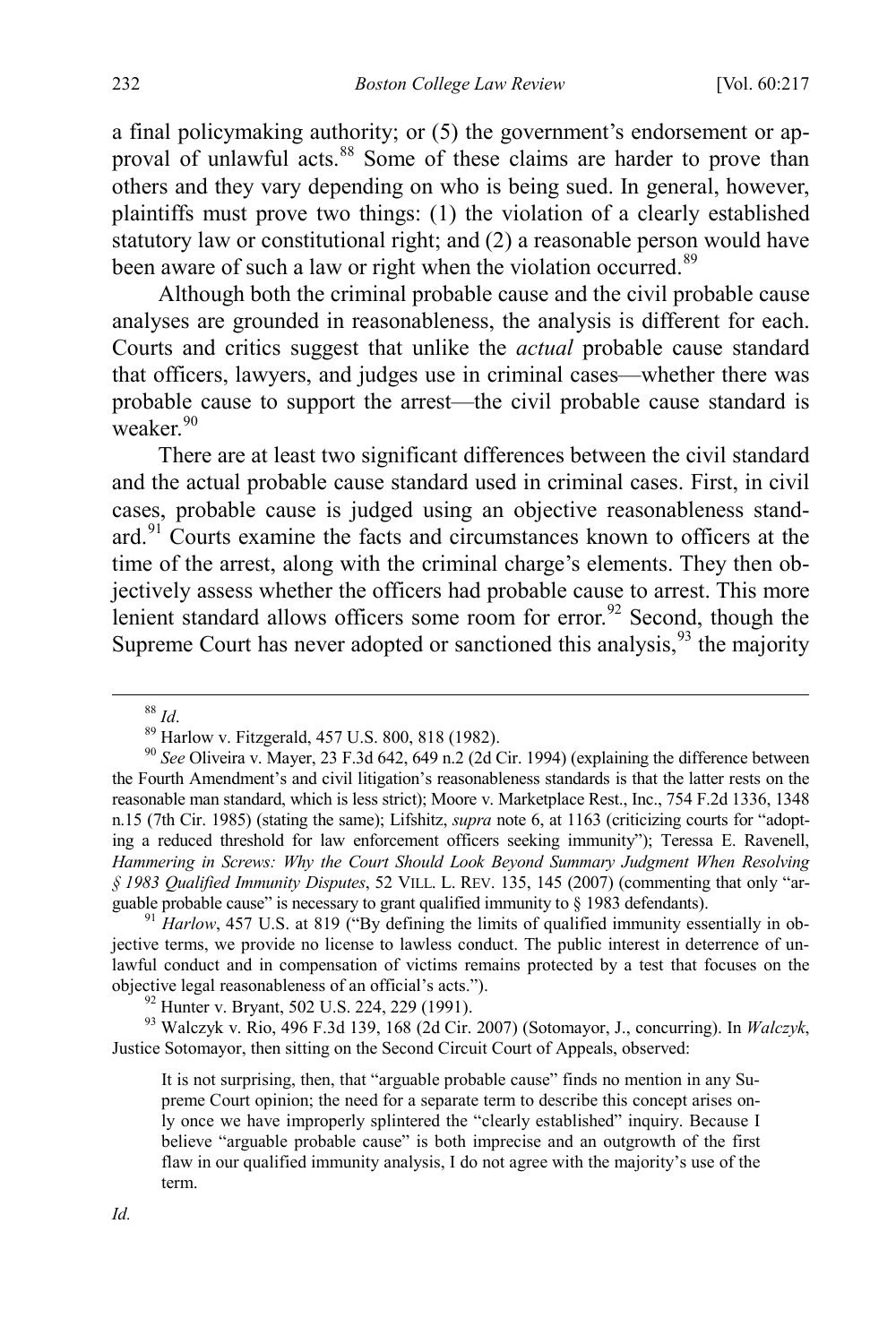of Circuit Courts have used an "arguable probable cause" test.<sup>[94](#page-17-0)</sup> The First Circuit created this standard in 1985 in *Floyd v. Farrell,* and since then, a number of courts have adopted it.<sup>[95](#page-17-1)</sup> In *Floyd*, the First Circuit stated:

We ... have held that seeking an arrest warrant is "objectively" reasonable" so long as the presence of probable cause is at least arguable. An officer will be held liable for seeking an arrest warrant later found to be without probable cause only if there *clearly* was no probable cause at the time the warrant was requested. We think this rule can be extended to warrantless arrests as well . . . . Despite a finding of no probable cause at a later hearing, a police officer should not be found liable under § 1983 . . . because the presence of probable cause was merely questionable at the time of the arrest. His qualified immunity is pierced only if there clearly was no probable cause at the time the arrest was made.<sup>[96](#page-17-2)</sup>

The Eleventh Circuit stated it more succinctly: "[a]rguable probable cause exists if, under all of the facts and circumstances, an officer reasonably could—not necessarily would—have believed that probable cause was present." $^{97}$  $^{97}$  $^{97}$ 

Unlike the objective reasonableness standard, which has been adopted by all federal courts, the arguable probable cause standard has been harshly criticized.[98](#page-17-4) Judge Bumb, a federal district judge in New Jersey, once com-

<span id="page-17-0"></span> <sup>94</sup> *See* Davidson v. City of Stafford, 848 F.3d 384, 392 (5th Cir. 2017) (finding that the officers lacked "arguable probable cause" to arrest the defendant); Ismail v. Cty. of Orange, 676 F. App'x 690, 692 (9th Cir. 2017) (stating that "arguable probable cause to support an arrest is all that is necessary for liability under § 1983"); Huff v. Reichert, 744 F.3d 999, 1007 (7th Cir. 2014) (explaining that an officer need only have arguable probable cause to earn protection under qualified immunity); Skop v. City of Atlanta, 485 F.3d 1130, 1137 (11th Cir. 2007) (identifying "arguable probable cause" as the applicable standard in § 1983 cases); Cortez v. McCauley, 478 F.3d 1108, 1120 & n.15 (10th Cir. 2007) (en banc) (referring to "arguable probable cause" as the standard used to earn qualified immunity); Escalera v. Lunn, 361 F.3d 737, 743 (2d Cir. 2004) (stating that the defendant was entitled to qualified immunity if he could prove that "arguable probable cause" existed at the time of arrest); Cox v. Hainey, 391 F.3d 25, 33 (1st Cir. 2004) (holding the defendant to the requirement of showing "arguable probable cause"); Smithson v. Aldrich, 235 F.3d 1058, 1062 (8th Cir. 2000) (describing "arguable probable cause" as the standard for qualified immunity purposes). 95 *See* Floyd v. Farrell, 765 F.2d 1, 5 (1st Cir. 1985) (articulating the arguable probable cause

<span id="page-17-1"></span>

<span id="page-17-4"></span><span id="page-17-3"></span><span id="page-17-2"></span>standard).<br><sup>96</sup> Id. (citations omitted).<br><sup>97</sup> Crosby v. Monroe Cty., 394 F.3d 1328, 1332 (11th Cir. 2004).<br><sup>98</sup> See Lifshitz, *supra* note [6,](#page-3-0) at 1159 (arguing the standard is unnecessary); Ravenell, *supra* note [90,](#page-16-6) at 146 (noting that the Supreme Court has never adopted this standard); David Rudovsky, *Running in Place: The Paradox of Expanding Rights and Restricted Remedies*, 2005 U. ILL. L. REV. 1199, 1222 ("Given the fact that probable cause can be established on facts that show only a 'fair probability' of criminal conduct (a 'practical, nontechnical conception'), to permit 'arguable'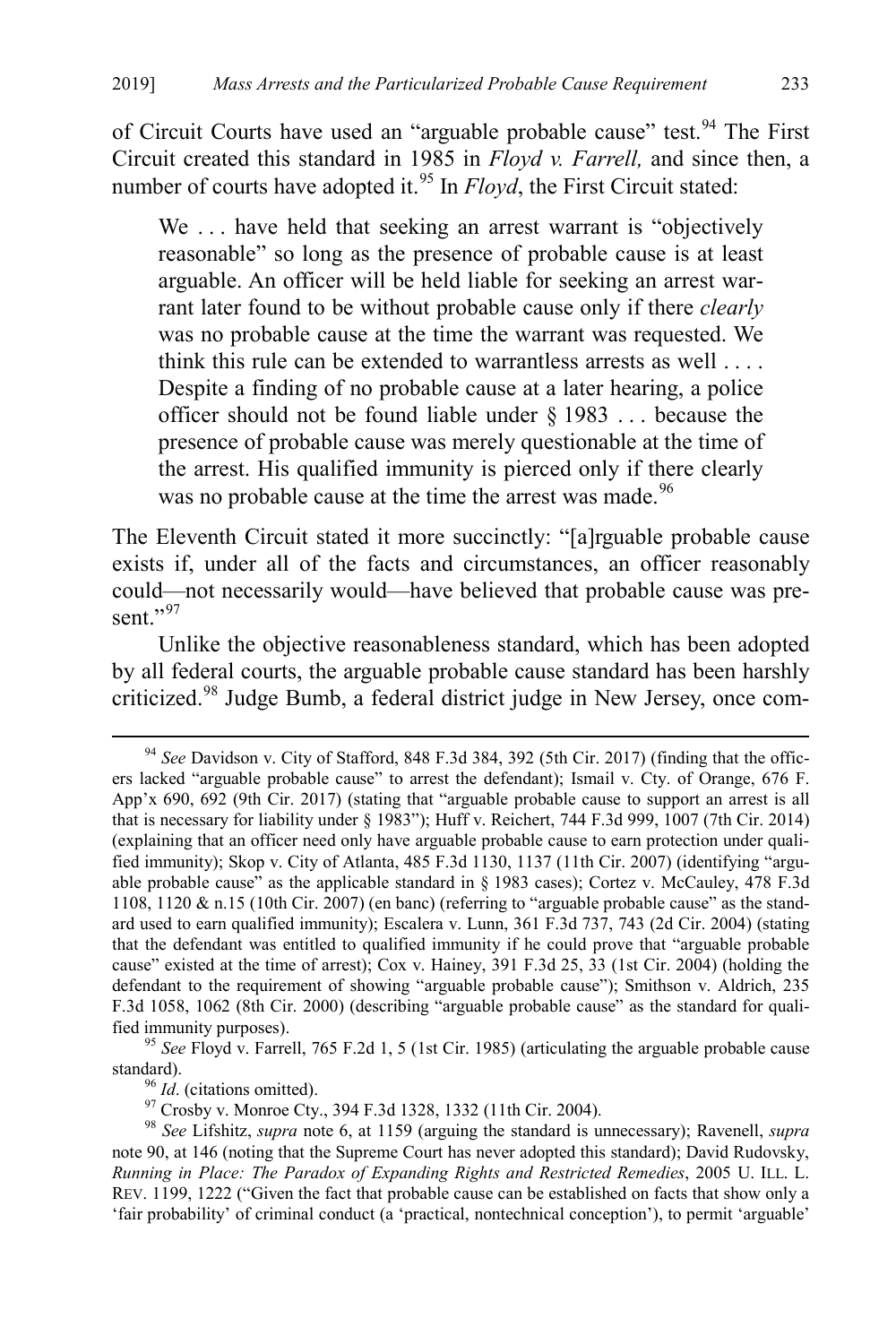mented that the standard "is a confusing construct, because it suggests that qualified immunity is available whenever fair-minded officers may disagree on the presence of probable cause. . . . 'Qualified immunity does not turn upon what an average officer thinks may be reasonable."<sup>59</sup> Justice Sonia Sotomayor, while sitting on the Second Circuit Court of Appeals, wrote that the standard has never been adopted by the Supreme Court and should no longer be espoused because it is a mischaracterization of the law.<sup>[100](#page-18-1)</sup> The standard has also been roundly criticized by scholars as illogical and one that unnecessarily broadens an already generous probabilities-based stand-ard.<sup>[101](#page-18-2)</sup> One critic suggested the standard permits officers immunity "be-cause they acted 'reasonably unreasonable.'"<sup>[102](#page-18-3)</sup> The Third, Fourth, and Sixth Circuit Courts of Appeals have not adopted or have outright rejected the "arguable probable cause" standard, relying instead on mere objective reasonableness.[103](#page-18-4) Regardless of whether federal courts rely on objective reasonableness or arguable probable cause, the analysis in civil cases is more lenient than the actual probable cause standard used in the criminal context.

# *C. What Is Probable Cause in the Mass Arrest Context?*

Although the Supreme Court asserts that probable cause is "not a high bar,"<sup>[104](#page-18-5)</sup> developing probable cause to arrest a group is often more challenging than the probable cause assessment in a single-arrest case. As an example, consider the Waco cases involving 177 bikers who were arrested *en masse* and charged with engaging in organized crime with intent to assault

<span id="page-18-0"></span>probable cause to justify a search is to degrade the Fourth Amendment's protections to a very low level.").<br><sup>99</sup> Peterson v. Bernardi, 719 F. Supp. 2d 419, 429 n.9 (D. N.J. 2010) (quoting Rab v. Borough

<span id="page-18-1"></span>

<span id="page-18-2"></span>of Laurel Springs, No. 08-2413, 2009 WL 5174641, at \*5 n.4 (D. N.J. Dec. 18, 2009)).<br><sup>100</sup> *Walczyk*, 496 F.3d at 165.<br><sup>101</sup> *See, e.g.*, Lifshitz, *supra* note [6,](#page-3-0) at 1184 (describing "arguable probable cause" as an over-

<span id="page-18-4"></span><span id="page-18-3"></span><sup>&</sup>lt;sup>102</sup> *Id.* at 1160.<br><sup>103</sup> *See* Blaylock v. City of Philadelphia, 504 F.3d 405, 412–14 (3d Cir. 2007) (conducting an objective reasonableness probable cause analysis); Greene v. Barber, 310 F.3d 889, 898 n.2 (6th Cir. 2002) (noting the existence of the arguable probable cause standard only in dicta); Torchinsky v. Siwinski, 942 F.2d 257, 261 (4th Cir. 1991) (setting out the "objective reasonableness" test used in § 1983 actions). A search has not turned up any Fourth Circuit cases that refer to the phrase

<span id="page-18-5"></span><sup>&</sup>quot;arguable probable cause."<br><sup>104</sup> Kaley v. United States, 571 U.S. 320, 338 (2014) ("This Court has repeatedly declined to require the use of adversarial procedures to make probable cause determinations. Probable cause, we have often told litigants, is not a high bar: It requires only the kind of fair probability on which reasonable and prudent [people,] not legal technicians, act.") (internal quotations omitted).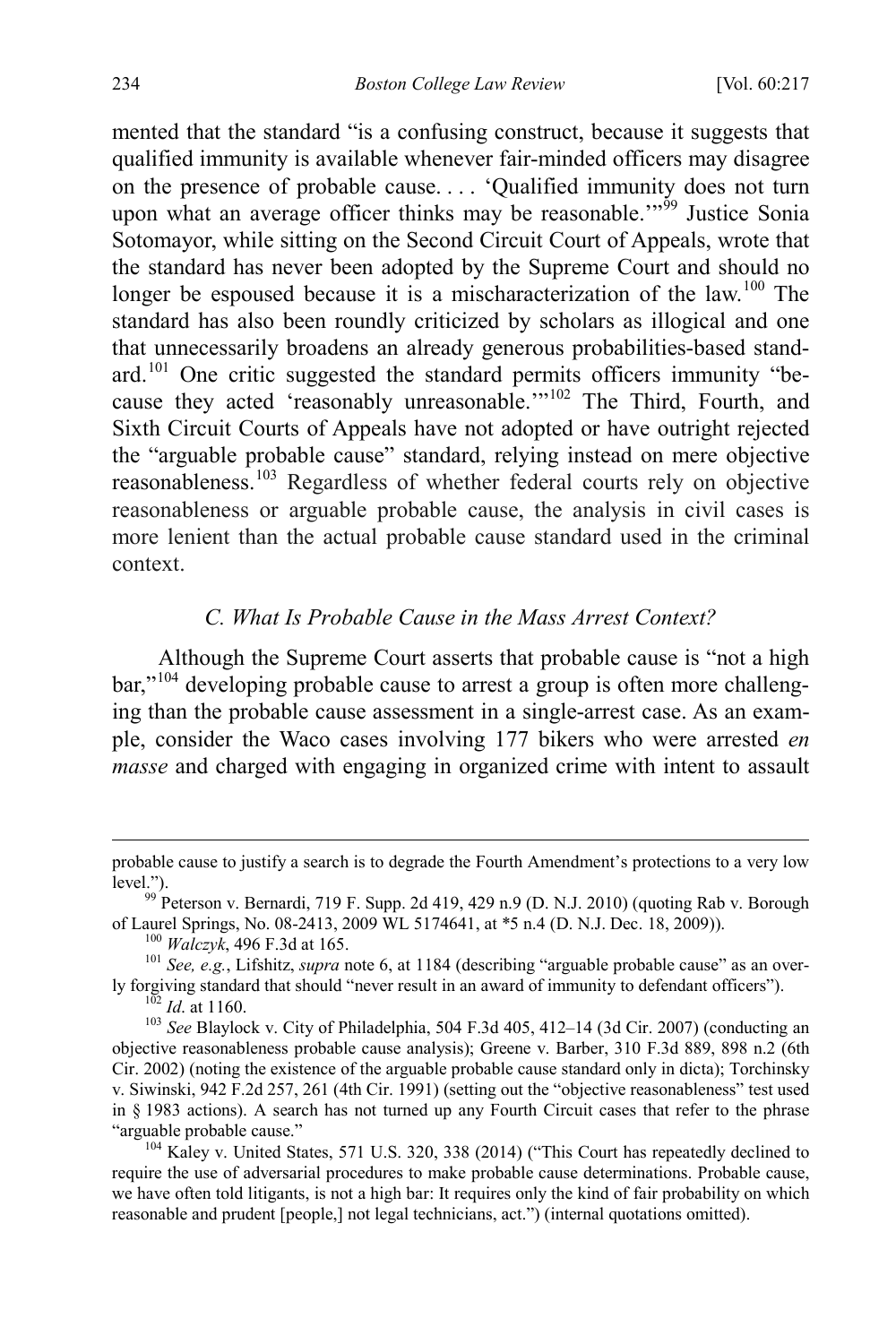or murder another.<sup>[105](#page-19-1)</sup> According to scene and booking photos, most of the arrestees were men who shared physical characteristics: shaved heads and bushy facial hair.<sup>[106](#page-19-2)</sup> Most of the bikers wore the same attire.<sup>[107](#page-19-3)</sup> They moved rapidly once shots were fired, making it difficult for undercover officers to identify who was participating in criminal acts of violence and who was trying to escape from the threat of violence.<sup>[108](#page-19-4)</sup> Under these facts, the Supreme Court's blanket statement that probable cause is not hard to establish seems a bit superficial.<sup>[109](#page-19-5)</sup> Without a careful probable cause assessment, mass arrests can easily "transform the probable cause test into a meaningless measure of suspicion" in which everyone present is swept up by law enforcement. $110$ 

<span id="page-19-11"></span>The Supreme Court has laid the framework for assessing probable cause in mass arrest cases beginning with individualized or particularized probable cause. The following cases will illustrate this framework.

<span id="page-19-0"></span>One of the first cases to examine multiple-suspect arrests was *United States v. Di Re*, decided by the Supreme Court in 1948.<sup>[111](#page-19-7)</sup> In that case, law enforcement officials approached a man who was selling counterfeit coupons from his car.[112](#page-19-8) Officers arrested all three men in the car: Buttitta, Reed, and Di  $\text{Re}$ .<sup>[113](#page-19-9)</sup> The first two were implicated in the fraud, but officers had no probable cause to arrest Di Re. The Court held it was impermissible for the officers to presume Di Re's guilt from his presence with the others or to infer that all parties were guilty when the officers only had evidence against two of the men.<sup>[114](#page-19-10)</sup> The Court stated:

<span id="page-19-1"></span> <sup>105</sup> John Carroll, *DA to Seek to Dismiss Charges Against More Than 20 Twin Peaks Bikers*, KWTX NEWS (Feb. 7, 2018), http://www.kwtx.com/content/news/DA-to-seek-to-dismiss-chargesagainst-more-than-20-Twin-Peaks-bikers-473216573.html [http://perma.cc/YQ37-URDF] ("Police arrested the 177 bikers after the melee, all of whom were charged with engaging in organized crime and all of whom were initially ordered held in lieu of \$1 million bonds."). <sup>106</sup> *See Waco Biker Shoot Out*, CBS NEWS (May 17, 2015), https://www.cbsnews.com/

<span id="page-19-2"></span>pictures/biker-gang-shootout-in-waco/ [http://perma.cc/2TV2-L86T] (providing booking photos for comparison).<br><sup>107</sup> *Id.* 108 *Dramatic Video of Deadly Texas Biker Gang Shootout Leaked,* CBS THIS MORNING (Oct.

<span id="page-19-4"></span><span id="page-19-3"></span><sup>30, 2015),</sup> https://www.youtube.com/watch?v=FU5TQ80x0nY [perma.cc/2Y9E-Y44N]. 109 *See Kaley*, 571 U.S. at 338 (noting that the probable cause standard is not difficult to

<span id="page-19-5"></span>meet). <sup>110</sup> Tracey Maclin, *The* Pringle *Case's New Notion of Probable Cause: An Assault on* Di Re

<span id="page-19-9"></span><span id="page-19-8"></span><span id="page-19-7"></span><span id="page-19-6"></span>*and the Fourth Amendment*, 2004 CATO SUP. CT. REV. 395, 435. <sup>112</sup> *Id*. at 583. <sup>113</sup> *Id*. <sup>114</sup> *Id*. at 592–94.

<span id="page-19-10"></span>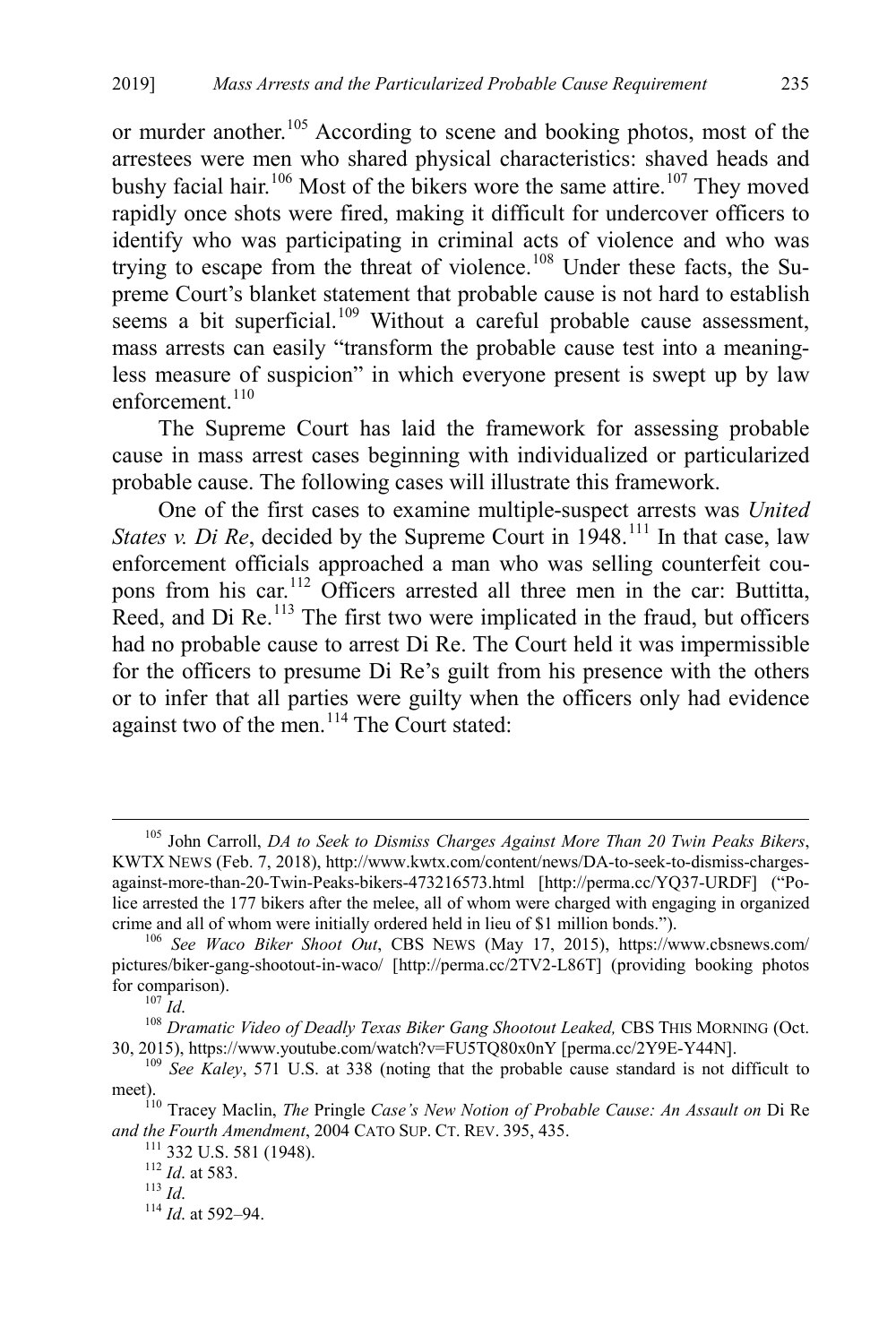<span id="page-20-0"></span>The argument that one who "accompanies a criminal to a crime rendezvous" cannot be assumed to be a bystander, forceful enough in some circumstances, is farfetched when the meeting is [in public]... and where the alleged substantive crime is one which does not necessarily involve any act visibly criminal. . . . Presumptions of guilt are not lightly to be indulged from mere meetings.<sup>[115](#page-20-1)</sup>

The Court, in the above statement, emphasized that it is possible for crimi-nal activity to be ongoing without the knowledge of everyone present.<sup>[116](#page-20-2)</sup> As such, Di Re's conviction was reversed because the officers lacked probable cause to arrest him.<sup>117</sup> The *Di Re* Court explained that although officers may have probable cause to arrest a person, they do not necessarily have proba-ble cause to arrest someone who is with that person at the time of arrest.<sup>[118](#page-20-4)</sup> In this way, the Court held that the officers possessed individualized probable cause to arrest the two men with Di Re, but did not have individualized probable cause to arrest Di Re. As such, his arrest was unlawful.

The next noteworthy probable cause case involving multiple suspects, *Ybarra v. Illinois*, was decided by the Supreme Court more than 30 years later.<sup>[119](#page-20-5)</sup> Though it addressed the lawfulness of a search, rather than an arrest, courts have applied *Ybarra*'s holding to group arrest cases.<sup>[120](#page-20-6)</sup> In *Ybarra*, officers obtained a warrant to search a tavern and a bartender named Greg for heroin after Greg offered to sell heroin to an informant.<sup>[121](#page-20-7)</sup> When officers arrived to execute the warrant, they discovered ten or more patrons inside. For safety reasons, officers patted down each patron with one officer returning to search Ybarra's suspicious cigarette carton.<sup>[122](#page-20-8)</sup> He

<span id="page-20-8"></span><span id="page-20-7"></span>\*1–6 (S.D.N.Y. Sept. 30, 2012) (applying *Ybarra*). 121 *Ybarra*, 444 U.S. at 87–88. <sup>122</sup> *Id*. at 88–89.

<span id="page-20-1"></span><sup>&</sup>lt;sup>115</sup> *Id.* at 593.<br><sup>116</sup> WAYNE R. LAFAVE, SEARCH & SEIZURE: A TREATISE ON THE FOURTH AMENDMENT

<span id="page-20-4"></span><span id="page-20-3"></span><span id="page-20-2"></span><sup>§ 3.2(</sup>e) (5th ed. 2012). <sup>117</sup> *Di Re*, 332 U.S. at 595. <sup>118</sup> LAFAVE, *supra* note [116,](#page-20-0) § 3.6(c) ("In light of *Di Re*, it seems clear beyond question that the mere fact of present association with a person whom the police have grounds to arrest for conduct on some past occasion does not constitute probable cause for the arrest of the associate as well.").<br><sup>119</sup> Ybarra v. Illinois, 444 U.S. 91 (1979).<br><sup>120</sup> *See* Callahan v. Unified Gov't of Wyandotte Cty., 806 F.3d 1022, 1028–29 (10th Cir.

<span id="page-20-6"></span><span id="page-20-5"></span><sup>2015) (</sup>noting that *Ybarra* requires that the probable cause be particularized to the individual who is arrested in a group arrest scenario); Barham v. Ramsey, 434 F.3d 565, 570–73 (D.C. Cir. 2006) (applying *Ybarra*); Wilson v. City of Boston, 421 F.3d 45, 49–56 (1st Cir. 2005) (applying *Ybarr'*s holding); Dinler v. City of New York*,* No. 04 CIV. 7921 RJS JCF, 2012 WL 4513352, at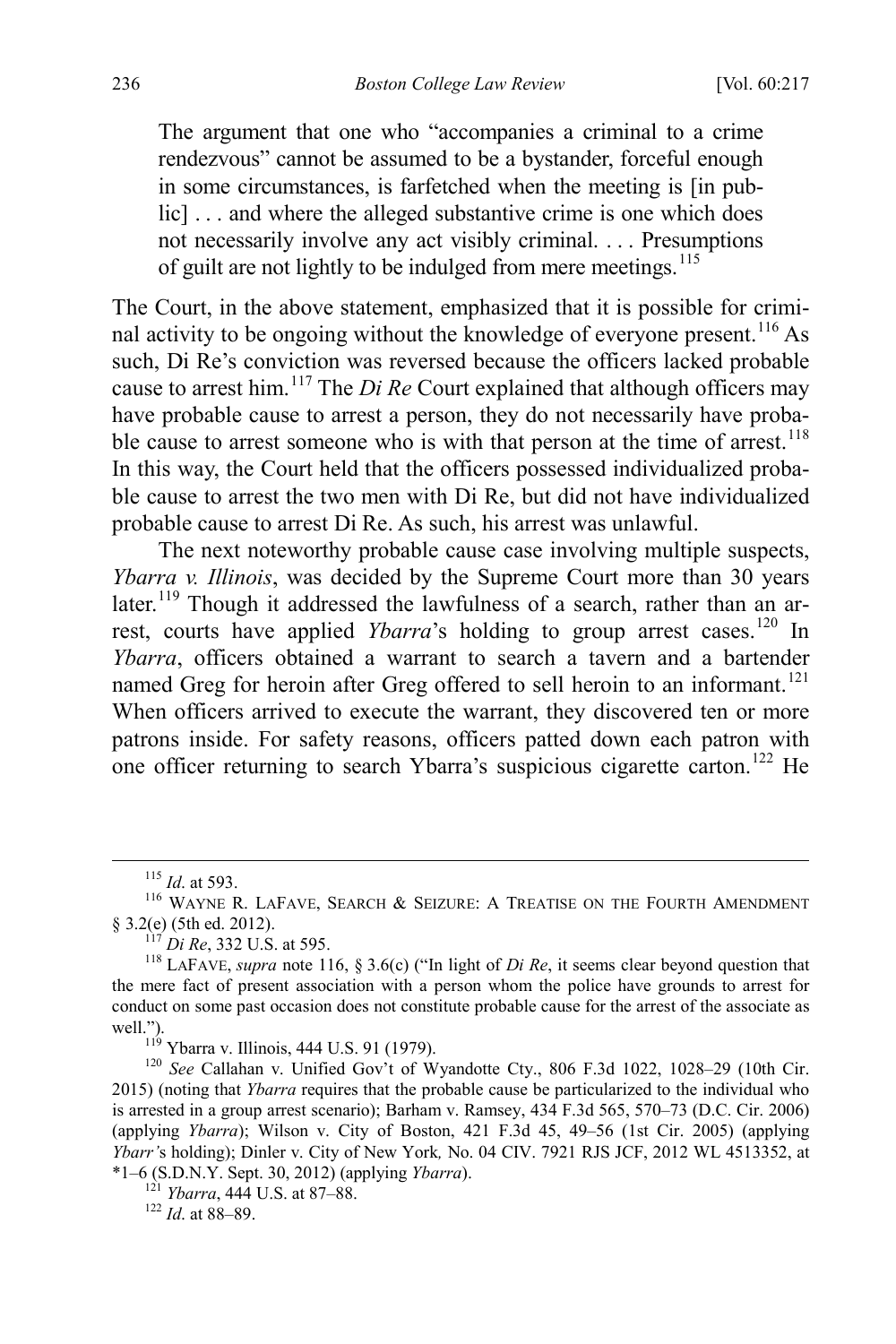found heroin inside and arrested Ybarra for drug possession. At his trial, Ybarra moved to suppress the heroin, claiming the search was unlawful.<sup>[123](#page-21-0)</sup>

The Supreme Court had little difficulty holding the search unlawful.<sup>[124](#page-21-1)</sup> The agents knew nothing about Ybarra except that he was present in a pub-lic place when officers executed a search warrant.<sup>[125](#page-21-2)</sup> The Court cautioned that a "person's mere propinquity to others independently suspected of criminal activity does not, without more, give rise to probable cause."<sup>[126](#page-21-3)</sup> The *Ybarra* Court reiterated that when the standard is probable cause, it must be particularized. The fact that officers had a valid warrant to search Greg and the tavern did not give them authority to search the tavern's patrons.<sup>[127](#page-21-4)</sup> Each patron possessed individual rights against unreasonable searches or seizures.  $128$  The Supreme Court recognized that the constitutional standard of probable cause requires a compromise between law enforcement's duty to protect the community and the people's right to be free from unlawful inva-sions of privacy.<sup>[129](#page-21-6)</sup> The Court concluded that Ybarra's rights were violated when officers searched him before having particularized probable cause to do  $\text{SO}^{-130}$  $\text{SO}^{-130}$  $\text{SO}^{-130}$ 

The most recent multiple-suspect Supreme Court case, *Maryland v. Pringle*, [131](#page-21-8) decided in 2003, reiterated *Di Re's* and *Ybarra's* holdings. In *Pringle*, officers obtained consent to search a vehicle from the driver after detaining him for a traffic violation.<sup>[132](#page-21-9)</sup> During the search, officers discovered \$763 in the glove compartment and five baggies of cocaine hidden behind a backseat armrest. There were three men in the car: Partlow drove and owned the car, Pringle sat in the front passenger seat near the glove compartment box with the money in it, and Smith sat in the back seat near the hidden drugs.<sup>[133](#page-21-10)</sup> Officers gave the men an ultimatum: admit who owned the drugs or all would be arrested.<sup>[134](#page-21-11)</sup> The men remained silent and officers subsequently arrested all three for drug possession. At the police station, Pringle told police the drugs were solely his. At trial, he moved to suppress the

<span id="page-21-4"></span>

<span id="page-21-5"></span>

<span id="page-21-7"></span><span id="page-21-6"></span>

<span id="page-21-8"></span>

- <span id="page-21-9"></span>
- <span id="page-21-11"></span><span id="page-21-10"></span>
- 

<span id="page-21-3"></span><span id="page-21-2"></span><span id="page-21-1"></span><span id="page-21-0"></span><sup>&</sup>lt;sup>123</sup> *Id.* at 89. <sup>124</sup> *See id.* at 90–91 (stating succinctly that authorities had "no reason to suppose" that they had probable cause to search Ybarra). had probable cause to search Ybarra).<br>
<sup>125</sup> *Id.* at 91.<br>
<sup>126</sup> *Id.*<br>
<sup>127</sup> *Id.* at 91–92.<br>
<sup>129</sup> *Id.* at 95 (citing *Brinegar*, 338 U.S. at 176).<br>
<sup>130</sup> *Id.*<br>
<sup>131</sup> 540 U.S. 366, 368–69 (2003).<br>
<sup>132</sup> *Id.* at 368.<br>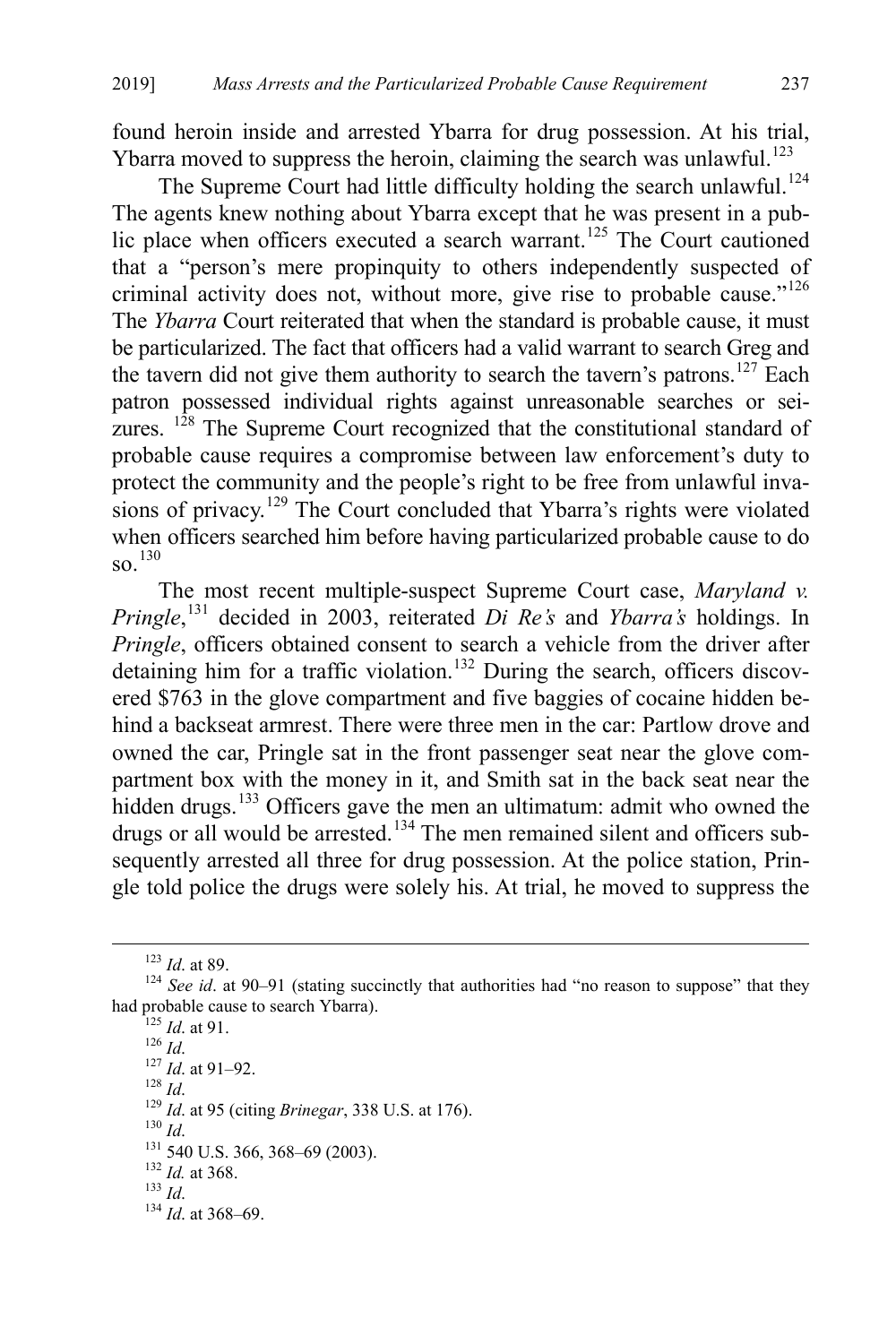drugs arguing the officer lacked probable cause to arrest him, but the trial court denied his motion. He appealed.<sup>[135](#page-22-0)</sup>

The Supreme Court held that the officers had probable cause to arrest.[136](#page-22-1) After discussing probable cause generally, the Court engaged in a multiple-arrestee probable cause analysis.[137](#page-22-2) The Court determined it was "an entirely reasonable inference . . . that any or all three of the occupants [possessed] the cocaine. Thus, a reasonable officer could conclude that there was probable cause to believe Pringle committed the crime of possession of cocaine, either solely or jointly."[138](#page-22-3)

In reaching this conclusion, the Court rejected Pringle's assertion that his arrest was a case of "guilt-by-association."[139](#page-22-4) The *Pringle* Court contrasted the facts of the cases Pringle relied upon—*Ybarra* and *De Ri*, both of which led to insufficient probable cause findings—with the facts of the pre-sent case.<sup>[140](#page-22-5)</sup> In doing so, the opinion delved into a fact-specific analysis, comparing the three cases. The Court distinguished *Ybarra's* search of patrons in a public tavern from the "relatively small car" where Pringle and the other two men were detained.[141](#page-22-6) Moreover, the Justices believed that the large quantity of drugs and cash found inside the car inferred a common, criminal enterprise of drug dealing in which all men took part as opposed to Ybarra, the "unwitting tavern patron."<sup>142</sup>

The *Pringle* Court likewise distinguished *De Ri* because although officers in that case had information that only two arrestees were culpable, the officers arrested all three men in the car.<sup>[143](#page-22-8)</sup> The *Pringle* Court stated that when officers can single out guilty parties, they must do so instead of making a group arrest. In *Pringle*, however, none of the men in the car admitted to possessing the drugs, which obfuscated the officers' process of singling out the guilty party. Following its brief comparison to *Di Re*, the Court promptly concluded that the officers had sufficient probable cause to make the arrest  $^{144}$  $^{144}$  $^{144}$ 

*Pringle* draws criticisms from academics and criminal procedure experts for several reasons. First, the unanimous, Rehnquist-written opinion is terse,

<span id="page-22-9"></span><span id="page-22-8"></span><span id="page-22-7"></span><span id="page-22-6"></span><span id="page-22-5"></span><span id="page-22-4"></span><span id="page-22-3"></span><span id="page-22-2"></span><span id="page-22-1"></span><span id="page-22-0"></span>135 *Id.* 136 *Id.* at 374.<br>
<sup>137</sup> *Id.* at 372.<br>
<sup>139</sup> *Id.* 140 *Id.* at 372–73.<br>
<sup>141</sup> *Id.* at 373.<br>
<sup>142</sup> *Id.* 144 *Id.* at 372–74.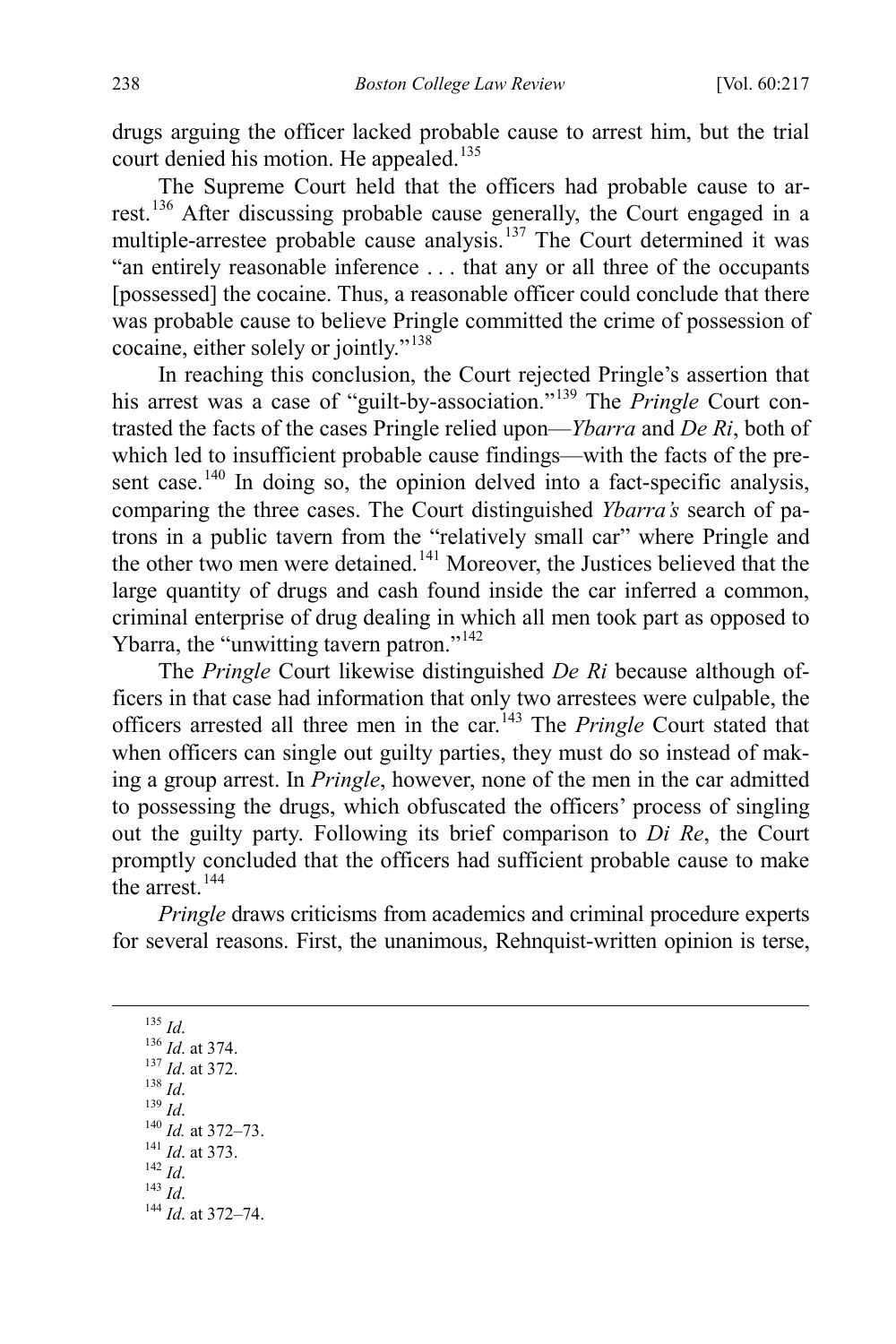conclusory, and its holding is insufficiently explained.<sup>[145](#page-23-0)</sup> It fails to give lower courts a framework for analysis or a replicable application. Second, although it is feasible that officers could have arrested all three men for possession, it is irrational, based on the totality of the circumstances, that officers could have possessed probable cause to arrest only Pringle and not the others. The car was not Pringle's, Pringle was not the driver, and though he was closest to the money in the glove compartment, the drugs were next to the back-seat pas-senger.<sup>[146](#page-23-1)</sup> Professor Wayne LaFave suggests that the Court's conclusion may have been "a mere slip of the pen" as there was no logic to support it. $147$ 

Third, the opinion waivers between supporting and contradicting *Di Re* and *Ybarra*.<sup>[148](#page-23-3)</sup> On the one hand, it acknowledges that probable cause must be particularized and cites to *Ybarra* as support for this basic premise.<sup>[149](#page-23-4)</sup> On the other hand, the opinion offers an "all or any" arrest option when officers are confronted with multiple suspects who act jointly to commit a crime and refuse to cooperate with the police investigation.<sup>[150](#page-23-5)</sup> The Supreme Court has never suggested this option in any other case before or since *Pringle*.

LaFave concluded, therefore, that the Court seemed to operate from an impermissible probable cause assumption that "upon proof of a known fel-ony by one of the three, arrest of all three [was] permissible."<sup>[151](#page-23-6)</sup> If true, this would be in direct contradiction to *Di Re's* holding. Another scholar, Tracey Maclin, suggested that the *Pringle* Court merely provided "lip service" to particularized probable cause.<sup>[152](#page-23-7)</sup> In the end, what is clear is that *Pringle* is a one-off opinion that does not aspire to do more than analyze the unique

<span id="page-23-0"></span> <sup>145</sup> *See* LAFAVE, *supra* note [116,](#page-20-0) §§ 3.2(e), 3.6(c) (observing that the *Pringle* Court never stated or discussed the issue of probable cause, instead seeming to "avoid[] the issue altogether" and describing the analysis as weak); Jason D. Johnson, *Totality of the Circumstances: Why Individualized Suspicion Is No Longer Necessary in the Multi-Suspect Context:* Maryland v. Pringle*,*  124 S. Ct. 795 (2003), 29 S. ILL. U. L.J. 361, 376 (2005) ("[T]he Court did not lay down any helpful guidelines or parameters for implementing the test in future multi-suspect scenarios. The Supreme Court simply came to the conclusion that in the present case, under the totality of the circumstances, there was probable cause."); Maclin, *supra* note [110,](#page-19-11) at 406 (calling the opinion "compact and cryptic," while offering only "a cursory statement of black-letter law").

<span id="page-23-1"></span><sup>&</sup>lt;sup>146</sup> See Maclin, *supra* note [110,](#page-19-11) at 413–14 (arguing that the facts would suggest the other two passengers in the car were more likely the owners or held a greater proprietary interest).

<span id="page-23-3"></span><span id="page-23-2"></span><sup>&</sup>lt;sup>147</sup> LAFAVE, *supra* not[e 116,](#page-20-0) § 3.2(e).<br><sup>148</sup> See Maclin, *supra* note [110,](#page-19-11) at 413–14 (finding the conflict between *Pringle*, *Di Re*, and *Ybarra* "troublesome").

<span id="page-23-5"></span><span id="page-23-4"></span><sup>&</sup>lt;sup>149</sup> *Pringle*, 540 U.S. at 368–69. <sup>149</sup> *Id.* at 372 (describing as a reasonable inference that "any or all three of the occupants had knowledge of, and exercised dominion and control over, the cocaine. Thus, a reasonable officer could conclude that there was probable cause to believe Pringle committed the crime of possession of cocaine, either solely or jointly"). <sup>151</sup> LAFAVE, *supra* not[e 116,](#page-20-0) § 3.2(e). <sup>152</sup> Maclin, *supra* note [110,](#page-19-11) at 415.

<span id="page-23-7"></span><span id="page-23-6"></span>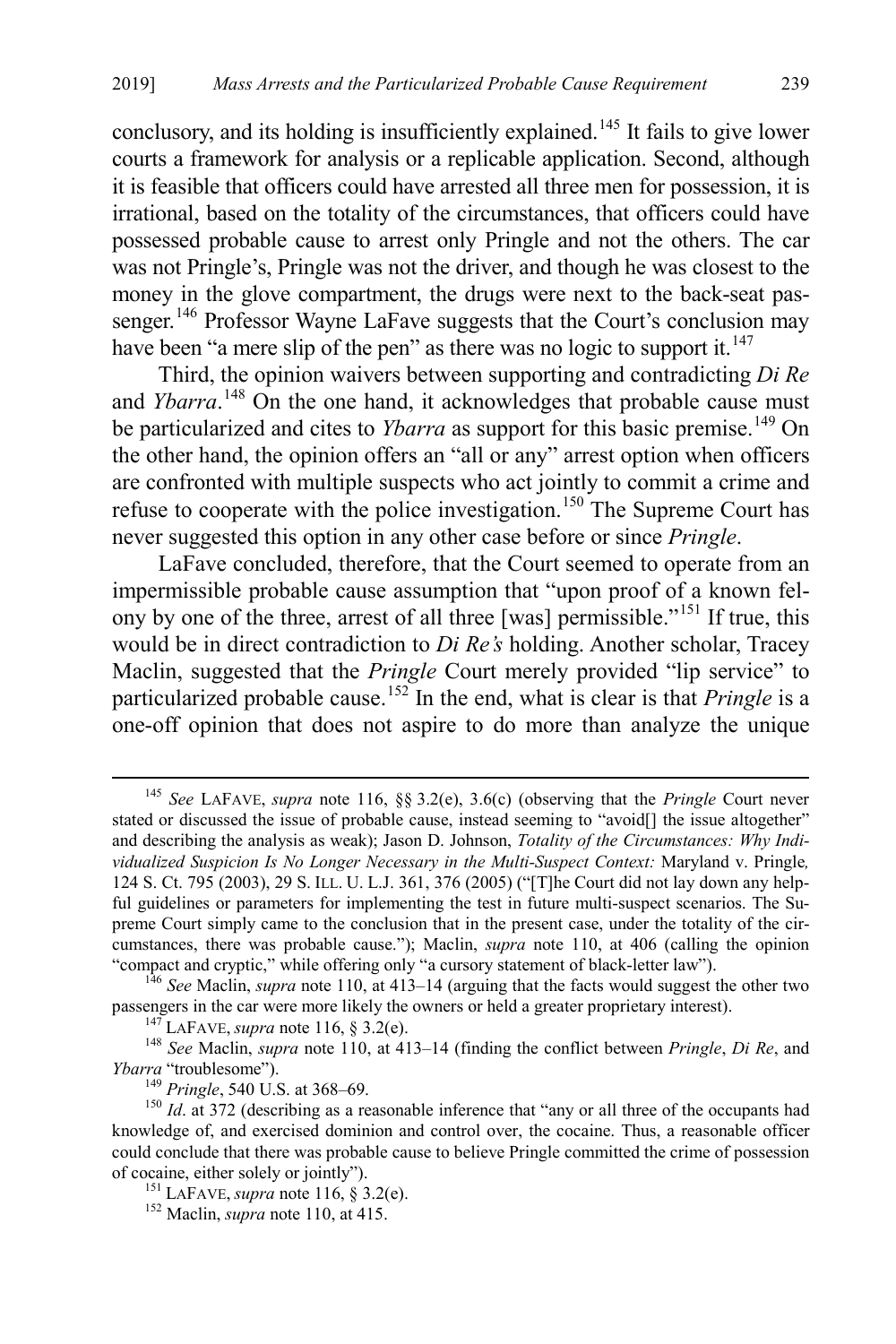facts before it. This is evident from the Court's fact-intensive analysis and the fact-specific distinctions it drew between *Ybarra* and *Di Re*. [153](#page-24-1) Its utility in the greater Fourth Amendment probable cause analysis is thus questionable.

There is another important point that gets lost in *Pringle's* criticism: the underlying criminal charge of drug possession. Drug possession requires proof of mere knowledge and control over the drugs, which are easy ele-ments for officers and prosecutors to establish.<sup>[154](#page-24-2)</sup> Given the simple charge, the tiny car, and the small number of defendants, it is a mistake for parties and courts to extrapolate *Pringle's* reasoning and holding to complex criminal charges, intricate fact patterns, or mass arrests. Yet, *Pringle* is used by attorneys representing § 1983 defendants to sow probable cause uncertainty, and in doing so, shield officers from civil rights lawsuits.<sup>[155](#page-24-3)</sup>

# <span id="page-24-0"></span>III. IMMUNITY FROM SUIT AND PARTICULARIZED VERSUS "GROUP PROBABLE CAUSE"

*Di Re*, *Ybarra*, and *Pringle* are criminal cases that addressed unlawful arrests based upon an alleged lack of probable cause. But, those decisions have been used by courts in mass arrest civil litigation to determine whether an officer had objective probable cause to arrest and therefore was immune from suit. This section will examine § 1983 defendant immunity and how the aforementioned Supreme Court precedent has impacted federal courts on the standard for probable cause in mass arrest cases.

<span id="page-24-2"></span><span id="page-24-1"></span><sup>&</sup>lt;sup>153</sup> *Pringle*, 540 U.S. at 373–74.<br><sup>154</sup> *See Pringle*, 540 U.S. at 372 (concluding that it was reasonable to infer that the parties had knowledge and control over the cocaine found inside the vehicle); Darryl K. Brown, *The Perverse Effects of Efficiency in the Criminal Process*, 100 VA. L. REV. 183, 199 (2014) ("Some offenses are harder to prove because they include elements that require costlier proof efforts; it is easier to prove possession than sale of drugs, and easier to prove strict liability offenses than crimes with mental-state requirements for every element.").<br><sup>155</sup> *See* Defendant Reyna's Motion to Dismiss at 8, English v. City of Waco, No. 1:17-cv-478-

<span id="page-24-3"></span>SS (W.D. Tex. July 14, 2017), 2017 WL 7789107 [hereinafter Defendant's Motion to Dismiss] (stating that "competing views" after *Pringle* about probable cause in group settings makes the law not clearly established); Defendants' Opposition to Plaintiffs' Motion for Summary Judgment at 15, David Scott v. Cty. of San Bernadino, No. 5:14-cv-02490-VAP-KK (C.D. Cal. Feb. 17, 2016), 2016 WL 1650627 (positing that *Pringle* and *Ybarra* notify "law enforcement that particularized suspicion is required and can be met in a group setting, but fail to clarify when probable cause does or does not exist for a group"); Supplemental Brief of Defendants/Appellants at 3, Gambrill v. Unified Gov't of Wyandotte Cty., Nos. 14-3234, 14-3229, 14-3233, 14-3235 (10th Cir. Dec. 14, 2015) 2015 WL 9166047 (arguing that *Pringle* makes an officer's decision to arrest an entire group debatable).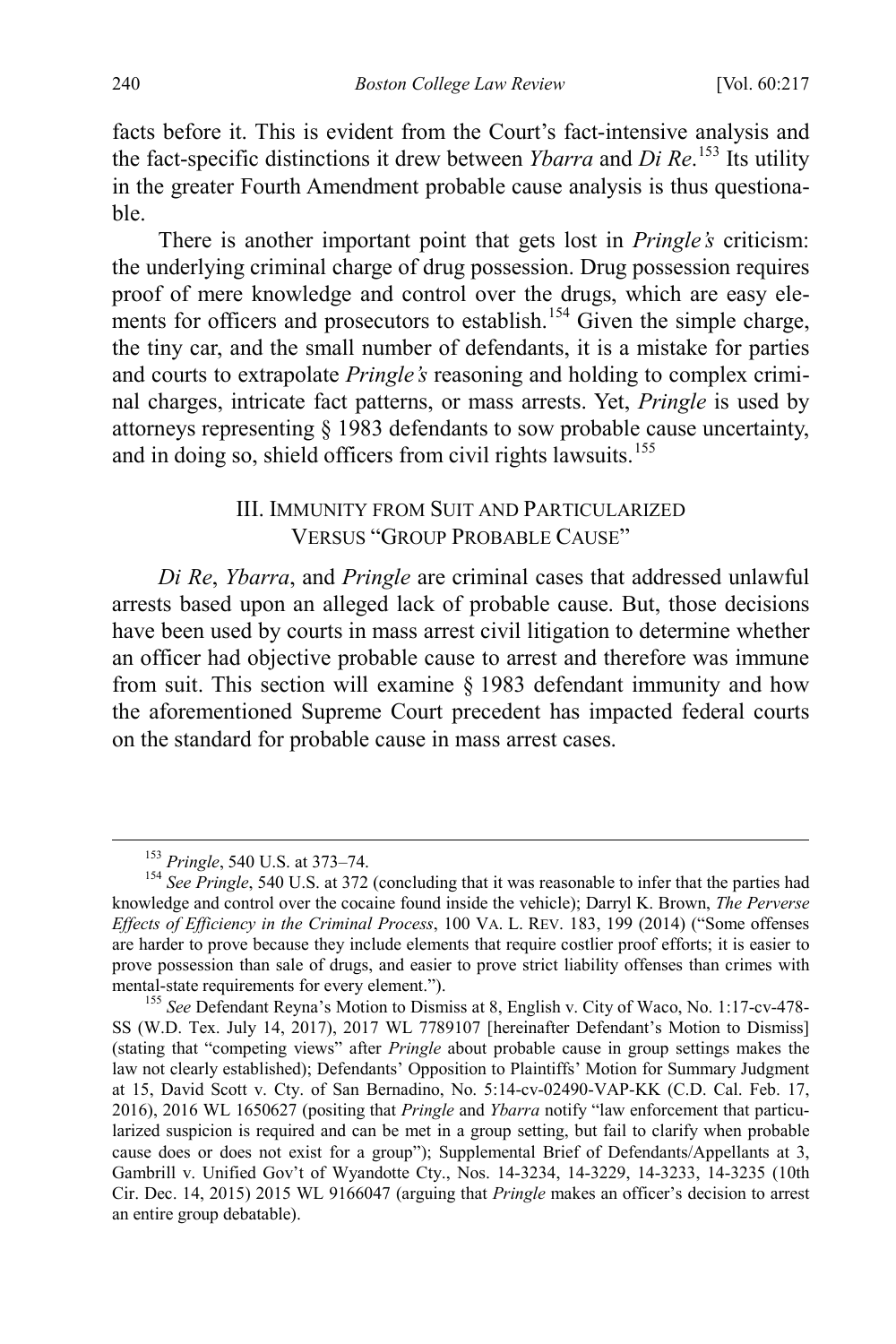#### <span id="page-25-0"></span>*A. Unlawful Arrest Liability and Immunity*

In the civil rights lawsuits that follow mass arrests, arrestees frequently sue the officers involved and the governments or officials responsible for the alleged rights violations. Some of these parties may be immune from suit for federal claims under  $§$  1983.<sup>[156](#page-25-1)</sup>

Officers are the most obvious defendants in  $\S$  1983 cases when a claim is predicated on an unlawful arrest.<sup>[157](#page-25-2)</sup> Members of law enforcement, like other  $\S$  1983 defendants, may be protected from suit by qualified immunity,  $158$ which "recognizes the hardships of subjecting public officials to the rigors of litigation, but it balances that concern against the interest in allowing citizens to vindicate their constitutional rights."<sup>[159](#page-25-4)</sup> In the law enforcement context, qualified immunity protects a police officer in one of two ways. First, it protects officers whose "conduct does not violate clearly established statutory or constitutional rights of which a reasonable person would have known."<sup>[160](#page-25-5)</sup> Second, it protects an officer who believed his actions were lawful *if* his be-lief was objectively reasonable.<sup>[161](#page-25-6)</sup> In this way, qualified immunity ensures that only officers who had fair notice that their conduct was illegal can be sued.<sup>[162](#page-25-7)</sup>

<span id="page-25-3"></span>against municipal officers).<br><sup>158</sup> Malley v. Briggs, 475 U.S. 335, 340–41 (1986) (discussing the history of this defense that police officers enjoy).

<span id="page-25-4"></span><sup>159</sup> Barham v. Ramsey, 434 F.3d 565, 572 (D.C. Cir. 2006); *see* Karen M. Blum, *The Qualified Immunity Defense: What's "Clearly Established" and What's Not*, 24 TOURO L. REV. 501, 501 (2008) ("The idea behind the qualified immunity defense is to protect officials from being dragged through a burdensome discovery process and trial on insubstantial claims, or on claims that assert violations of law that were not clearly established at the time of the challenged conduct.").<br><sup>160</sup> Harlow v. Fitzgerald, 457 U.S. 800, 818 (1982).<br><sup>161</sup> *Malley*, 475 U.S. at 343–44. Reflecting on the benefit conferred from the rule of limited

<span id="page-25-6"></span><span id="page-25-5"></span>immunity in *Malley*, Justice White wrote:

[A]n officer who knows that objectively unreasonable decisions will be actionable may be motivated to reflect . . . upon whether he has a reasonable basis for believing that his affidavit establishes probable cause. But such reflection is desirable, because it reduces the likelihood that the officer's request for a warrant will be premature. Premature requests for warrants are at best a waste of judicial resources; at worst, they lead to premature arrests, which may injure the innocent or, by giving the basis for a suppression motion, benefit the guilty.

<span id="page-25-1"></span> <sup>156</sup> *See* Jenkins v. City of New York, 478 F.3d 76, 86–87 nn.7 & 9 (2d Cir. 2007) (explaining that qualified immunity only applies to federal claims and the immunity is one to suit, not to liabil-

<span id="page-25-2"></span>ity). <sup>157</sup> BROOKS, *supra* note [6,](#page-3-0) § 2.31 (noting that the majority of § 1983 lawsuits are brought

<span id="page-25-7"></span>*Id.* <sup>162</sup>*See Jenkins*, 478 F.3d at 87 (setting out the protections for officers whose conduct falls within reasonable bounds).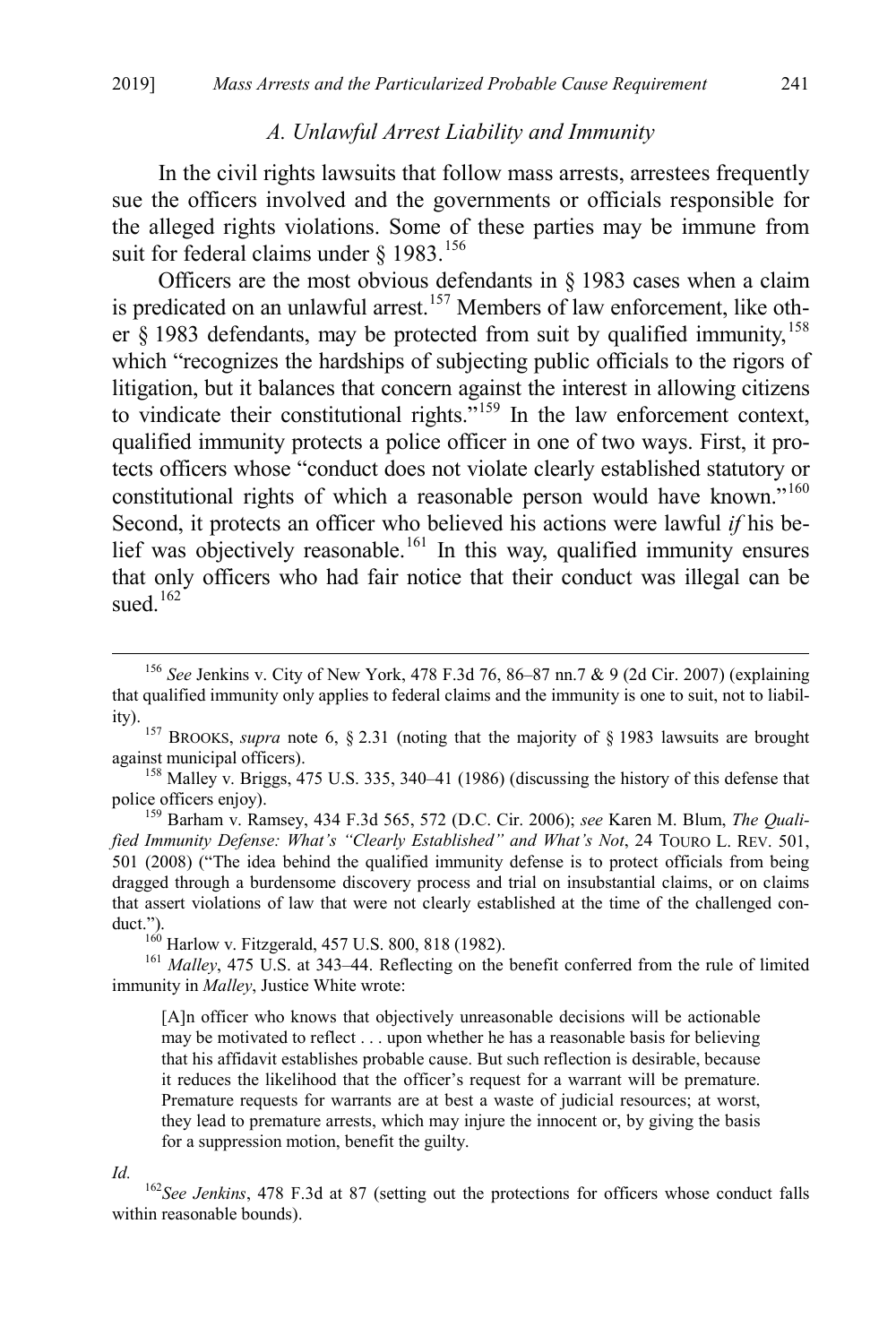The law recognizes a difference between an officer who, in hindsight, could have made better decisions and an officer who knowingly violated the law.<sup>[163](#page-26-0)</sup> Officers in the former category and those who act when the law is unclear are immune from suit.<sup>[164](#page-26-1)</sup> In this way, officers are held to similar, but not equal standards in civil and criminal cases.<sup>[165](#page-26-2)</sup> The reason the standard is objective rather than subjective is that a subjective belief would require testimony from the officer and a trial; the qualified immunity that officers en-joy shield them not just from liability but from the lawsuit itself.<sup>[166](#page-26-3)</sup>

Municipalities and governments may be sued under  $\S$  1983, as may government officials.<sup>[167](#page-26-4)</sup> A municipality may be liable under  $\hat{\S}$  1983 when an "action pursuant to official municipal policy . . . caused a constitutional tort."[168](#page-26-5) Although § 1983's legislative history indicates municipalities were not necessarily intended to be exempt from suit,<sup>[169](#page-26-6)</sup> Congress believed they could be held liable for their own actions, not for the actions of their employees.[170](#page-26-7) Thus, governments cannot be held liable under tort theories of respondeat superior or vicarious liability, $171$  but can be held liable when they have created and executed policies that result in deprivations of feder-

<span id="page-26-0"></span> <sup>163</sup> *See* Hunter v. Bryant, 502 U.S. 224, 229 (1991) (stating that the law provides protection to officers who make "mistaken judgments" but not to officers who "knowingly violate the law") (quoting *Malley*, 475 U.S. at 343). 164 *See* Pembaur v. City of Cincinnati, 475 U.S. 469, 479–80 (1986) (finding a clear Fourth

<span id="page-26-1"></span>Amendment violation that opened the government to suit and liability); Callahan v. Unified Gov't of Wyandotte Cty., 806 F.3d 1022, 1029 (10th Cir. 2015) ("We cannot ask officers to make a legal determination—that law professors probably could not agree upon—without any guidance from the courts and then hold them liable for guessing incorrectly. Qualified immunity exists to prevent exactly that.").<br><sup>165</sup> *See Malley*, 475 U.S. at 343–44 (stating that "the same standard of objective reasonable-

<span id="page-26-2"></span>ness that we applied in the context of a suppression hearing . . . defines the qualified immunity accorded an officer whose request for a warrant allegedly caused an unconstitutional arrest"). <sup>166</sup> *See* Harlow v. Fitzgerald, 457 U.S. 800, 815–16 (1982) (detailing the development of this

<span id="page-26-3"></span>doctrine); *Jenkins*, 478 F.3d at 87 n.9 (noting that qualified immunity is an immunity from law-

<span id="page-26-4"></span>suits).167 *See* Bernini v. City of St. Paul, 665 F.3d 997, 1007–08 (8th Cir. 2012) (stating that a municipality can be sued under § 1983); Morgan v. City of DeSoto, 900 F.2d 811, 815 (5th Cir. 1990) (noting that government officials could be liable under § 1983). Not all jurisdictions permit law enforcement agencies to be sued based upon civil rights violations. In these instances, the city, county, or state body that oversees the agency may be sued, not the agency itself. *See Jenkins*, 478 F.3d at 93 n.19 (noting that New York City's statutory scheme makes the New York City Police Department a "non-suable agency").<br>
<sup>168</sup> Monell v. N.Y. Dep't of Soc. Servs., 436 U.S. 658, 691 (1978).<br>
<sup>169</sup> *Id.* at 669.<br>
<sup>170</sup> *See id.* at 665–83, 691 (providing a legislative history and concluding that "a municip

<span id="page-26-8"></span><span id="page-26-7"></span><span id="page-26-6"></span><span id="page-26-5"></span>cannot be held liable *solely* because it employs a tortfeasor"). <sup>171</sup> *Id*. at 691–94.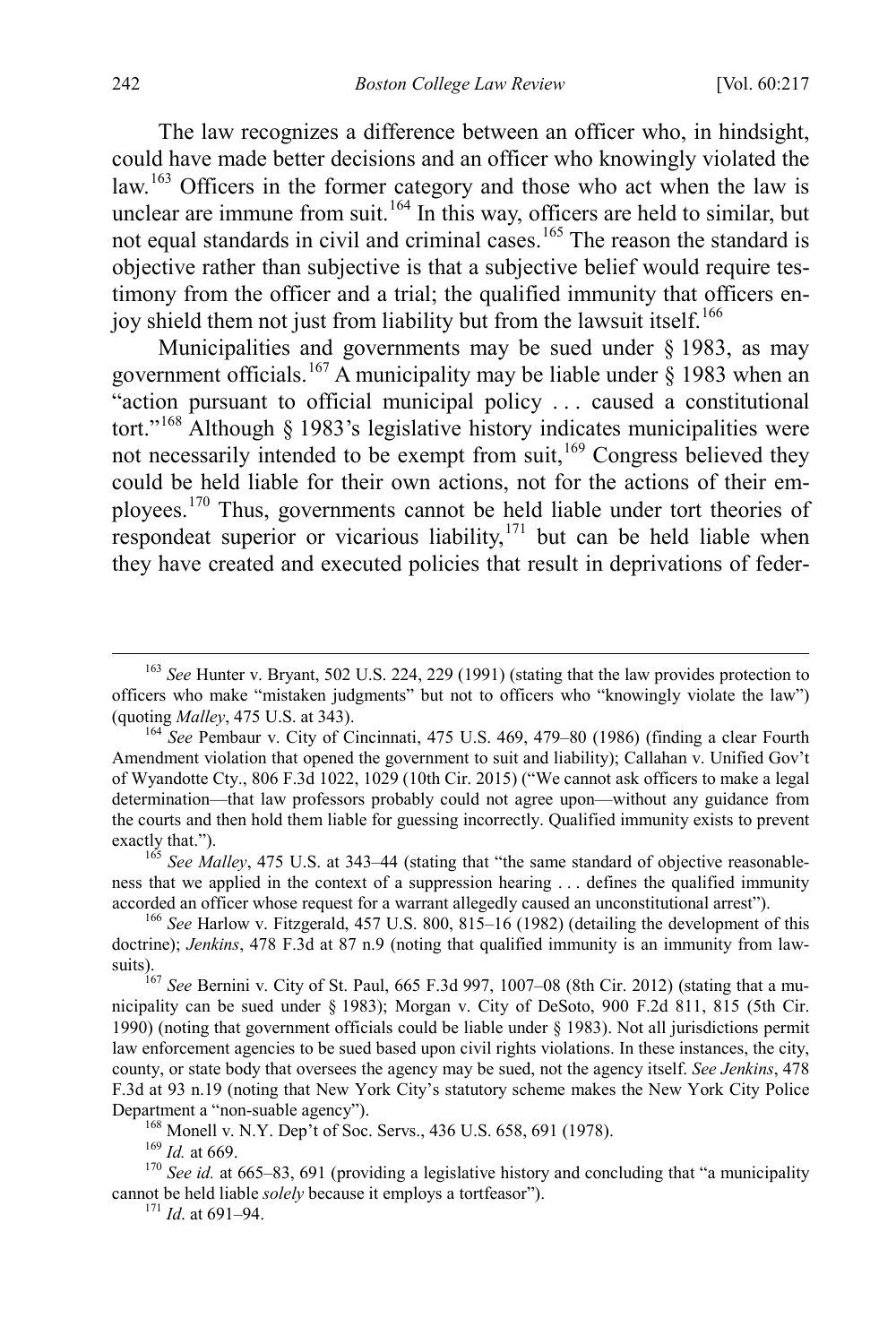ally-protected rights.<sup>[172](#page-27-0)</sup> The Supreme Court has stated that "a municipality can be liable under § 1983 only where its policies are the 'moving force [behind] the constitutional violation.'"<sup>[173](#page-27-1)</sup> It is the policy that distinguishes municipal decisions from employee decisions.<sup>174</sup> In order for liability to attach to municipalities, however, a municipal employee must violate a constitutional right. $^{175}$  $^{175}$  $^{175}$ 

In some instances, prosecutors are sued for unlawful arrests.<sup>[176](#page-27-4)</sup> Unlike officers and municipalities, however, prosecutors are protected by absolute immunity when they act within the scope of their duties.<sup>[177](#page-27-5)</sup> There are reasons for the prosecutor's more expansive immunity:

The common-law immunity of a prosecutor is based upon the same considerations that underlie the common-law immunities of judges and grand jurors acting within the scope of their duties. These include concern that harassment by unfounded litigation would cause a deflection of the prosecutor's energies from his public duties, and the possibility that he would shade his decisions instead of exercising the independence of judgment required by his public trust.<sup>[178](#page-27-6)</sup>

It is the prosecutor who has the legal knowledge required and authority to dismiss a case lacking probable cause.<sup>[179](#page-27-7)</sup> Indeed, prosecutors are ethical-

<span id="page-27-0"></span> <sup>172</sup> *See* Vodak v. City of Chicago, 639 F.3d 738, 740, 747 (7th Cir. 2011) (stating that a § 1983 plaintiff must demonstrate that the municipality committed a constitutional tort at the "policymaking level of government"); Burge v. St. Tammany Parish, 336 F.3d 363, 369 (5th Cir. 2003) (explaining that municipalities are liable under § 1983 for maintaining an official policy that deprives individuals of a constitutionally or federally protected right).<br><sup>173</sup> City of Canton v. Harris, 489 U.S. 378, 389 (1989) (quoting *Monell*, 436 U.S. at 694).<br><sup>174</sup> Pembaur, 475 U.S. at 479–80.<br><sup>175</sup> Wilson v. To

<span id="page-27-4"></span><span id="page-27-3"></span><span id="page-27-2"></span><span id="page-27-1"></span>basis that he enacted policy to issue arrest warrants lacking probable cause); Original Complaint at 20, English v. City of Waco, No. 1:17-cv-478-SS (W.D. Tex. July 14, 2017), 2017 WL 2179430 (alleging the District Attorney waived immunity by "insert[ing] himself in the role of an investigator/detective . . . prior to a determination of probable cause" and by challenging and thwarting the % officers' arrest decisions).<br>  $^{177}$  Malley, 475 U.S. at 341–42.<br>  $^{178}$  Imbler v. Pachtman, 424 U.S. 409, 422–23 (1976) (footnote omitted).<br>  $^{179}$  See Mitchell v. City of New York, 841 F.3d 72, 76 (2d Cir. 2016) (n

<span id="page-27-7"></span><span id="page-27-6"></span><span id="page-27-5"></span>tor declined to prosecute thirty trespassing cases following a mass arrest); Gonzalez v. City of Elgin, 578 F.3d 526, 530–35 (7th Cir. 2009) (reporting that counts of mob action, resisting arrest, and battery for arrested crowd were later dismissed by prosecutors); Sullivan v. Murphy, 478 F.2d 938, 956 (D.C. Cir. 1973) (stating that an overwhelming number of May Day arrest cases were dismissed for want of prosecution, which plaintiffs argued was an indication that probable cause was lacking); Bilick v. Dudley, 356 F. Supp. 945, 948 (S.D.N.Y. 1973) (reporting that the prosecutor dismissed all charges against the eighty-six defendants arrested).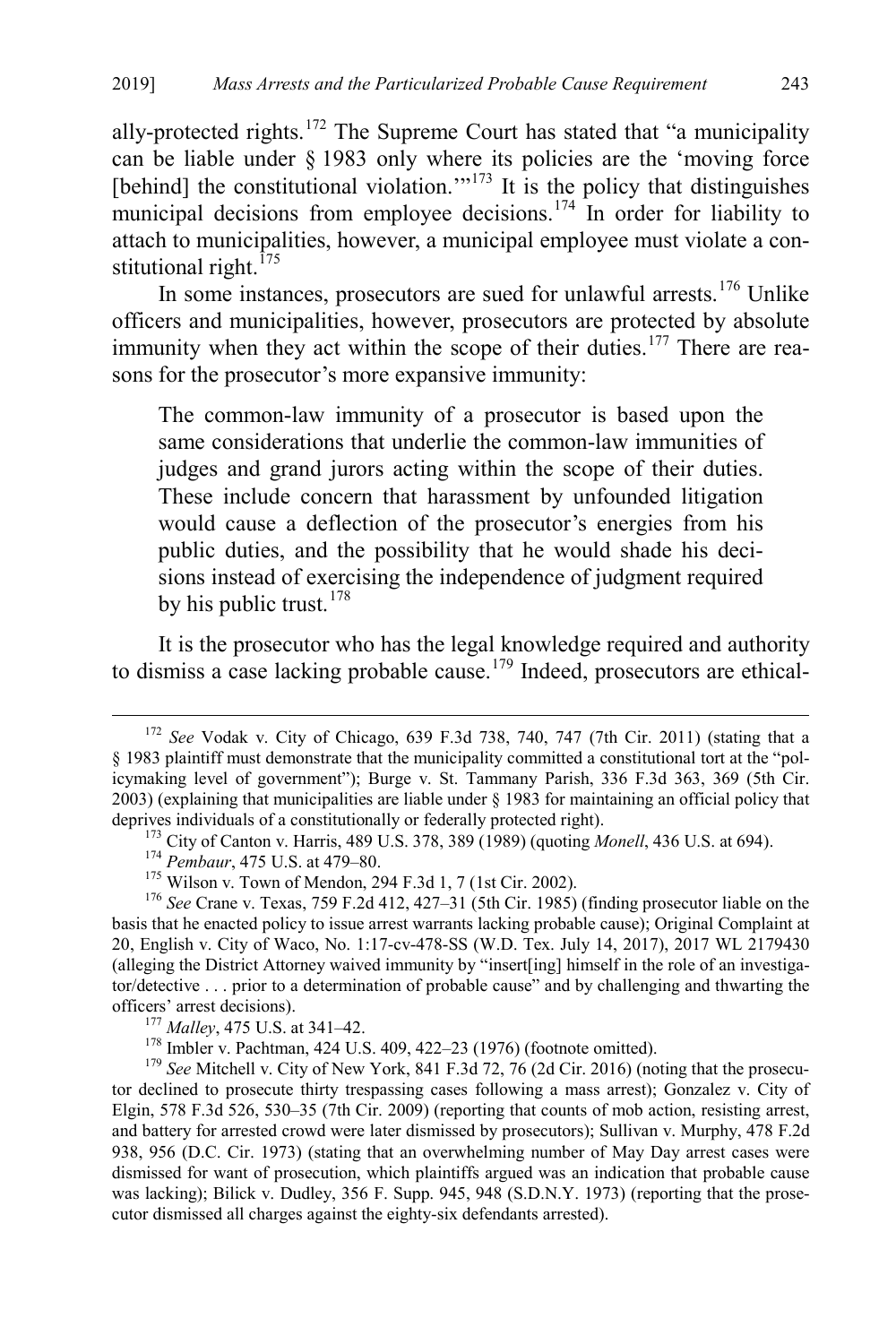ly bound to dismiss cases that are unsupported by probable cause.<sup>[180](#page-28-0)</sup> Consequently, it is uncommon for the prosecutor to be a named defendant in a § 1983 lawsuit. Nevertheless, courts have been asked to examine the actions of prosecutors who overstep their traditional roles to exert policymaking authority or order unlawful arrests, searches, or seizures.<sup>[181](#page-28-1)</sup> When a prosecutor acts outside of her traditional duties, $182$  that conduct may subject her to  $§$  1983 liability.<sup>[183](#page-28-3)</sup>

Section 1983 is designed to right constitutional wrongs.<sup>[184](#page-28-4)</sup> It provides equitable relief to a person whose constitutionally-guaranteed rights were violated.[185](#page-28-5) Law enforcement officers, governments, public officials, and prosecutors alike should all be wary of mass arrests because the lawsuits

<span id="page-28-2"></span>duties of the prosecutor with those of a detective or police officer). Justice Stevens in *Buckley* elaborated:

There is a difference between the advocate's role in evaluating evidence and interviewing witnesses as he prepares for trial, on the one hand, and the detective's role in searching for the clues and corroboration that might give him probable cause to recommend that a suspect be arrested, on the other hand. When a prosecutor performs the investigative functions normally performed by a detective or police officer, it is "neither appropriate nor justifiable that, for the same act, immunity should protect the one and not the other." Thus, if a prosecutor plans and executes a raid on a suspected weapons cache, he "has no greater claim to complete immunity than activities of police officers allegedly acting under his direction."

Id. (citations omitted).

<span id="page-28-3"></span><sup>183</sup> See Pembaur, 475 U.S. at 485 (finding that the prosecutor issued a policy determination rather than legal advice, and therefore was acting outside of his prosecutorial function); Rowe v. City of Fort Lauderdale, 279 F.3d 1271, 1280 (11th Cir. 2002) ("To the extent he stepped out of his prosecutorial role to perform 'the investigative functions normally performed by a detective or police officer,' however, [the prosecutor] does not have absolute immunity.").<br><sup>184</sup> *Sullivan*, 478 F.2d at 966 ("Assuming a determination of constitutional violations, it is

<span id="page-28-5"></span><span id="page-28-4"></span>undeniable that the Federal courts having subject matter jurisdiction also have broad equitable power to remedy and obviate all traces of the constitutional wrong.") <sup>185</sup> *Id*.

<span id="page-28-0"></span><sup>&</sup>lt;sup>180</sup> *See, e.g.*, TEX. GOV'T CODE ANN. art. 10, § 9, Rule 3.09 (a) (West 2018) (detailing the special responsibilities of the prosecutor).

<span id="page-28-1"></span><sup>&</sup>lt;sup>181</sup> See Pembaur, 475 U.S. at 481–85 (considering whether a county prosecutor was acting to create county policy); *Crane*, 759 F.2d at 431 (finding that the prosecutor was not liable personally because he was carrying out official duties when he violated a Fourth Amendment right; instead, the county, his employer, was liable for damages). 182 *See* Buckley v. Fitzsimmons, 509 U.S. 259, 273–74 (1993) (contrasting the traditional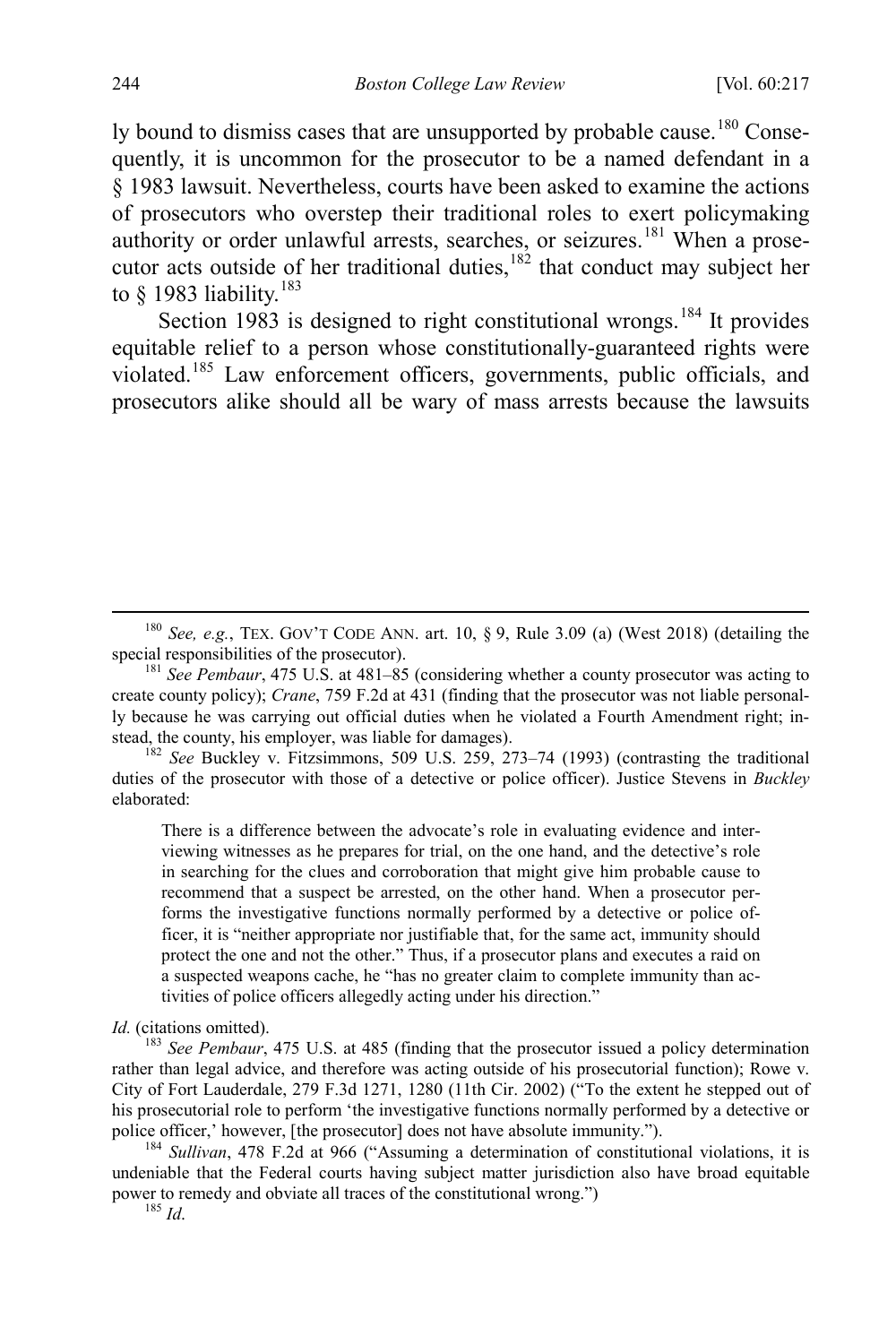that follow may favor plaintiffs.<sup>[186](#page-29-0)</sup> Success for plaintiffs often just means surviving summary judgment because settlements frequently follow.<sup>187</sup>

#### *B. Federal Court Analysis of Probable Cause in Mass Arrest Lawsuits*

In § 1983 lawsuits, plaintiffs commonly claim that officers did not have probable cause to arrest them.<sup>[188](#page-29-2)</sup> The existence of probable cause is an absolute defense to an unlawful arrest claim.<sup>[189](#page-29-3)</sup> When a plaintiff alleges a violation of the Fourth Amendment predicated upon a lack of probable cause to arrest and a defendant raises the existence of probable cause as a defense, the court must carefully examine probable cause from an objective standpoint and determine whether the officer's arrest was reasonable.<sup>[190](#page-29-4)</sup> The reasonableness inquiry is "assessed in light of the legal rules that were 'clearly established' at the time" of the arrest.<sup>[191](#page-29-5)</sup>

In 2002, the Supreme Court clarified what "clearly established" means in *Hope v. Pelzer*:

[Q]ualified immunity operates to ensure that before they are subjected to suit, officers are on notice their conduct is unlawful. For a constitutional right to be clearly established, its contours must be sufficiently clear that a reasonable official would understand that what he is doing violates that right. This is not to say that an official action is protected by qualified immunity unless the very

<span id="page-29-0"></span> <sup>186</sup> *See* Dellums v. Powell, 566 F.2d 167, 173, 208 (D.C. Cir. 1977) (stating that the jury awarded the plaintiffs arrested following May Day protests a total of \$12 million, with each plaintiff receiving approximately \$10,000); Abdell v. City of New York, No. 05-CV-8453, 2015 WL 898974, at \*1 (S.D.N.Y. 2015) (reporting that the jury awarded the plaintiffs in a mass arrest case \$40,000 each in compensatory damages, and entered an award of \$25,000 against one defendant). <sup>187</sup> *Compare* Lopez v. City of Houston, No. CIV.A. 03-2297, 2005 WL 1770938, at \*3, \*18,

<span id="page-29-1"></span><sup>\*22 (</sup>S.D. Tex. July 25, 2005) (stating that allegations of unlawful mass detention survived summary judgment) *with* George, *supra* note [29](#page-7-8) (reporting that the City of Houston settled pending mass detention lawsuits on the eve of trial). <sup>188</sup> *See Vodak*, 639 F.3d at 740, 746–47 (stating that 900 arrestees sued on the basis of unlaw-

<span id="page-29-2"></span>ful arrest); *Gonzalez*, 578 F.3d at 537–39 (noting that six people challenged the lawfulness of their arrests); *Morgan*, 900 F.2d at 812–15 (reporting that countless juveniles were arrested, seven of whom sued the city for arresting them without probable cause); *Sullivan*, 478 F.2d at 966–67 (explaining that 400 arrestees challenged the lawfulness of their arrests); *see also Lopez*, 2005 WL 1770938, at \*1–2 (indicating that seventy-seven plaintiffs, out of 278 total arrestees, sued alleging that the arrest warrants against them lacked probable cause).<br><sup>189</sup> *Gonzalez*, 578 F.3d at 537. <sup>190</sup> Sykes v. Anderson, 625 F.3d 294, 306 (6th Cir. 2010) (using a totality of the circumstanc-

<span id="page-29-5"></span><span id="page-29-4"></span><span id="page-29-3"></span>es analysis to determine whether the officer "had knowledge at the moment of the arrest . . . to warrant a prudent person . . . in believing . . . that the seized individual ha[d] committed . . . an offense") (internal quotes omitted); *Gonzalez*, 578 F.3d at 537–39 (examining the merits of unlawful arrest claims for all charges).<br><sup>191</sup> Anderson v. Creighton, 483 U.S. 635, 639 (1987).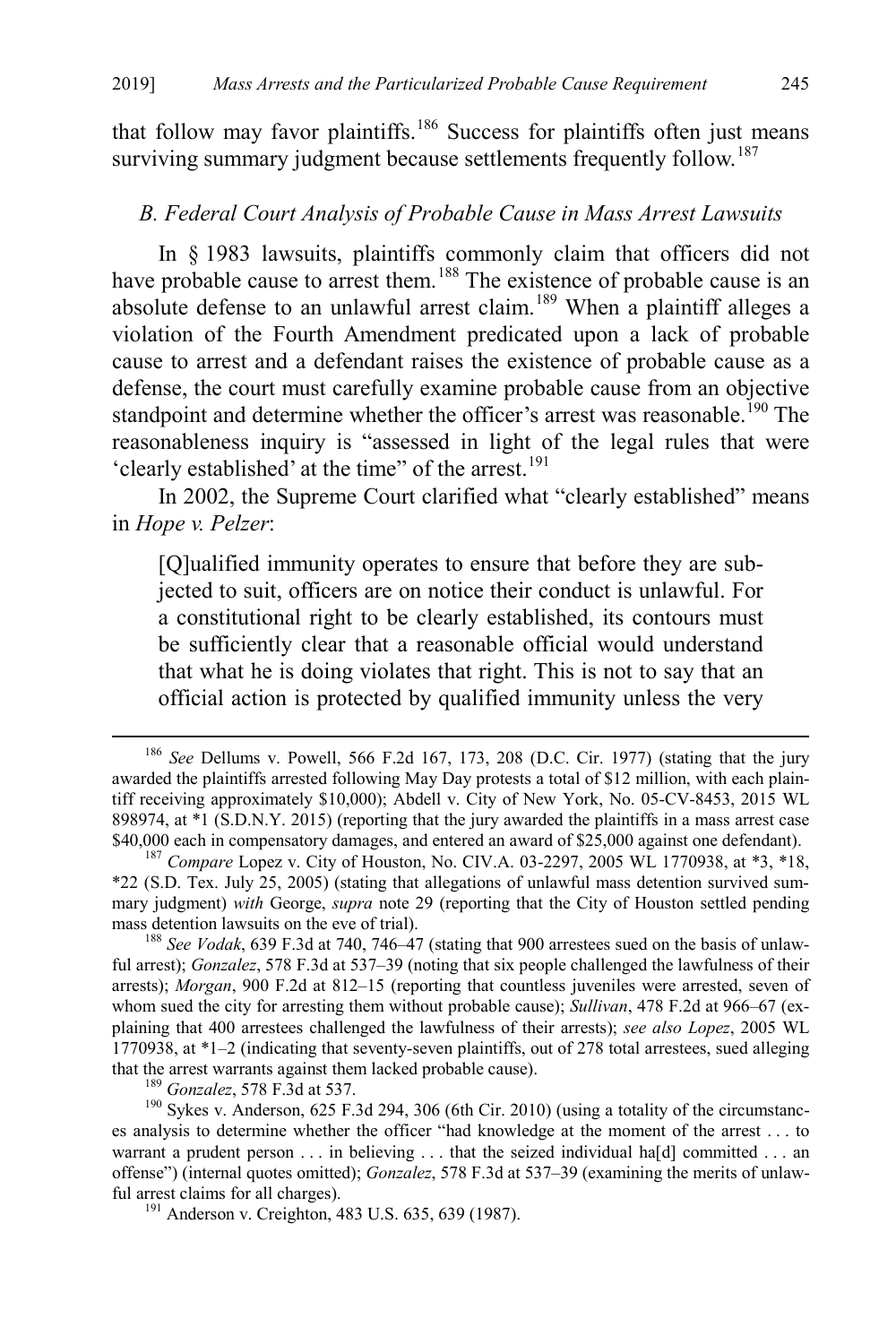action in question has previously been held unlawful, but it is to say that in the light of pre-existing law the unlawfulness must be apparent.<sup>[192](#page-30-1)</sup>

Stated another way, this standard protects "all but the plainly incompetent or those who knowingly violate the law."<sup>[193](#page-30-2)</sup>

In mass arrest lawsuits, federal courts often rely on the Supreme Court's *Di Re*, *Ybarra*, and *Pringle* decisions to examine the reasonableness of the officer's basis for probable cause and the lawfulness of the officer's actions at the time of the arrest. Some courts and scholars have suggested that the multiple-suspect probable cause analysis is challenging.<sup>194</sup> Indeed, federal judges have sympathized with officers in their decisions about who to arrest, how to arrest, and when to arrest a group *en masse*. [195](#page-30-4) Some courts, particularly in more recent decisions, have had difficulty harmonizing Supreme Court precedent, which has led them to rule that the law is not clearly established and thus the defendants are immune from suit. This section will examine these contrasting federal court decisions.

# <span id="page-30-0"></span>1. Section 1983 Cases Cited by Plaintiffs

Though mass arrest litigation arose before the twenty-first century,<sup>[196](#page-30-5)</sup> the issue of whether probable cause is clearly established in mass arrest cases has been raised only recently. Several circuit courts of appeals and federal district courts have followed Supreme Court precedent, and consequently have favored plaintiffs in these suits.

One of the first post-*Pringle* mass arrest cases was *Wilson v. City of Boston*, decided by the First Circuit Court of Appeals in 2005, in which officers arrested 192 individuals, including Wilson, the plaintiff, after creating

<span id="page-30-5"></span>guards to ensure the integrity of arrests of thousands following Vietnam May Day demonstrations, which subjected officers to litigation to determine whether they had probable cause to arrest).

<span id="page-30-3"></span><span id="page-30-2"></span><span id="page-30-1"></span><sup>&</sup>lt;sup>192</sup> Hope v. Pelzer, 536 U.S. 730, 739 (2002) (quotations and citations omitted).<br><sup>193</sup> *Malley*, 475 U.S. at 341.<br><sup>194</sup> *See, e.g.*, *Callahan*, 806 F.3d at 1024–26 (observing that the "question of probable cause in multi-suspect situations is far from beyond debate"); LAFAVE, *supra* note [116,](#page-20-0) § 3.6(c) (arguing that *Pringle* brings a level of uncertainty to this analysis).<br><sup>195</sup> *See Vodak*, 639 F.3d at 743 ("In the confused and alarming circumstances that we've de-

<span id="page-30-4"></span>scribed, the authority of the police to order the crowd to disperse and return to its starting point cannot be questioned . . . and is not." (citations omitted)); Urban v. Breier, 401 F. Supp. 706, 711 (E.D. Wis. 1975) (sympathizing with the police by stating that the court could "appreciate the scope of the task of local law enforcement personnel as methods of criminal conduct become more sophisticated and better organized" but adding that police "are not to be permitted to act in derogation of established constitutional standards . . . ."); *Sullivan*, 478 F.2d at 966 (recognizing the hesitation to second-guess officers' decision to arrest). 196 *See, e.g.*, *Sullivan*, 478 F.2d at 966–67 (considering the suspension of procedural safe-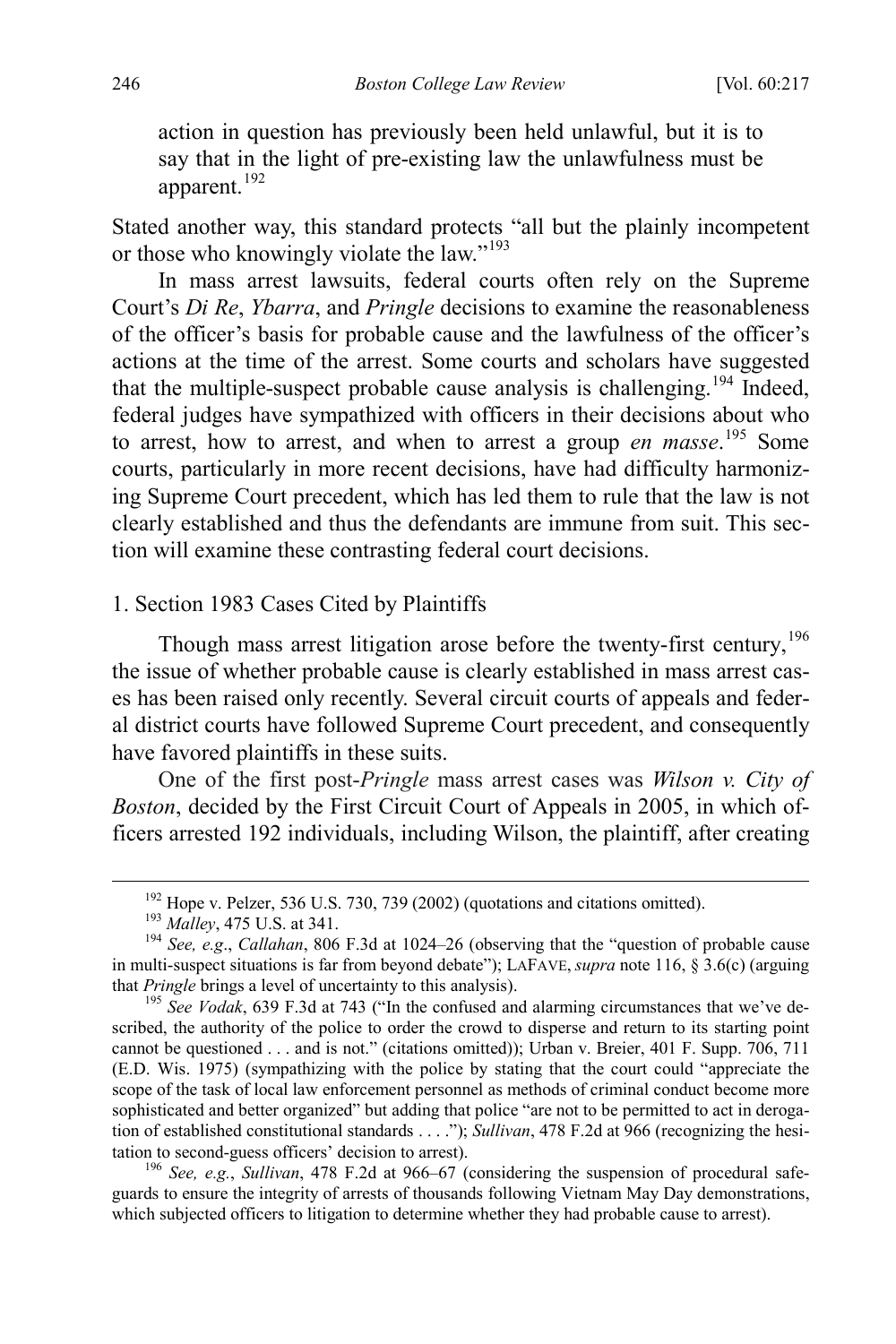a pretend job fair they advertised to people who had outstanding warrants.[197](#page-31-0) Despite Wilson's insistence that she did not have any outstanding warrants and the fact that police had no criminal record for her, officers ar-rested her, along with everyone else in attendance.<sup>[198](#page-31-1)</sup> She later sued, alleg-ing her arrest was unlawful.<sup>[199](#page-31-2)</sup>

The First Circuit determined Wilson's arrest scenario was highly unusual: it was not a warrantless arrest supported by probable cause, it was not made at the direction of an officer who had probable cause, and it was not made pursuant to a lawful warrant.<sup>[200](#page-31-3)</sup> Any of these circumstances would have legally justified her arrest. In Wilson's case, not a single officer pre-sent concluded she had committed a crime, yet she was arrested.<sup>[201](#page-31-4)</sup>

Importantly, when the defendant officers alleged on appeal that the other 191 arrests were made pursuant to valid arrest warrants, the court responded by quoting *Ybarra*: "'mere propinquity to others independently suspected of criminal activity does not, without more, give rise to probable cause' for  $a[n]$ ... arrest."<sup>[202](#page-31-5)</sup> Relying further on the language of *Ybarra*, the First Circuit emphasized that an arrest must be supported by probable cause "particularized with respect to that person."<sup>[203](#page-31-6)</sup> The court determined that Wilson's arrest violated the Fourth Amendment and the law prohibiting her arrest was clearly established.<sup>[204](#page-31-7)</sup> Though the court ultimately held that the officer maintained immunity because Wilson was released at the scene once officers realized they had erred, it relied heavily on *Ybarra* to condemn the unlawful arrest. $205$ 

In 2006, the District of Columbia Circuit Court of Appeals examined probable cause in *Barham v. Ramsey.*[206](#page-31-9) *Barham* began with hundreds of protesters in Washington D.C. who opposed the annual World Bank and International Monetary Fund meetings.<sup>[207](#page-31-10)</sup> Officers, believing the protestors had committed petty crimes and were planning to impede traffic in the metropolitan area, cordoned off Pershing Park, where many of the protesters

<span id="page-31-3"></span><span id="page-31-2"></span><span id="page-31-1"></span><span id="page-31-0"></span><sup>&</sup>lt;sup>197</sup> Wilson v. City of Boston, 421 F.3d 45, 49 (1st Cir. 2005).<br><sup>198</sup> *Id*. at 47–50.<br><sup>199</sup> *Id*. at 51. Specifically, Wilson alleged false imprisonment, intentional infliction of emo-<br>tional distress, and constitutional

<span id="page-31-4"></span><sup>&</sup>lt;sup>200</sup> *See id.* at 54 (observing that the arrest did not fall into any traditional arrest scenario).<br><sup>201</sup> *Id.*<br><sup>202</sup> *Id.* at 56 (quoting Ybarra v. Illinois, 444 U.S. 91, 91 (1979)).<br><sup>203</sup> *Id.*<br><sup>204</sup> *Id.* at 56–60.<br><sup>2</sup>

<span id="page-31-7"></span><span id="page-31-6"></span><span id="page-31-5"></span>

<span id="page-31-8"></span>

<span id="page-31-10"></span><span id="page-31-9"></span>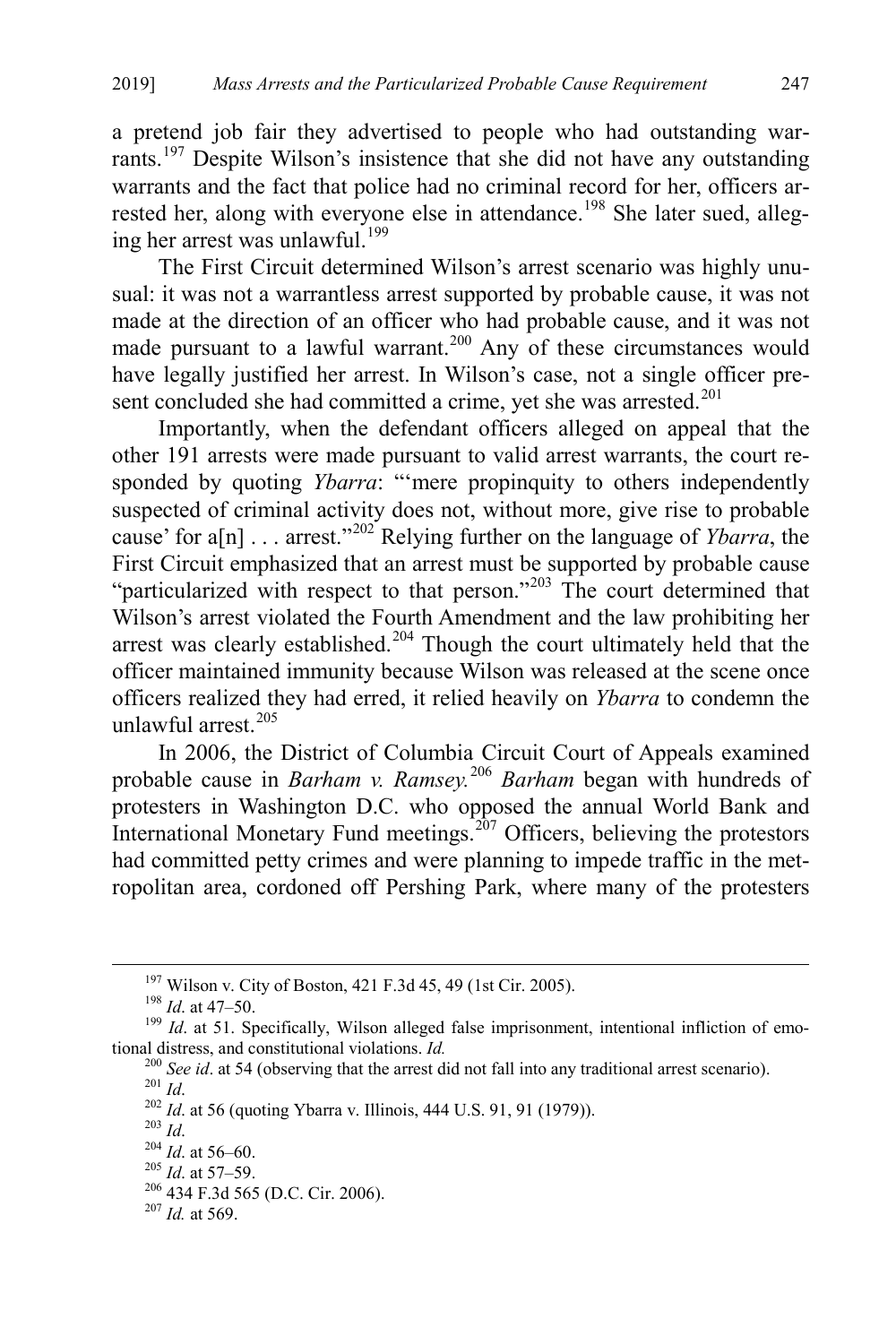gathered.<sup>[208](#page-32-0)</sup> Officers subsequently arrested 386 people for failure to obey an officer. [209](#page-32-1)

The arrestees sued alleging the officers unlawfully detained them after failing to issue a warning and giving them a chance to disperse.<sup>[210](#page-32-2)</sup> The federal district court found that the officers' actions were "ludicrous" because they never gave an order, which the protestors could not have failed to obey, before they arrested everyone.<sup>[211](#page-32-3)</sup> The trial court determined that there was no probable cause to arrest the group.[212](#page-32-4)

The D.C. Circuit Court agreed that the officers violated the arrestees' Fourth Amendment rights.<sup>[213](#page-32-5)</sup> The court stated that "no reasonable officer . . . could have believed that probable cause existed to order the sudden ar-rest of every individual in Pershing Park."<sup>[214](#page-32-6)</sup> It also noted that even if officers had probable cause to arrest *some* protestors, at no point did they have probable cause to arrest *all* protestors.<sup>215</sup> The *Barham* court then reiterated what the Supreme Court in *Ybarra* and other courts have said: an arrest must be predicated by particularized probable cause; this prerequisite cannot be undercut by the fact that officers had probable cause to arrest only some criminal actors in the group. $216$ 

The court was particularly bothered that one officer-defendant made no effort to identify a single arrestee's specific criminal acts.<sup>[217](#page-32-9)</sup> It also disagreed with the idea of a designated area of arrest.<sup>[218](#page-32-10)</sup> The *Barham* court warned against making arrests in a "randomly selected zone."<sup>[219](#page-32-11)</sup> Although the court acknowledged that its holding did not prohibit officers from arresting an unruly, obstructive, or violent mob, this crowd could not be characterized as such.<sup>[220](#page-32-12)</sup> Ultimately, the court determined that the officers lacked probable cause, and, as a result, some defendants were not immune from suit. $2^{21}$ 

<span id="page-32-8"></span><span id="page-32-7"></span><span id="page-32-6"></span><span id="page-32-5"></span><span id="page-32-4"></span>pected of criminal activity cannot serve as the basis for probable cause); *Callahan*, 806 F.3d at

<span id="page-32-13"></span><span id="page-32-12"></span><span id="page-32-11"></span><span id="page-32-10"></span><span id="page-32-9"></span><sup>217</sup> See Barham, 434 F.3d at 574 (emphasizing the officer's failure to ascribe crimes to specific individuals).

ic individuals). <sup>218</sup> *Id*. 219 *Id*. 220 *Id*. at 575. <sup>221</sup> *Id*. at 568.

<span id="page-32-3"></span><span id="page-32-2"></span><span id="page-32-1"></span><span id="page-32-0"></span><sup>&</sup>lt;sup>208</sup> *Id.* at 569–70.<br>
<sup>209</sup> *Id.* at 570.<br>
<sup>210</sup> *Id.* at 570–71, 573.<br>
<sup>211</sup> *Id.* at 571.<br>
<sup>212</sup> *Id.*<br>
<sup>213</sup> *Id.* at 573.<br>
<sup>214</sup> *Id.*<br>
<sup>215</sup> *Id.*<br>
<sup>216</sup> *Id.*; *see Ybarra*, 444 U.S. at 91 (stating that an individ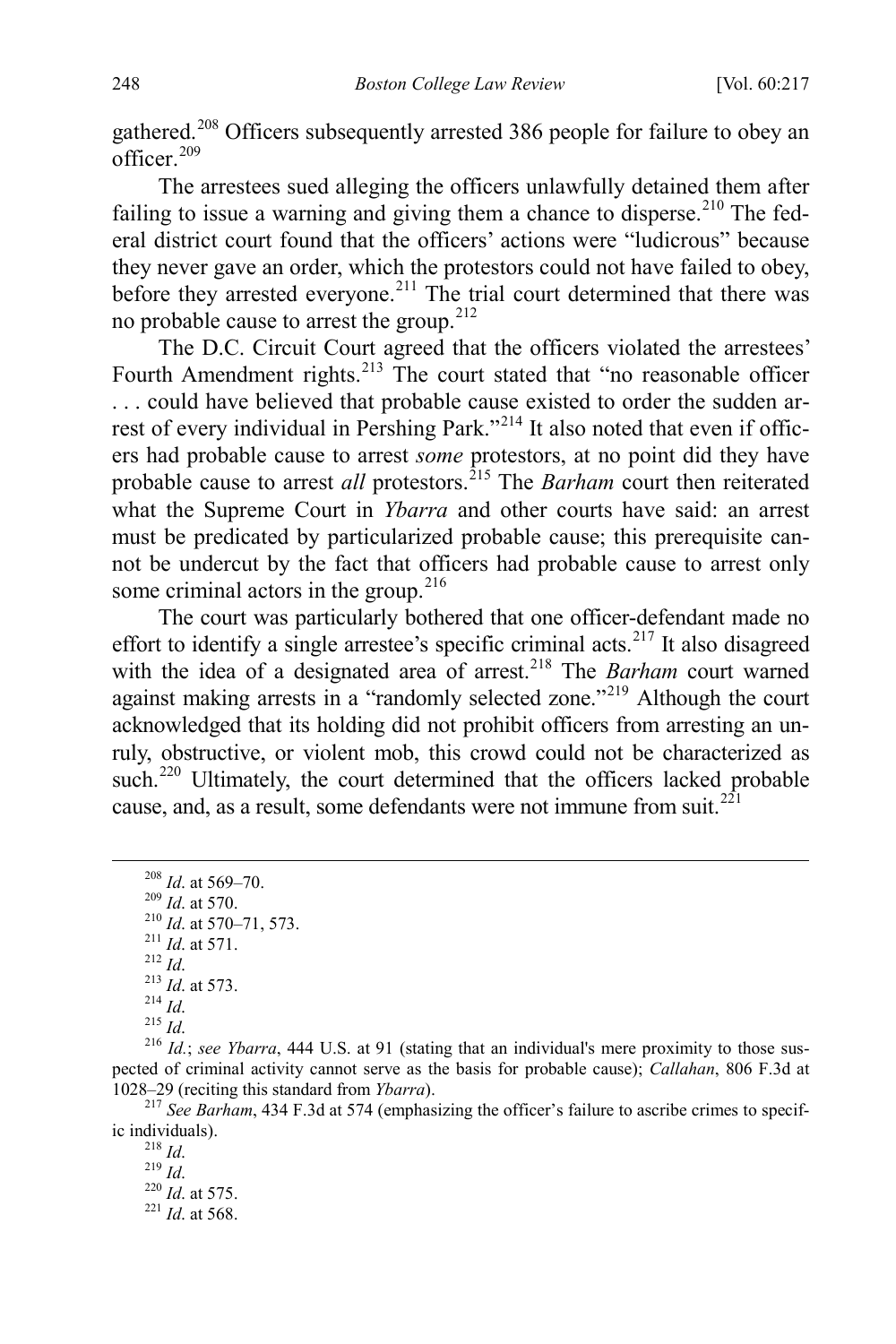In *Papineau v. Parmley,* also decided in 2006, the Second Circuit Court of Appeals examined a § 1983 claim made by several dozen members of the Native American Onondaga Nation against New York law enforce-ment officials following the Nation's protest on sales taxation.<sup>[222](#page-33-0)</sup> After some protestors walked onto an interstate to distribute printed materials denouncing the tax, officers indiscriminately arrested all protestors—men, women, and children.[223](#page-33-1) All charges eventually were either dismissed or resulted in acquittal.<sup>[224](#page-33-2)</sup>

Though the plaintiff class never raised the issue of lack or probable cause to arrest, the Second Circuit addressed this issue in the context of another claim.[225](#page-33-3) The *Parmley* court found that the officers unlawfully arrested every one of the several dozen protestors because the officers were unable to identify a single person who had committed the criminal act from which all other arrests flowed.<sup>[226](#page-33-4)</sup> The court concluded that

Defendants could not, then, have reasonably thought that indiscriminate mass arrests without probable cause were lawful under these circumstances. Without the ability to identify those individuals . . . defendants cannot . . . justify their actions. Quite simply, on the facts alleged, we cannot say as a matter of law that the police had an objectively reasonable basis to conclude that the plaintiffs [violated the law] at the time of the arrests. Defendants were accordingly not entitled to qualified immunity.<sup>[227](#page-33-5)</sup>

In rendering its decision, the *Parmley* court examined the elements of the offense and the facts to determine that the officers lacked probable cause.[228](#page-33-6) Even though the court did not rely upon *Ybarra*, *Di Re*, or *Pringle* in rendering its decision, its rationale mimicked *Ybarra's* particularized probable cause language and analysis.<sup>[229](#page-33-7)</sup>

The Eleventh Circuit has mirrored *Ybarra's* rationale as well. In rejecting a request to permit mass searches in its 2004 decision *Bourgeois v. Peters*, the court stated the "text of the Fourth Amendment contains no excep-tion for large gatherings of people."<sup>[230](#page-33-8)</sup> Although this decision was not in

- 
- <span id="page-33-7"></span><span id="page-33-6"></span>

<span id="page-33-4"></span><span id="page-33-3"></span><span id="page-33-2"></span><span id="page-33-1"></span><span id="page-33-0"></span><sup>222</sup> 465 F.3d 46, 52 (2d Cir. 2006).<br><sup>223</sup> *Id.* at 52–53.<br><sup>224</sup> *Id.* at 53–54.<br><sup>225</sup> *Id.* at 54, 58–60.<br><sup>226</sup> *Id.* at 59–60.<br><sup>227</sup> *Id.* at 60 (citation omitted).<br><sup>228</sup> *Id.*<br><sup>229</sup> *See id.* at 59–60 (reasoning that

<span id="page-33-8"></span> $^{230}$  Bourgeois v. Peters, 387 F.3d 1303, 1311 (11th Cir. 2004).

<span id="page-33-5"></span>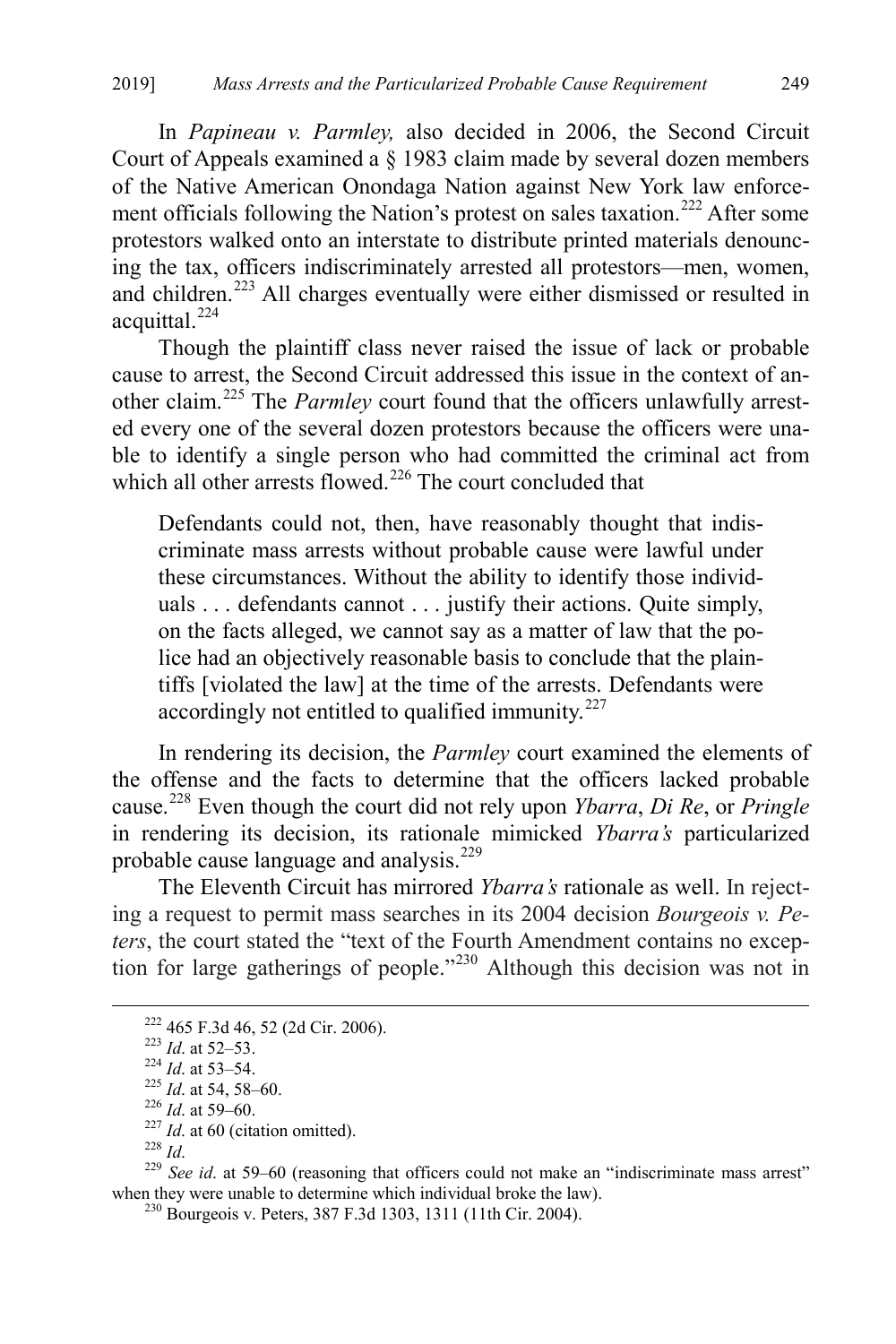response to a § 1983 lawsuit and was based upon a mass search, rather than a mass arrest, the reasoning of the court—that the Fourth Amendment requires *individualized* suspicion<sup>[231](#page-34-0)</sup>—echoes *Ybarra's* particularized probable cause requirement.

In a 2012 mass arrest case, *Dinler v. City of New York*, the Southern District of New York rejected the defendants' proposed "group probable cause" argument.<sup>[232](#page-34-1)</sup> In *Dinler*, protesters, journalists, and bystanders sued New York City for their unlawful arrests following protests of the City's 2004 Republican National Convention.<sup>[233](#page-34-2)</sup> The issue the court was asked to address was "*how* probable cause determinations must be made when the police suspect large groups of people of unlawful activity."<sup>[234](#page-34-3)</sup> Citing *Ybarra*, the court stated that being near individuals who are committing crimes is not enough to satisfy the probable cause requirement.<sup>[235](#page-34-4)</sup> The court stated that "probable cause must be particular to the individual being arrested."236

The *Dinler* court emphasized the Supreme Court's consistent particularized probable cause precedent by quoting part of the Court's *Pringle* opinion that relied on *Ybarra* for support:

The Supreme Court recently reaffirmed that, notwithstanding the difficulty of defining probable cause precisely, "[t]he substance of all the definitions of probable cause is a reasonable ground for belief of guilt, and that belief of guilt must be particularized with respect to the person to be searched or seized." $^{237}$  $^{237}$  $^{237}$ 

The defendants, unable to articulate particularized probable cause to arrest the individuals, alternatively argued that they needed "group probable cause" when confronted with a crowd of lawbreakers.<sup>[238](#page-34-7)</sup> The *Dinler* court replied that group probable cause was "by no means as firmly established as defendants suggest" before relying upon the Second Circuit's *Parmley* decision, which stated that officers are not entitled to indiscriminately arrest a mass of people when they lack particularized probable cause to do so.<sup>[239](#page-34-8)</sup>

<span id="page-34-3"></span><span id="page-34-2"></span><span id="page-34-1"></span><span id="page-34-0"></span><sup>&</sup>lt;sup>231</sup> *Id.* at 1313.<br><sup>232</sup> Dinler v. City of New York, No. 04 CIV. 7921 RJS-JCF, 2012 WL 4513352, at \*5–6 (S.D.N.Y. Sept. 30, 2012).

<span id="page-34-4"></span>

<sup>(333</sup> *Id.* at \*1.<br>
<sup>234</sup> *Id.* at \*3.<br>
<sup>235</sup> *Id.* (citing *Ybarra*, 444 U.S. at 91).<br>
<sup>236</sup> *Id.* 

<span id="page-34-7"></span><span id="page-34-6"></span><span id="page-34-5"></span><sup>236</sup> *Id*. 237 *Id*. (quoting Maryland v. Pringle, 540 U.S. 366, 371 (2003)). 238 *Id*. at \*4. <sup>239</sup> *Id*. (citing *Parmley*, 465 F.3d at 60).

<span id="page-34-8"></span>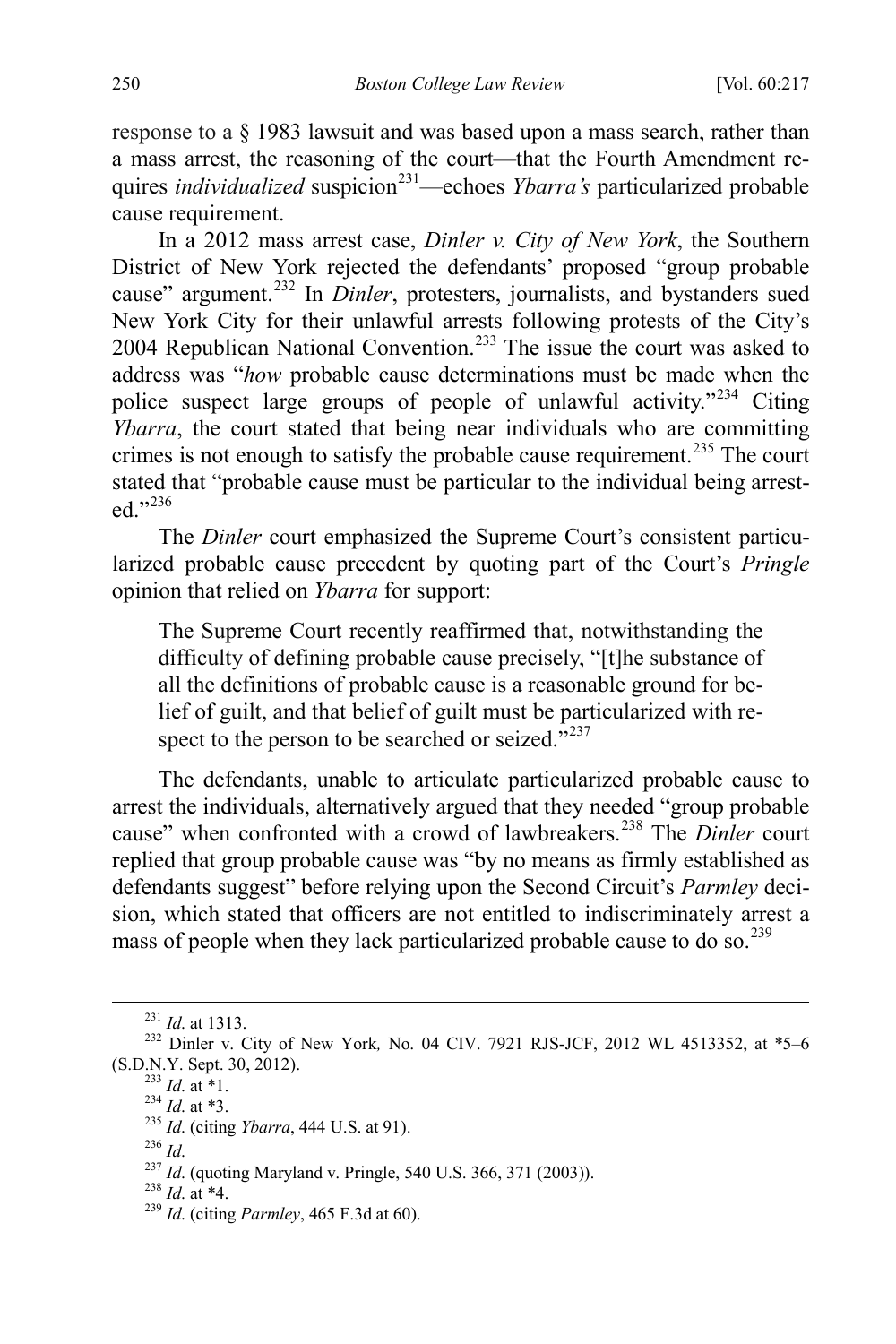The court then distinguished two cases the defendants relied upon— both involving riotous crowds acting together to violate the law.<sup>[240](#page-35-0)</sup> The court emphasized:

[While *Carr* and *Bernini*] provide insight into how the state can preserve public order and enforce the law in mass protest or riot situations, . . . they do not, and could not, alter the constitutional requirement of individualized probable cause as a prerequisite for lawful arrest. Rather, they stand for the unremarkable proposition that, where a group of individuals is acting in concert such that a reasonable police officer could conclude that every member of the group violated the law, that officer would be justified in arresting every member of the group. . . . As such, [the two cases] do not endorse a theory of collective or group liability, nor do they reflect a departure from the rule of individualized probable cause. They merely offer a method of reaching individualized probable cause in a large, and potentially chaotic, group setting. Individualized probable cause remains the lodestar in these cases. An individual's participation in a lawbreaking group may, in appropriate circumstances, be strong circumstantial evidence of that individual's own illegal conduct, but, no matter the circumstances, an arresting officer must believe that every individual arrested personally violated the law. Nothing short of such a finding can justify arrest. The Fourth Amendment does not recognize guilt by association.<sup>[241](#page-35-1)</sup>

In the end, the *Dinler* court relied upon *Pringle*, *Ybarra*, and *Parmley* to support its decision and reject the concept of group probable cause outside of unusual, riotous circumstances.<sup>[242](#page-35-2)</sup>

Finally, in 2016, the District Court for the District of Columbia held in *Lane v. District of Columbia* that officers violated civil rights in a multiplesuspect arrest of three men for possession of a gun when they had compel-ling evidence the gun belonged to only one man in the group.<sup>[243](#page-35-3)</sup> The case began when officers approached three men sitting on some steps, who they suspected were using drugs and drinking alcohol.<sup>[244](#page-35-4)</sup> Once officers cleared the men of wrongdoing and told them to leave, one man left behind a jacket that police discovered concealed a gun. None of the men admitted to owning the jacket. Two of the men, however, were wearing jackets and one was

<span id="page-35-3"></span><span id="page-35-2"></span>

<span id="page-35-1"></span><span id="page-35-0"></span><sup>&</sup>lt;sup>240</sup> *Id.* at \*5.<br><sup>241</sup> *Id.* at \*6.<br><sup>242</sup> *Id.* at \*3–6.<br><sup>243</sup> Lane v. District of Columbia, 211 F. Supp. 3d 150, 167 (D.D.C. 2016).<br><sup>244</sup> *Id.* at 158.

<span id="page-35-4"></span>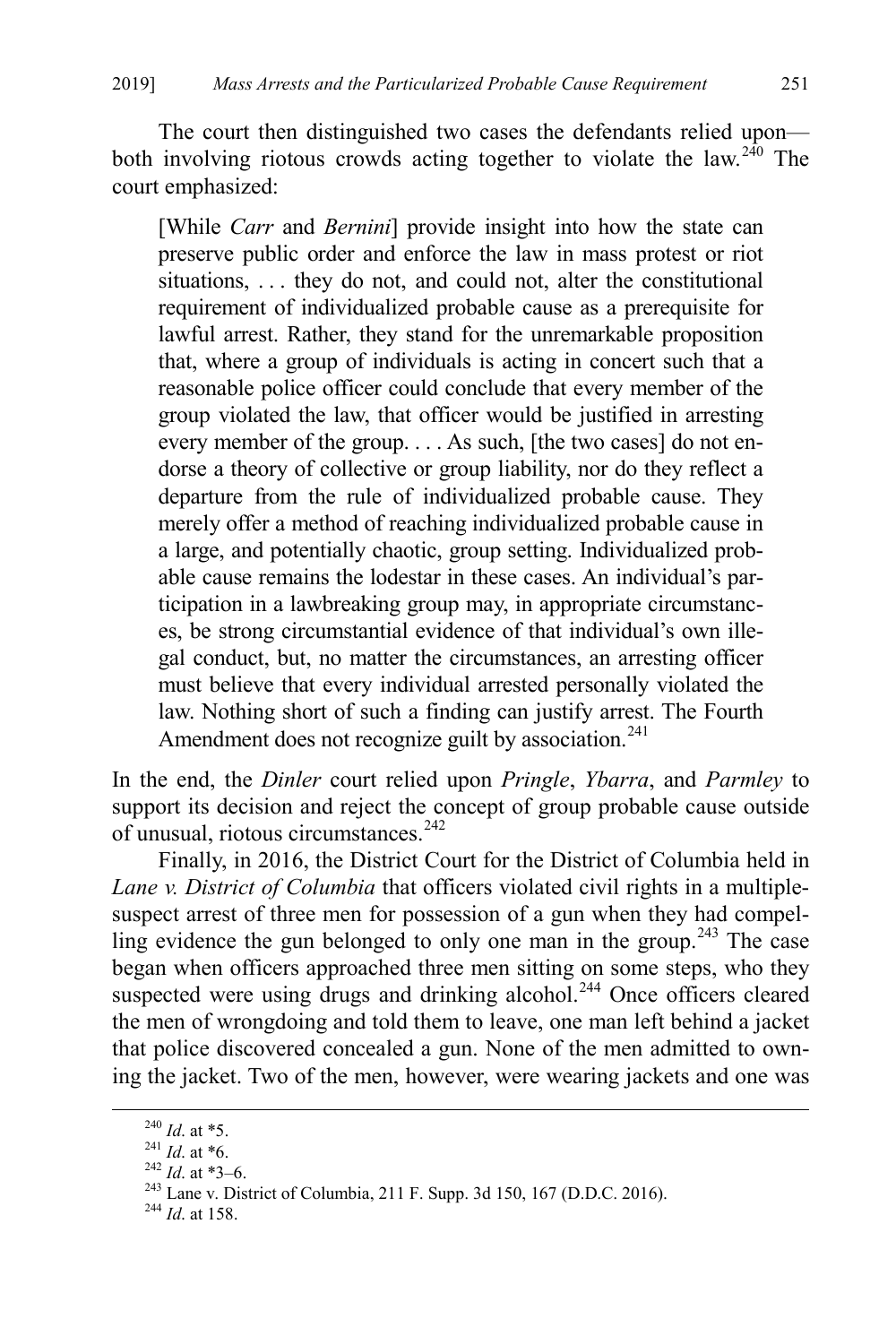not. Nevertheless, officers arrested all three men for unlawfully possessing the firearm.<sup>[245](#page-36-1)</sup>

The court framed the issue by asking "whether a reasonable officer would have understood that it was unconstitutional to arrest all three men for what appeared to be a single crime, when the most compelling evidence pointed toward [the man who was not wearing a jacket]."<sup>[246](#page-36-2)</sup> After acknowledging that the Supreme Court's probable cause definition lay between bare suspicion and having enough evidence to support a guilty conviction, the *Lane* court stated that officers at a minimum needed *some* evidence that *each* arrestee committed a crime.<sup>[247](#page-36-3)</sup>

The court then examined what is required to arrest multiple individuals when the evidence does not clearly point to a single, guilty person.<sup>[248](#page-36-4)</sup> The D.C. District Court acknowledged that "a 'round 'em all up' approach" is plainly unlawful, but "there are times when more than one suspect may be arrested for a single crime" as in *Pringle*. [249](#page-36-5) The *Lane* court concluded that any suggested "uncertainty [in the mass arrest context] does not mean that there is no limiting principle" for mass arrests, citing *Barham's* unlawful mass arrest scenario for support.<sup>[250](#page-36-6)</sup>

The court found that regardless of any present uncertainty, the officers were not immune from suit.<sup>[251](#page-36-7)</sup> The court's conclusion rested on *Ybarra's* basic particularized probable cause premise.<sup>[252](#page-36-8)</sup> It was unreasonable that the officers would arrest the two men with jackets when they suspected the man without one, and thus the arrest of all three men was unreasonable.<sup>[253](#page-36-9)</sup> This opinion also echoed the sentiment of *Di Re* by suggesting that when officers have probable cause to arrest fewer than all the people in a multi-suspect arrest, they cannot arrest everyone.<sup>[254](#page-36-10)</sup> In the end, the *Lane* court relied upon *Ybarra*, *Pringle*, *Barham*, and Professor LaFave's commentary as support to deny the defendants' motion to dismiss the Fourth Amendment unlawful arrest claim.[255](#page-36-11)

<span id="page-36-8"></span><span id="page-36-7"></span>

<span id="page-36-5"></span><span id="page-36-4"></span><span id="page-36-3"></span><span id="page-36-2"></span><span id="page-36-1"></span><sup>245</sup> *Id.* at 158–60.<br>
<sup>246</sup> *Id.* at 167.<br>
<sup>247</sup> *Id.* at 167–68, 175–76.<br>
<sup>248</sup> *Id.* at 168.<br>
<sup>249</sup> *Id.*<br>
<sup>250</sup> *Id.*<br>
<sup>251</sup> *Id.* at 168–69.<br>
<sup>251</sup> *Id.* at 169.<br>
<sup>252</sup> *Id.* at 169.<br>
<sup>253</sup> *Id.*<br>
<sup>251</sup> *Id.* at 169 among a group of criminals is insufficient to create probable cause). <sup>255</sup> *Lane*, 211 F. Supp. 3d at 168–69.

<span id="page-36-0"></span>

<span id="page-36-6"></span>

<span id="page-36-11"></span><span id="page-36-10"></span><span id="page-36-9"></span>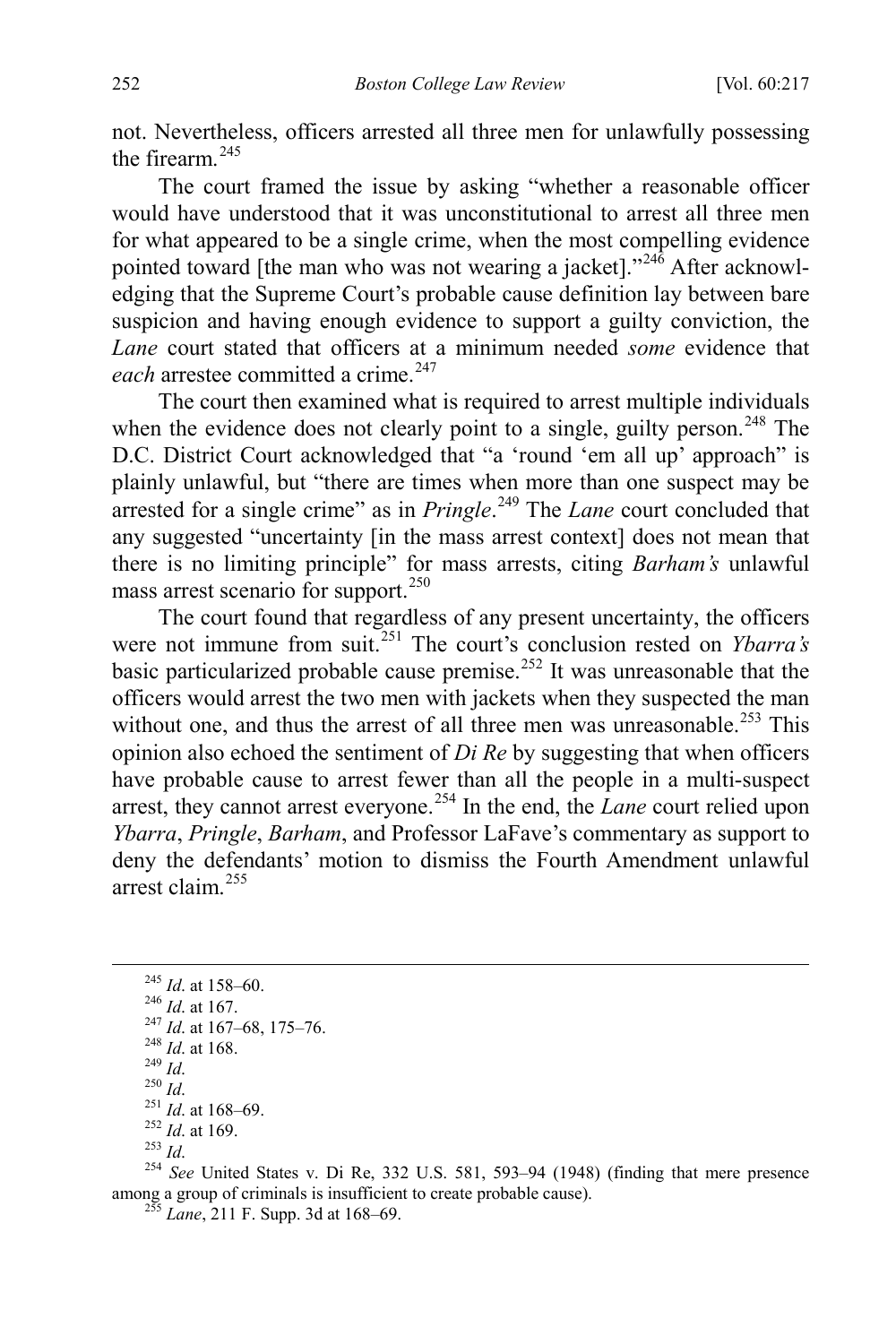The First, Second, Eleventh, and District of Columbia Circuit Courts of Appeals, as well as federal district courts in New York and the District of Columbia, have denied defendants immunity from suit in multiple-suspect and mass arrest cases. Whether the arrests stemmed from protests, sting operations, or suspected criminal activity, these courts firmly held that the Fourth Amendment requires particularized probable cause for each arrestee. By relying upon *Di Re*, *Ybarra*, and *Pringle*, these courts have allowed plaintiffs to move forward with civil rights litigation.

#### 2. Section 1983 Cases Cited by Defendants

Defendants in mass arrest cases typically make one or two arguments in their attempts to dismiss the lawsuits. Some allege adequate probable cause; others assert that the law on probable cause in mass arrest cases is not clearly established and therefore, officers must maintain immunity from suit. Section 1983 defendants argue that *Pringle* created probable cause uncertainty, even though it relied on *Ybarra's* particularized probable cause standard in its holding.<sup>[256](#page-37-0)</sup> The federal courts ruling in favor of these arguments fall into two categories: some believe the arrested mass was acting as a cohesive, riotous unit and thus, officers were permitted to arrest everyone, while others believe that the law on probable cause for group arrests is contradictory and therefore, unable to satisfy the "clearly established" rights violation requirement.<sup>257</sup> This section will examine both lines of reasoning.

# *a.* Carr & Bernini*: Riot Cases*

The *Dinler* court referred to two opinions, cited by defendant-officers to support their "group probable cause" argument, which the court soundly rejected.<sup>[258](#page-37-2)</sup> Both involved mass arrests for offenses related to rioting.<sup>[259](#page-37-3)</sup> The

<span id="page-37-0"></span> <sup>256</sup> *See, e.g.*, Brief and Special Appendix for Defendants-Appellants at 32–34, Bell v. City of New York, No. 12-4420-cv (2d Cir. Mar. 18, 2013), 2013 WL 1192951 ("[N]othing in [*Ybarra* or *Pringle*] would have given notice to the police officers ... that the arrests ... violated clearly established law applicable to sorting in situations where a group, acting as a unit, breaks the law."); Defendants' Opposition to Plaintiffs' Motion for Summary Judgment at 15, Scott v. Cty. of San Bernadino, No. 5:14-cv-02490-VAP-KK (C.D. Cal. Feb. 17, 2016), 2016 WL 1650627 (contending that *Pringle* and *Ybarra* notify "law enforcement that particularized suspicion is required and can be met in a group setting, but fail to clarify when probable cause does or does not exist for a group"); Defendant's Motion to Dismiss, *supra* note [155,](#page-24-0) at 8 (arguing that "competing views"

<span id="page-37-3"></span><span id="page-37-2"></span><span id="page-37-1"></span>after *Pringle* about probable cause in group settings makes the law not clearly established).<br><sup>257</sup> See Anderson, 483 U.S. at 639 (setting forth the "clearly established" standard).<br><sup>258</sup> Dinler, 2012 WL 4513352, at \*4–6 (D.C. Cir. 2009), and *Bernini*, 665 F.3d at 997). 259 *Id*.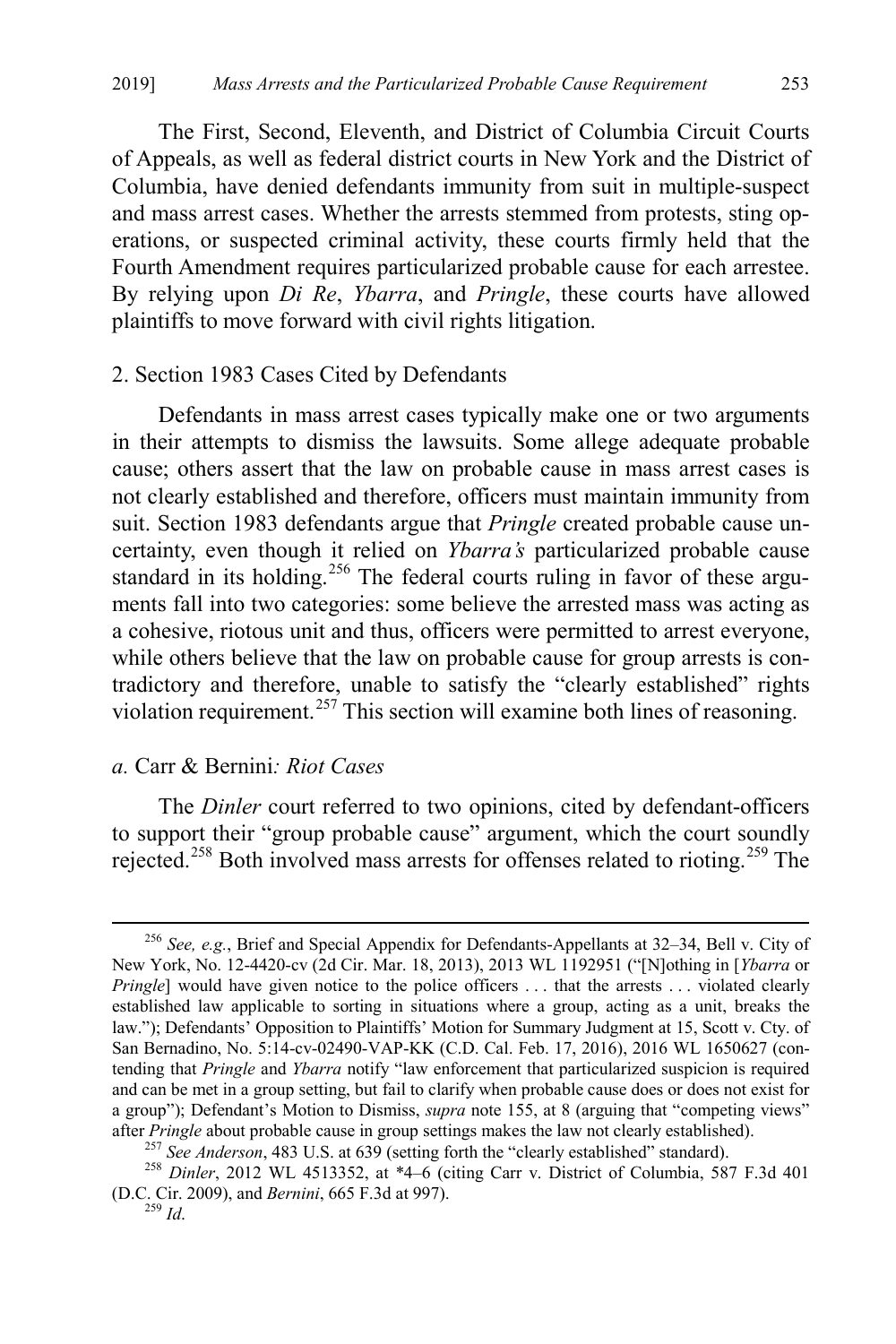<span id="page-38-12"></span><span id="page-38-0"></span>first case, cited in recent § 1983 litigation,<sup>[260](#page-38-1)</sup> is *Carr v. District of Columbia*, which was decided in 2009 by the D.C. Circuit Court of Appeals.<sup>[261](#page-38-2)</sup> In that case, 250 marchers were arrested following violent protests during President George W. Bush's second inauguration.<sup>[262](#page-38-3)</sup> According to police witnesses, when one protestor hurled a brick through a police car window, the entire crowd cheered and began to throw objects at the police; the police continued to observe the crowd act as a unified, angry, destructive mob.<sup>[263](#page-38-4)</sup> As officers began to arrest them, the group dispersed with around seventy members running into an alley, where they found themselves corralled between walls and officers. All were arrested and charged with rioting. Several of the arrestees later sued claiming that their arrests lacked particularized probable cause.<sup>[264](#page-38-5)</sup>

The district court granted the plaintiffs' motion for summary judgment on the basis that the officers lacked particularized probable cause to arrest each person.[265](#page-38-6) It relied primarily on the *Ybarra* and *Barham* opinions because officers only generally referred to the "mob" of people when describing criminal behavior, and could not identify a single member's specific criminal acts.<sup>[266](#page-38-7)</sup> The federal district court was troubled that defendants "offered no indication of how the arresting officers could distinguish between the protestors and any other person who might have been in the alley at the time the arrest was ordered."<sup>[267](#page-38-8)</sup>

On appeal, the District of Columbia Court of Appeals reversed the lower court's decision on the unlawful arrest claim.<sup>[268](#page-38-9)</sup> The *Carr* court first suggested that crimes related to rioting could be committed by a group behaving as this one did.[269](#page-38-10) The court then distinguished its *Barham* decision from the present case by stating that the *Barham* mass of 386 people was not acting as a cohesive mob whereas the *Carr* group was.[270](#page-38-11) The court em-

<span id="page-38-1"></span> <sup>260</sup> *See* Memorandum of Law in Support of Defendants Kyle Kirchmeier, Morton County, City of Mandan, Jason Ziegler, Stutsman County, and Chad Kaiser's Motion to Dismiss, Dundon v. Kirchmeier, No. 1:16-CV-00406 (D. N.D. Feb. 6, 2017), 2017 WL 3071655 [hereinafter Memorandum of Law in Support of Motion to Dismiss] ("*Carr* thus demonstrates that a reasonable officer . . . could have believed that the Fourth Amendment did not require a probable cause determination with respect to each individual in a large and potentially riotous group before making

<span id="page-38-6"></span>

<span id="page-38-5"></span><span id="page-38-4"></span><span id="page-38-3"></span><span id="page-38-2"></span>arrests."); Defendant's Motion to Dismiss, *supra* note [155,](#page-24-0) at 9–10 (citing *Carr*, 587 F.2d 401).<br>
<sup>261</sup> *See generally* 587 F.3d 401.<br>
<sup>262</sup> *Id.* at 403–04.<br>
<sup>263</sup> *Id.* at 404–05.<br>
<sup>264</sup> *Id.* at 404–05.<br>
<sup>265</sup> Carr *rev'd in part*, 587 F.3d 401 (D.C. Cir. 2009).<br>
<sup>266</sup> *Id.* at 104 n.14.<br>
<sup>268</sup> *Carr*, 587 F.3d at 401.<br>
<sup>269</sup> *Id.* at 405–06. <sup>270</sup> *Id.* at 407 (citing *Barham*, 434 F.3d at 565).

<span id="page-38-7"></span>

<span id="page-38-8"></span>

<span id="page-38-10"></span><span id="page-38-9"></span>

<span id="page-38-11"></span>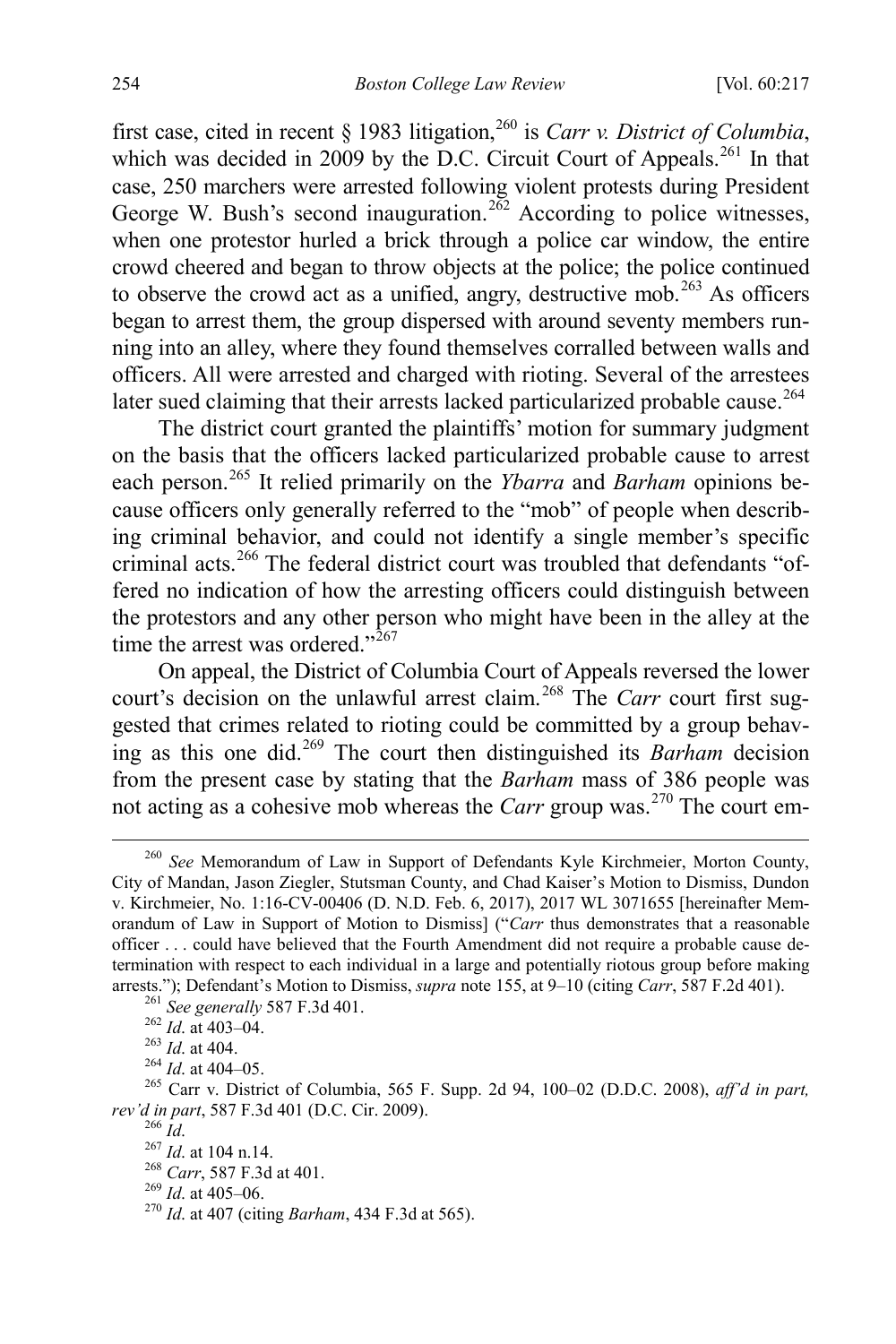phasized that "probable cause must be particularized, . . . but . . . that showing is satisfied if the officers have grounds to believe all arrested persons were a part of the unit observed violating the law."<sup>[271](#page-39-0)</sup>

Believing it to be "practically impossible" for officers to establish probable cause for each mob member, the court acknowledged that an innocent person could have been arrested that day, but probable cause only required probability of guilt, not certainty of it.<sup>272</sup> The *Carr* court concluded that law enforcement need only show that the officers were reasonable in believing that everyone arrested had engaged in criminal conduct.<sup>273</sup> Importantly, however, the court believed that there were enough issues of fact for the case to reach a jury, thus denying the officers' attempts to maintain immunity from suit.<sup>[274](#page-39-3)</sup>

Although at least one federal district court found *Carr's* wisdom "questionable,"<sup>[275](#page-39-4)</sup> the Ninth Circuit Court of Appeals agreed with it in 2015 in *Lyall v. City of Los Angeles*. [276](#page-39-5) The *Lyall* court stated that officers are not required to have individualized suspicion for each group member detained when officers believe the group is acting as one and it is impossible for of-ficers to separate the guilty from the innocent.<sup>[277](#page-39-6)</sup> The Ninth Circuit emphasized the importance of public safety and an officer's right to investigate when there is a belief that criminal activity is afoot.<sup>[278](#page-39-7)</sup> The *Lyall* court interpreted *Ybarra* this way:

*Ybarra* stands for the proposition that, if a person is simply present [near] potential criminal activity, without . . . engaging in criminal activity . . . the police do not have probable cause to search him or reasonable suspicion sufficient to detain him . . . . *Ybarra* does not, however, imply that the police can never possess reasonable suspicion or probable cause unless it is individualized. If a group or crowd of people is behaving as a unit and it is not possible (as it was in *Ybarra*) for the police to tell who is armed and dangerous or

<span id="page-39-5"></span>

<span id="page-39-4"></span><span id="page-39-3"></span><span id="page-39-2"></span><span id="page-39-1"></span><span id="page-39-0"></span><sup>&</sup>lt;sup>271</sup> *Id.* (citation omitted).<br>
<sup>272</sup> *Id.* at 408.<br>
<sup>273</sup> *Id.* at 409.<br>
<sup>274</sup> *Id.*<br>
<sup>275</sup> *See* Tracy v. Neuberger, 840 F. Supp. 2d 1183, 1191 n.5 (D. Minn. 2012) ("The parties argue at length about whether a mass arrest without particularized probable cause as to each individual arrested is constitutional, as held by the D.C. Circuit in *Carr*. *. . .* Regardless of *Carr's* (questionable) wisdom, the Court need not opine here whether a mass-arrest order is lawful since it concludes there is no evidence linking the order to [Plaintiff's] actual arrest."). <sup>276</sup> Lyall v. City of Los Angeles, 807 F.3d 1178, 1194 (9th Cir. 2015). <sup>277</sup> *Id*. at 1194–95. <sup>278</sup> *Id* 

<span id="page-39-7"></span><span id="page-39-6"></span>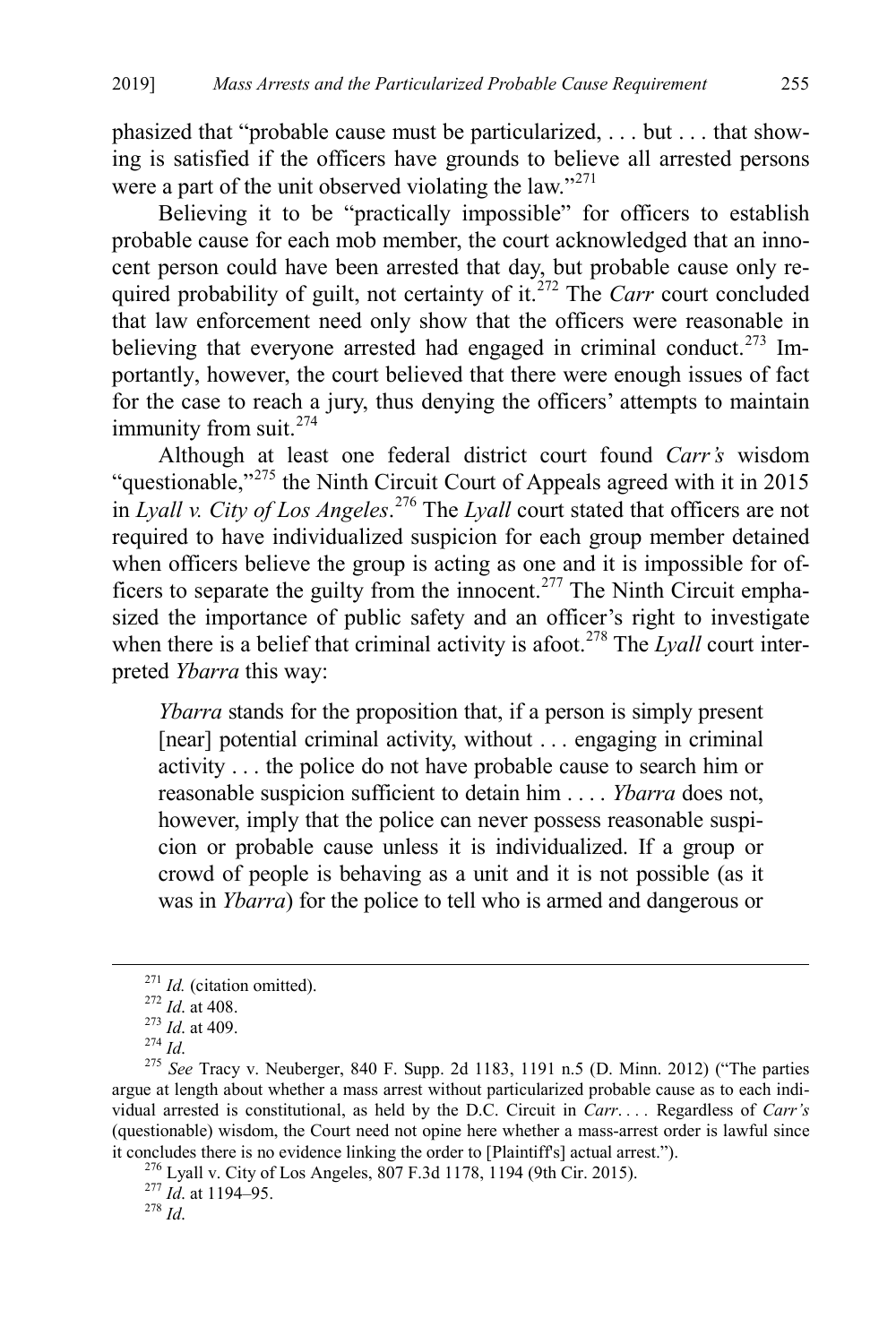engaging in criminal acts and who is not, the police can have rea-sonable suspicion as to the members of the group.<sup>[279](#page-40-0)</sup>

*Lyall* thus strays further from *Carr*'s reasoning by stating that when officers cannot parse the guilty from the innocent, they are not required to have in-dividualized suspicion.<sup>[280](#page-40-1)</sup> *Carr*, on the other hand, upheld the officers' mass arrest by finding that they had a reasonable belief that there were no inno-cents in the group.<sup>[281](#page-40-2)</sup> Both decisions stray too far from the requirements of the Fourth Amendment. That officers find it difficult or impossible to ascertain who is guilty from who is innocent should not dispose of the individualized reasonable suspicion or particularized probable cause requirements.

The second riot decision referenced in *Dinler*<sup>[282](#page-40-3)</sup> is the Eighth Circuit Court of Appeals' opinion from 2012 in *Bernini v. City of St. Paul*. [283](#page-40-4) In that case, after several days of political protests during the 2008 Republican National Convention, an official closed routes to St. Paul's downtown area. When a group of nearly 360 protestors committed acts of violence aimed at barricaded officers and attempted to march towards an area where First La-dy Laura Bush was traveling via motorcade, officers detained the crowd.<sup>[284](#page-40-5)</sup> The police officers then determined through investigation that 200 of those detained should be released and only 160 of them should be arrested. Eventually, all criminal charges were dismissed and thirty-two protestors sued the city claiming that officers had lacked probable cause to arrest them. The district court granted the defendants' motion for summary judgment and the plaintiffs appealed to the Eighth Circuit.<sup>[285](#page-40-6)</sup>

On appeal, the issue before the *Bernini* court was whether the officers violated the Fourth Amendment by arresting the crowd when they had particularized probable cause to arrest only a few individuals. The *Bernini* court was quick to distinguish *Ybarra* by stating "[w]hat is reasonable in the context of a potential large-scale urban riot may be different from what is reasonable in the relative calm of a tavern with a dozen patrons."<sup>[286](#page-40-7)</sup> The *Bernini* court relied upon the D.C. Circuit's opinion in *Carr* to reach its conclusion that the officers' actions were reasonable.  $287$ 

- <span id="page-40-5"></span><span id="page-40-4"></span>
- 
- <span id="page-40-6"></span>
- <span id="page-40-8"></span><span id="page-40-7"></span>
- 

<span id="page-40-3"></span><span id="page-40-2"></span>

<span id="page-40-1"></span><span id="page-40-0"></span><sup>&</sup>lt;sup>279</sup> *Id.* at 1195.<br>
<sup>280</sup> *Id.*<br>
<sup>281</sup> *Carr*, 587 F.3d at 408.<br>
<sup>282</sup> *Dinler*, 2012 WL 4513352, at \*4–6.<br>
<sup>283</sup> *Bernini*, 665 F.3d 997.<br>
<sup>284</sup> *Id.* at 1001–02.<br>
<sup>285</sup> *Id.* at 1002–03.<br>
<sup>286</sup> *Id.* at 1003–04.<br>
<sup>287</sup>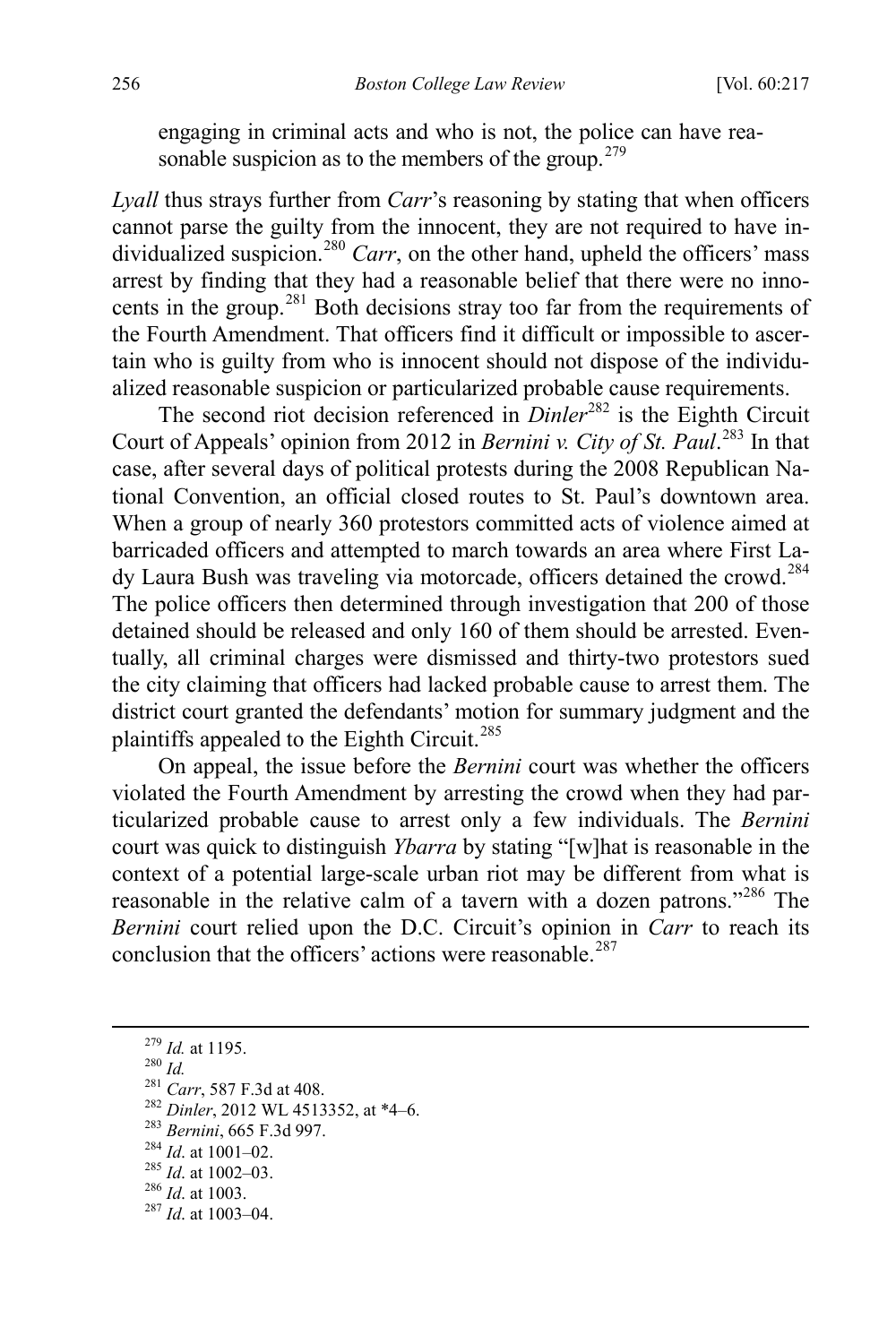The court was not entirely clear, however, about which group of protestors the police had probable cause to arrest. The *Bernini* court held that the officers were permitted to arrest sixteen of the plaintiffs because video footage showed that they were preparing to violently confront officers im-mediately before their arrest.<sup>[288](#page-41-1)</sup> Another group whose members outnumbered officers and was heading towards First Lady Bush was also lawfully arrested, according to the court.<sup>[289](#page-41-2)</sup> From the opinion, it is unclear how many people were in that group and of those, how many were arrested. Nevertheless, the Eighth Circuit held that the mass arrest of approximately one hundred people, including nine *Bernini* plaintiffs, was reasonable because they appeared to join the protestors and they outnumbered officers, even though there is no indication they engaged in any criminal activity. The court believed the officers acted reasonably by investigating, even if they did so only after they had detained the large group, and by releasing more than half of those detained later. Without further analysis, the court concluded that the officers maintained their qualified immunity from suit. $^{290}$  $^{290}$  $^{290}$ 

The *Bernini* opinion is illogical and under-explained. The decision focused on officer safety, the peril the group may have caused had they reached the First Lady, and the fact that arrestees outnumbered the officers. It does not adequately explain how officers had probable cause to arrest each of the three separate groups of protestors, much less each protestor. Yet, *Bernini* has been used as legal support by subsequent defendants facing § 1983 civil rights litigation.<sup>[291](#page-41-4)</sup>

<span id="page-41-0"></span>Perhaps the cases in this section can be meaningfully distinguished based solely upon the charges the arrestees faced or the way the masses acted. These cases could also be more narrowly read as sanctioning the arrest of a mass if there is particularized probable cause *supported by evidence* that the mass acted both criminally and cohesively.

## b*.* Callahan*: The Not "Clearly Established" Case*

Section 1983's "clearly established" standard divides defendants who knowingly violated a clearly established right and thus waived qualified immunity from those who did not violate a clearly established right and thus

<span id="page-41-4"></span><span id="page-41-3"></span><span id="page-41-2"></span><span id="page-41-1"></span><sup>&</sup>lt;sup>288</sup> *Id.*<br><sup>289</sup> *Id.* at 1004–05.<br><sup>290</sup> *Id.* at 1005.<br><sup>291</sup> *See, e.g.*, Memorandum of Law in Support of Motion to Dismiss, *supra* note [260,](#page-38-12) at 24 (drawing similarities between the plaintiffs' claims and the situation in *Bernini*); Defendant's Motion to Dismiss, *supra* note [155,](#page-24-0) at 8 (citing *Bernini* for the proposition that an officer could find probable cause for every individual in a large and "potentially riotous" group).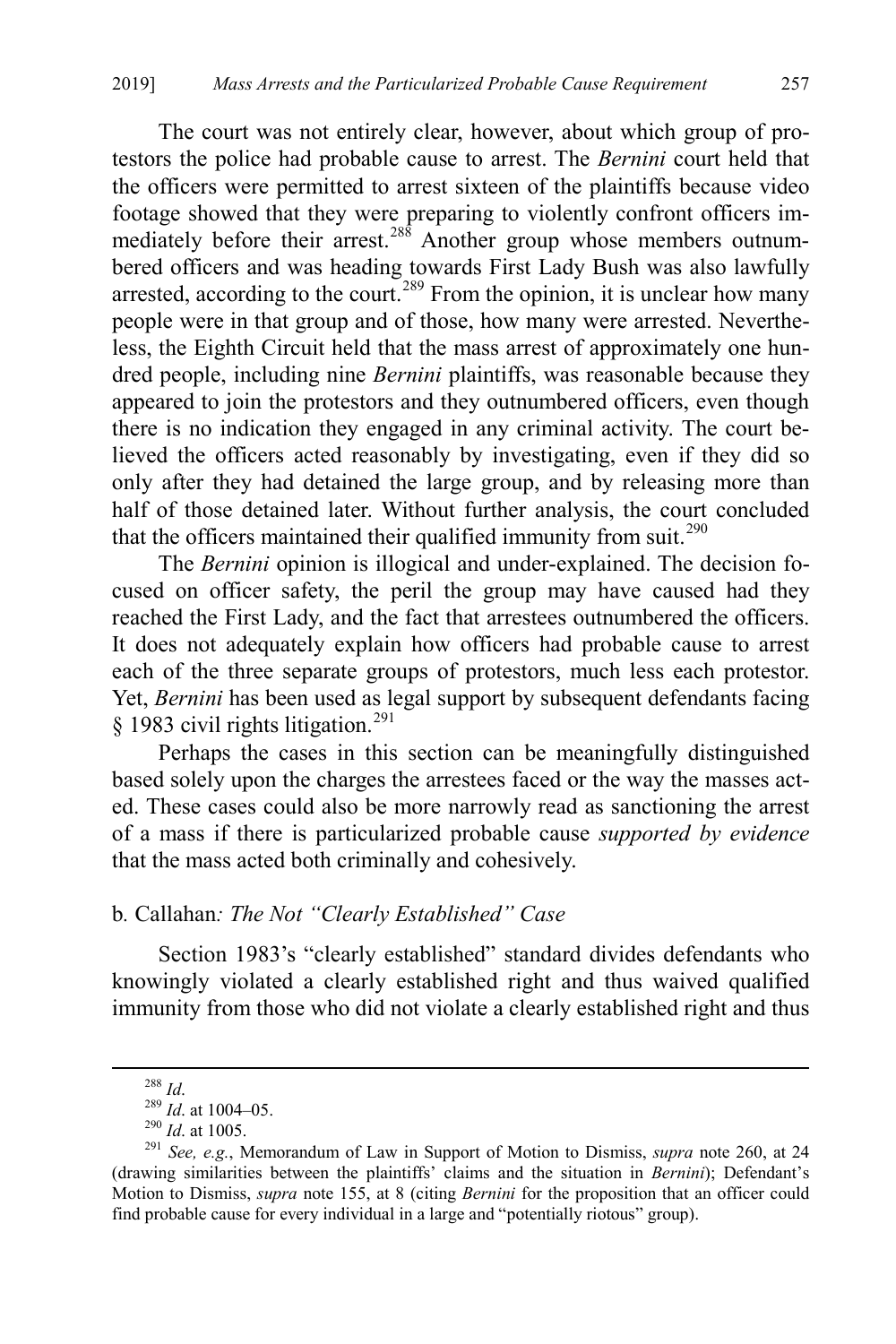maintained qualified immunity.<sup>[292](#page-42-0)</sup> This section examines an outlier Tenth Circuit Court of Appeals opinion that § 1983 defendants have begun to cling to, $^{293}$  $^{293}$  $^{293}$  which found that the legal standard for probable cause in mass arrest cases is not clearly established.<sup>[294](#page-42-2)</sup>

In 2015, the Tenth Circuit examined whether the differences between *Ybarra* and *Pringle* rendered the law on probable cause in multi-suspect arrests unclear.[295](#page-42-3) In *Callahan v. Unified Government of Wyandotte County*, a group of police officers sued their employer for violating their Fourth Amendment rights.<sup>[296](#page-42-4)</sup> The employer had reason to believe that SWAT unit officers were stealing property from homes while executing search war-rants.<sup>[297](#page-42-5)</sup> The employer created a sting operation designed to catch the thieves. During the search, some officers unlawfully appropriated property while others did not. The problem was they were all wearing headgear that covered their faces and bulky uniforms, which made it impossible to ascertain the identity of the thieves. As a result, all officers were arrested after they returned to police headquarters. Following their arrest, an investigation revealed that only three officers had stolen property during the search. The innocent officers sued alleging that their rights had been violated by the group arrest.<sup>[298](#page-42-6)</sup>

The Tenth Circuit first examined the parameters of qualified immunity. It stated that only law enforcement defendants who are plainly incompetent or who knowingly violate the law maintain immunity from suit.<sup>299</sup> The court stated that the law violation must be "so obviously improper that any reasonable officer would know it was illegal" because courts are not in the position to "second-guess judgments of law enforcement with the benefit of hindsight."<sup>300</sup> The *Callahan* court, thus, found that the district court had erred in focusing its attention on a generic analysis of probable cause instead of exploring the law on group arrests:  $301$ 

The proper and properly-focused inquiry is whether the law was clearly established that an officer could not arrest an entire small

<span id="page-42-2"></span><span id="page-42-1"></span><span id="page-42-0"></span><sup>&</sup>lt;sup>292</sup> *Anderson*, 483 U.S. at 639.<br><sup>293</sup> *See* Appellants' Reply Brief at 11 n.2, Valdez v. Derrick, No. 15-cv-00109 (10th Cir. Jan. 6, 2017), 2017 WL 106914 (citing Callahan, 806 F.3d 1022); Defendant's Motion to Dismiss, supra not[e 155,](#page-24-0) at 8 (relying on *Callahan*, 806 F.3d 1022).<br>
<sup>294</sup> Callahan, 806 F.3d at 1028.<br>
<sup>295</sup> Id.<br>
<sup>296</sup> Id. at 1024–26.<br>
<sup>297</sup> Id. at 1024.<br>
<sup>298</sup> Id. at 1025.<br>
<sup>299</sup> Id. at 1026.<br>
<sup>300</sup> Id. at 1027.<br>
<sup>301</sup> Id.

<span id="page-42-4"></span><span id="page-42-3"></span>

<span id="page-42-6"></span><span id="page-42-5"></span>

<span id="page-42-8"></span><span id="page-42-7"></span>

<span id="page-42-9"></span>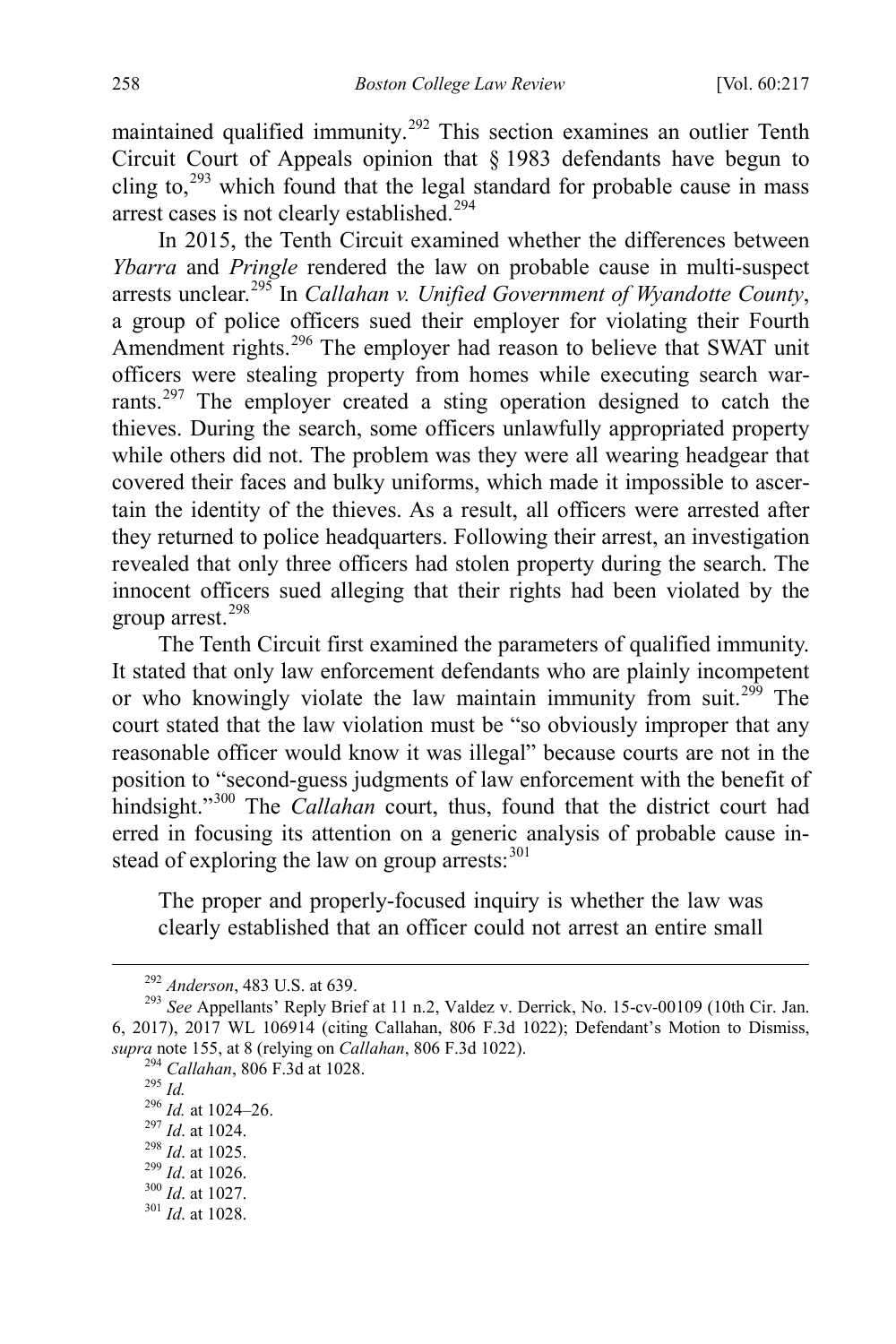group when he knows some unidentifiable members, if not all members, of that group have committed a crime. This question of probable cause in multi-suspect situations is far from beyond de- $\hat{\text{h}}$ ate.<sup>[302](#page-43-0)</sup>

The court then stated that this debate began with a conflict between *Ybarra* and *Pringle*. The *Callahan* plaintiffs argued that *Ybarra* required officers to have particularized probable cause, yet their employer had arrested every-one despite knowing that only some SWAT officers had committed theft.<sup>[303](#page-43-1)</sup> In other words, the law enforcement employer decided to arrest first and investigate second.

Next, the court rebuked the district court for ignoring the *Pringle* opinion, which it believed muddied the law on probable cause determinations in multi-suspect arrests.<sup>[304](#page-43-2)</sup> After discussing the facts and holdings of both *Ybarra* and *Pringle*, the Tenth Circuit ruled that the contrasting opinions rendered the law unclear and thus, the arresting officers maintained their immunity.[305](#page-43-3) The court lamented that *Pringle's* circumstances did not translate to different facts—more suspects, a larger crime scene, a different charge—nor did the *Pringle* Court's questionable analysis.<sup>306</sup> It nevertheless concluded that:

Before we hold officers liable, we must ensure that they were fairly put on notice that their actions were unlawful. The contours of the law must be sufficiently drawn so that a reasonable officer knows when he is acting outside of those lines—the law must be clearly established. That was simply not the case here. Though *Ybarra* requires particularized probable cause, *Pringle* raises questions regarding how that requirement is satisfied in multi-suspect situations. . . . We cannot ask officers to make a legal determination that law professors probably could not agree upon—without any guidance from the courts and then hold them liable for guessing incorrectly. Qualified immunity exists to prevent exactly that. Plaintiffs offer us no other case on point to establish that Defendants violated their clearly established rights by arresting the entire unit. $307$ 

<span id="page-43-5"></span><span id="page-43-4"></span><span id="page-43-3"></span><span id="page-43-2"></span><span id="page-43-1"></span><span id="page-43-0"></span>302 *Id*. 303 *Id*. 304 *Id*. 305 *Id*. at 1029. 306 *Id*. 307 *Id*.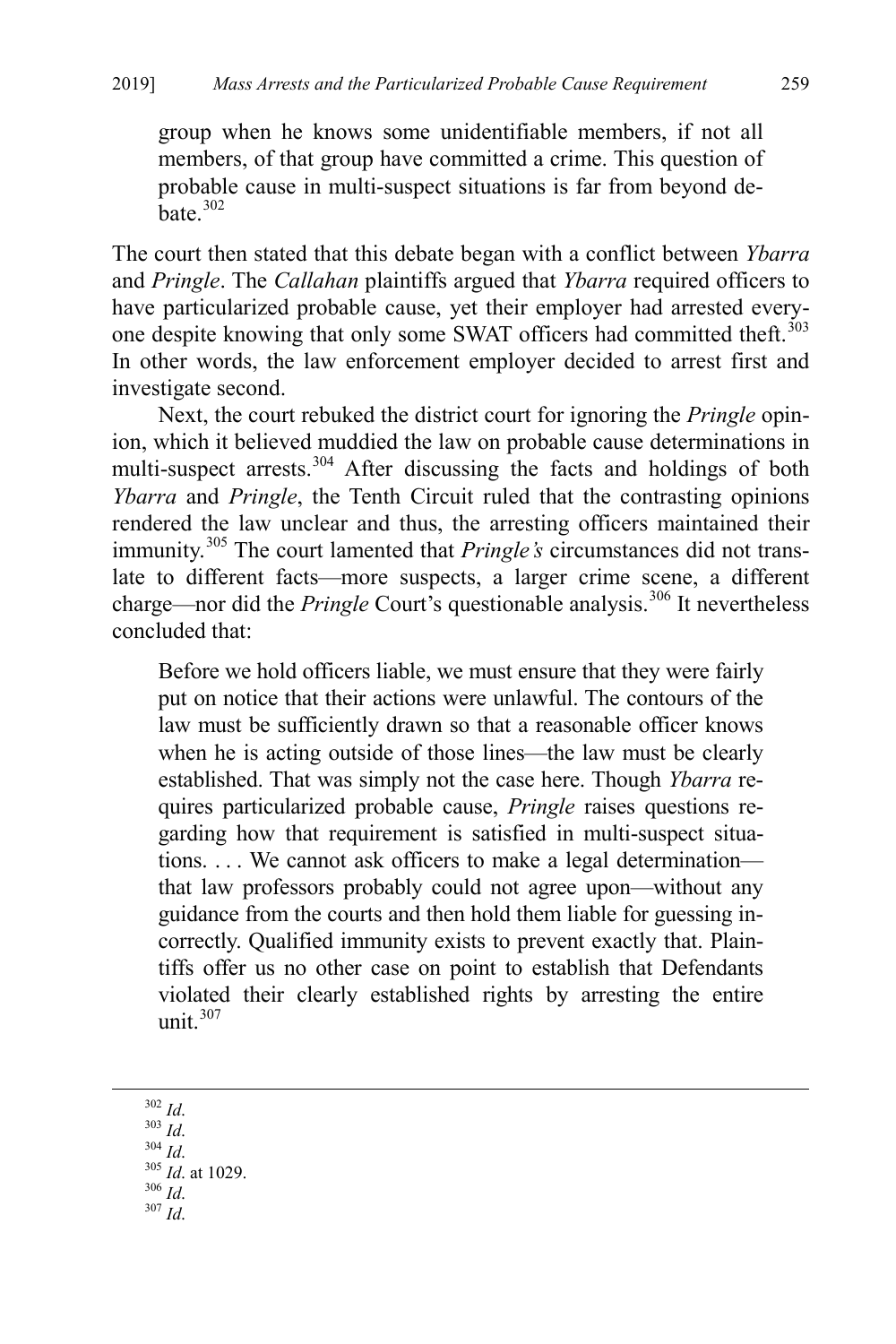In the end, the *Callahan* court held that the employer did not waive its qual-ified immunity from suit by arresting all SWAT unit officers.<sup>[308](#page-44-0)</sup>

There are two notable flaws with the Tenth Circuit's reasoning. First, the *Callahan* court focused exclusively on *Ybarra* and *Pringle* in its opinion.[309](#page-44-1) It never mentioned the *Pringle* Court's critical discussion of *Di Re*. The *Pringle* Court stated that the difference between *Di Re* and *Pringle* was that officers in *Pringle* were unable to ascertain who committed the crime, whereas in *Di Re*, the officers had probable cause to believe that only two of the three men were engaged in criminal activity,.[310](#page-44-2) The *Pringle* Court stated that when officers can single out who committed the crime, the law requires that officers arrest only those people.<sup>311</sup>

In *Callahan*, however, the police-employer knew from observing the surveillance video that only some of the officers on the SWAT team were stealing.[312](#page-44-4) Although the uniforms made it impossible to determine who was stealing while they were being surveilled, the employer later narrowed the guilty group to three officers following an investigation.<sup>313</sup> An investigative detention, versus a full-fledged arrest of the group, could have established who possessed the stolen goods after the search. Investigatory detentions are designed to sort out who committed a crime whereas group arrests net everyone, innocent and guilty alike. In *Callahan*, all officers were placed under arrest (in front of their colleagues, no less) when they returned to the police headquarters. The employer had reasonable suspicion to conduct an investigatory detention; however, a group arrest was unwarranted. *Di Re* was directly on point, given *Callahan's* facts. Not only did the Tenth Circuit overlook *Di Re* entirely, it failed to properly analyze whether the employer had probable cause to arrest everyone in the group or just some individuals in the group, or whether at the time of arrest, the employer had mere reasonable suspicion to detain and investigate. All facts point to the presence of reasonable suspicion, not probable cause.

Second, the *Pringle* Court was careful to limit its holding to its unique facts: the three men were sitting in a small car and appeared to be engaging in drug dealing with a large amount of cash in the glove compartment and five baggies of cocaine in the backseat of the car, giving officers probable

<span id="page-44-2"></span>

<span id="page-44-1"></span><span id="page-44-0"></span><sup>308</sup> *Id*. at 1024. <sup>309</sup> *Id.* at 1028–30. <sup>310</sup> *Pringle*, 540 U.S. at 373–74. <sup>311</sup> *Id*. at 374. <sup>312</sup> *Callahan*, 806 F.3d at 1025. <sup>313</sup> *Id*.

<span id="page-44-4"></span><span id="page-44-3"></span>

<span id="page-44-5"></span>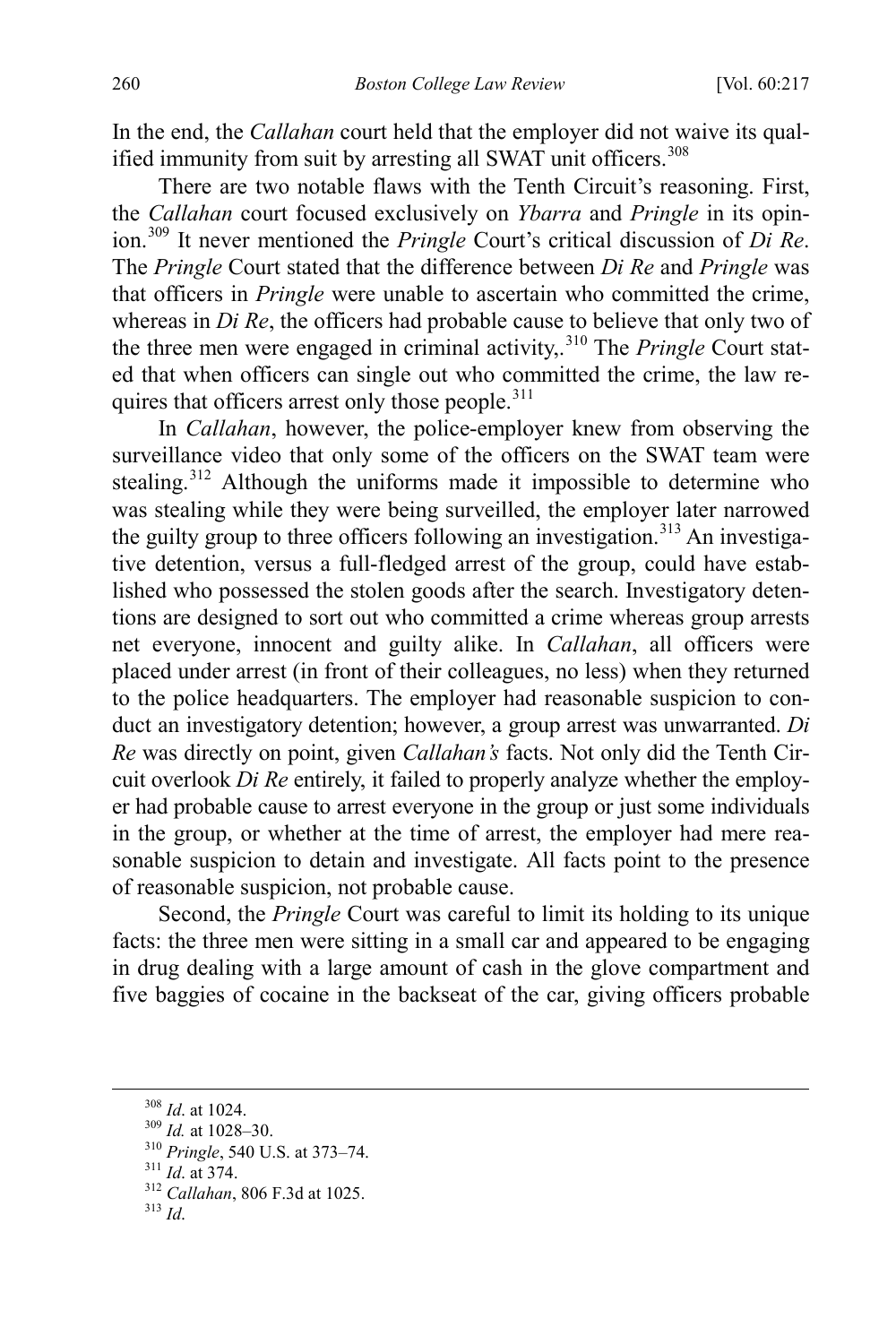cause to arrest them for drug possession.<sup>[314](#page-45-1)</sup> The Supreme Court carefully distinguished these facts from *Ybarra's* tavern-wide search.<sup>[315](#page-45-2)</sup> In fact, the *Callahan* opinion discussed these distinctions in its own opinion, yet concluded that the law was unclear and impossible for courts and academics to resolve.[316](#page-45-3) But, if the *Pringle* Court could contrast small, intimate settings, from large, public settings, certainly other courts and law enforcement officers could do the same.

Rather than distinguishing these cases on facts, the *Callahan* court refused to engage in judicial oversight of official rights violations, which is the *purpose* of § 1983. The judges instead threw up their hands, suggested that the task of assessing probable cause in multiple-suspect cases was too difficult (even though countless courts had done it before), and held that the law was unclear in group arrest cases.[317](#page-45-4) No other court has done what *Callahan* did: concede too much too early. Unfortunately, when federal courts refuse to carefully analyze facts like the Supreme Court did in *Di Re*, *Ybarra*, and *Pringle*, civil rights plaintiffs are unable to pierce immunity and pursue litigation. $318$ 

### <span id="page-45-0"></span>IV. WAYS TO REDUCE INCIDENTS OF MASS ARRESTS

High-volume arrests result in enough litigation, settlements, and angst to be more trouble than they are worth. Law enforcement agencies should seek to lessen their occurrence. One obvious suggestion is for officers to

<span id="page-45-2"></span>*Id.* (footnote omitted) (emphasis added).<br><sup>315</sup> *Id.* at 373 ("This case is quite different from *Ybarra*.").

- 
- 

<span id="page-45-1"></span> <sup>314</sup> *Pringle*, 540 U.S. at 371–72 (emphasizing the facts of the case). Chief Justice Rehnquist described the situation as follows:

In this case, Pringle was one of three men riding in a Nissan Maxima at 3:16 a.m. There was \$763 of rolled-up cash in the glove compartment directly in front of Pringle. Five plastic glassine baggies of cocaine were behind the back-seat armrest and accessible to all three men. Upon questioning, the three men failed to offer any information with respect to the ownership of the cocaine or the money. We think it an entirely reasonable inference *from these facts* that any or all three of the occupants had knowledge of, and exercised dominion and control over, the cocaine.

<span id="page-45-5"></span><span id="page-45-4"></span><span id="page-45-3"></span><sup>&</sup>lt;sup>316</sup> Callahan, 806 F.3d at 1029.<br><sup>317</sup> *Id.* at 1028.<br><sup>318</sup> See Garcia v. Escalante, 678 F. App'x 649, 656 (10th Cir. 2017) ("Simply put, neither controlling precedent from the Supreme Court or our court, nor the clearly established weight of authority from other courts, squarely governs the factual circumstances present here or places the relevant Fourth Amendment probable-cause question beyond debate.") (quotations and citations omitted); Gambrill v. Unified Gov't of Wyandotte Cty, 636 F. App'x 981, 983 (10th Cir. 2016) ("Finding *Callahan's* guidance controlling, we follow its direction. And so we reverse the district court's denial of qualified immunity to the individual defendants and dismiss the Unified Government's appeals for lack of jurisdiction.").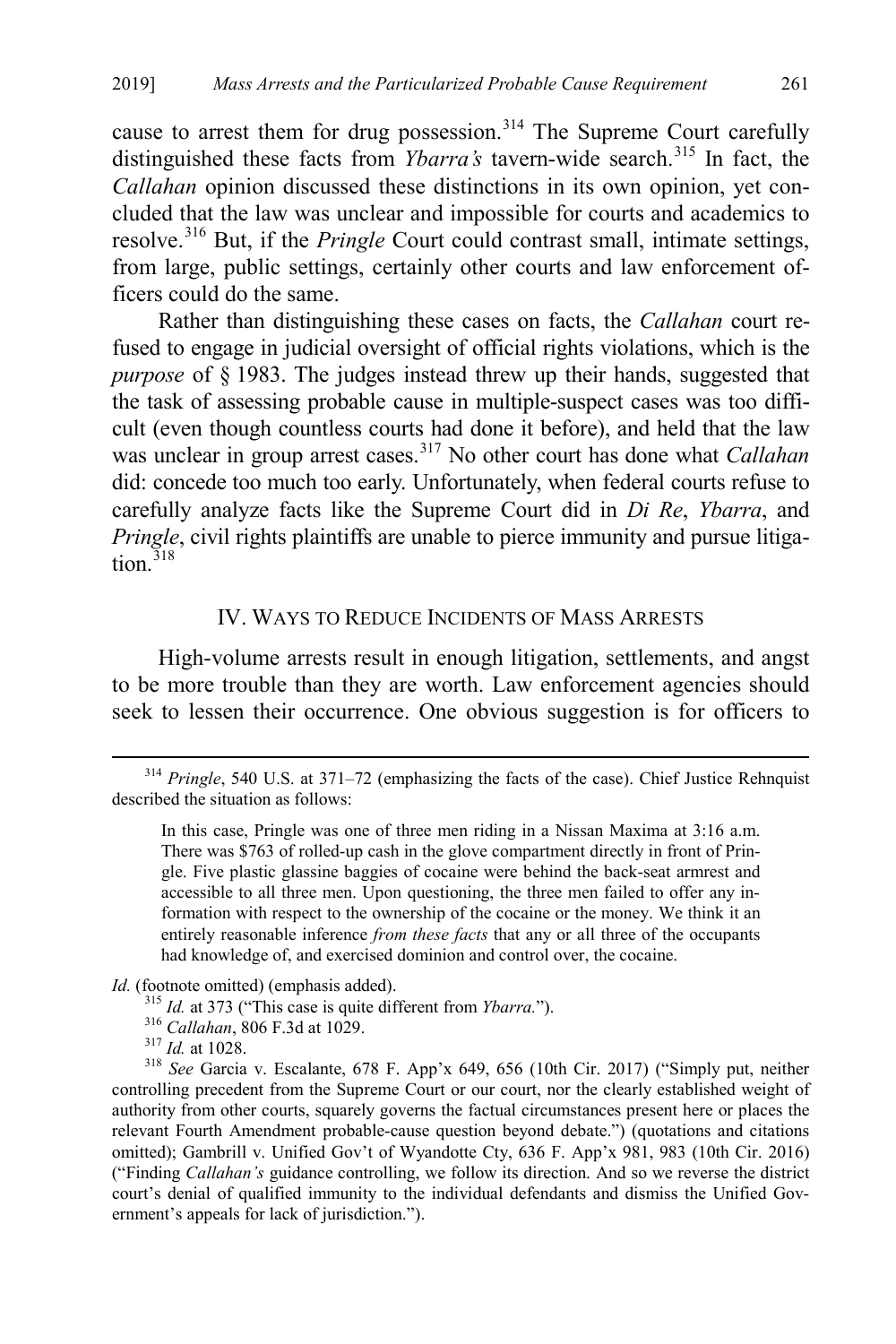<span id="page-46-0"></span>detain and investigate when they have individualized reasonable suspicion and to arrest only when they have particularized probable cause. Some police officers have been able to follow these legal guidelines and maintain immunity.<sup>[319](#page-46-1)</sup> Several cities have also crafted plans to avoid liability following arrests for demonstrations, marches, or other acts of civil disobedience.[320](#page-46-2) Even when cities and police departments have plans to *lawfully* arrest groups of people, however, not everyone follows the plan. This section will offer a few suggestions to minimize liability in the context of mass arrests by recommending measures that safeguard constitutional rights.

### *A. Lawful Mass Detentions as an Alternative to Unlawful Mass Arrests*

Far fewer civil rights lawsuits stem from mass detentions lacking rea-sonable suspicion than mass arrests lacking probable cause.<sup>[321](#page-46-3)</sup> Perhaps this is because a detention has far fewer legal consequences for individuals than an arrest, not to mention, it is a much less intrusive restraint on liberty. It appears that would-be plaintiffs feel less litigious when they are released at the scene following a brief detention than when they are released from jail following a full-fledged arrest. Would-be defendants should keep this in mind.

A detention is generally predicated upon individualized reasonable suspicion.<sup>[322](#page-46-4)</sup> On the other hand, a "[m]ass detention, by its very definition,

<span id="page-46-1"></span> <sup>319</sup> *See, e.g.*, Wilson v. Jean, 661 F. App'x 234, 237–38 (3d Cir. 2016) (finding officers had particularized probable cause to arrest single protestor because of his conduct in front of a fire station); Estate of Rosenbaum v. City of New York, 975 F. Supp. 206, 210 (E.D.N.Y. 1997) (praising New York police chief because he "discouraged officers from making [mass] arrests for . . . 'minor' crimes" and "engag[ing] in aggressive crowd control tactics, . . . [which] was commu-

<span id="page-46-3"></span><span id="page-46-2"></span>nicated to officers under his command").<br><sup>320</sup> *See supra* note[s 49](#page-9-5)[–61](#page-12-0) and accompanying text.<br><sup>321</sup> *But see* Lyall v. City of Los Angeles, 807 F.3d 1178, 1181 (9th Cir. 2015) (setting forth plaintiffs' complaints of mass detention); Lopez v. City of Houston, No. H-03-2297, 2008 WL 437056, at \*9 (S.D. Tex. Feb. 14, 2008) (indicating mass detention was carried out without reasonable suspicion); Ratliff v. City of Houston, No. CIV.A.H-02-3809, 2005 WL 1745468, at \*8 (S.D. Tex. July 25, 2005) (considering the question of "mass, suspicionless containment").  $322$  Terry v. Ohio, 392 U.S. 1, 27 (1968) (explaining the standard of reasonable suspicion).

<span id="page-46-4"></span>Justice Warren explained as follows:

<sup>[</sup>T]here must be a narrowly drawn authority to permit a reasonable search for weapons for the protection of the police officer, where he has reason to believe that he is dealing with an armed and dangerous individual, regardless of whether he has probable cause to arrest the individual for a crime. The officer need not be absolutely certain that the individual is armed; the issue is whether a reasonably prudent man in the circumstances would be warranted in the belief that his safety or that of others was in danger. And in determining whether the officer acted reasonably in such circumstances, due weight must be given, not to his inchoate and unparticularized suspicion or 'hunch,' but to the specific reasonable inferences which he is entitled to draw from the facts in light of his experience.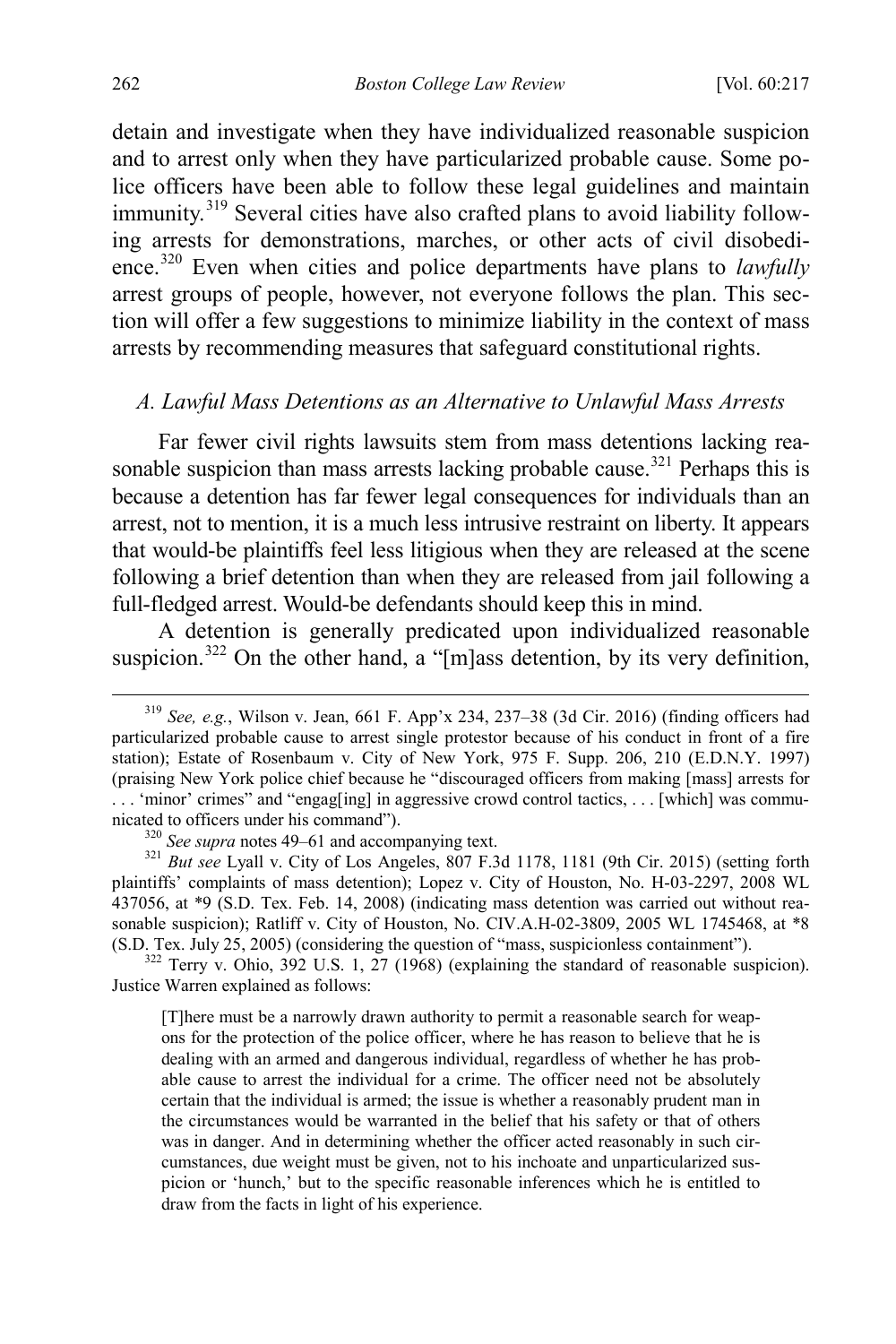<span id="page-47-0"></span>is based on a lack of individualized suspicion." $323$  Logically, it seems like unlawful mass detentions would lead to civil rights litigation. But, individualized reasonable suspicion is not *always* a prerequisite for a lawful deten- $tion.<sup>324</sup>$  $tion.<sup>324</sup>$  $tion.<sup>324</sup>$ 

Even though officers must have articulable reasonable suspicion (articulation is achieved through the officers' detailed explanation for the detention), there are times when the detention is evaluated first and foremost by its rea-sonableness.<sup>[325](#page-47-3)</sup> A classic example of this reasonableness-first analysis occurs in checkpoint cases where officers create a roadblock designed to briefly detain drivers and passengers, none of whom are individually suspected of committing a specific crime.<sup>[326](#page-47-4)</sup> Another common lawful mass detention occurs in emergency situations when officers must detain a large group of peo-ple while securing an area and locating suspects.<sup>[327](#page-47-5)</sup> Both of these types of detentions, when deemed reasonable, are permissible, even when they result in mass detentions.

Detentions are permitted primarily for investigative purposes,<sup>[328](#page-47-6)</sup> to brief-ly ensure that officers remain safe during encounters with civilians,<sup>[329](#page-47-7)</sup> and to

 $\overline{a}$ 

<span id="page-47-6"></span><sup>328</sup> See Illinois v. Wardlow, 528 U.S. 119, 125 (2000) (explaining that officers were permitted to "detain the individuals to resolve the ambiguity").

<span id="page-47-7"></span><sup>329</sup> Rowley, *supra* note [323,](#page-47-0) at 628 (criticizing this practice). One scholar, Christian Rowley, stated:

The *Bostick* standard circumvents the traditional requirement of individualized suspicion. The decision allows the interdiction of an entire vehicle and the concurrent mass detention of a group of individuals without the slightest showing of particularized suspicion. This type of seizure without particularized suspicion was one of the most obnoxious features of the general writs and is precisely the type of police behavior that the Fourth Amendment was intended to preclude.

*Id.* (footnote omitted).

*Id.* (footnote and citations omitted).

<span id="page-47-1"></span><sup>323</sup> Christian J. Rowley, Note, Florida v. Bostick*: The Fourth Amendment—Another Casualty of the War on Drugs*, 1992 UTAH L. REV. 601, 634.<br><sup>324</sup> *See* United States v. Paetsch, 782 F.3d 1162, 1169 (10th Cir. 2015) (observing that indi-

<span id="page-47-2"></span>vidualized reasonable suspicion is not required where the public interest outweighs the individual's liberty interests).<br><sup>325</sup> *See id.* (describing reasonableness as the "touchstone of the Fourth Amendment"); United

<span id="page-47-3"></span>States v. Maltais, 403 F.3d 550, 556 (8th Cir. 2005) (concluding that an investigative detention was "reasonably necessary to achieve the purpose of the temporary seizure"). <sup>326</sup> *See Maltais*, 403 F.3d at 556 (citing Samson v. California, 547 U.S. 843, 855 n.4 (2006),

<span id="page-47-4"></span>City of Indianapolis v. Edmond, 531 U.S. 32, 37–38 (2000), United States v. Martinez–Fuerte, 428 U.S. 543, 545 (1976), and Mich. Dep't of State Police v. Sitz, 496 U.S. 444, 447 (1990)). <sup>327</sup> *See generally* Eugene Kontorovich, *Liability Rules for Constitutional Rights: The Case of* 

<span id="page-47-5"></span>*Mass Detentions*, 56 STAN. L. REV. 755 (2004) (stating that "the government has repeatedly resorted to mass detentions in emergencies").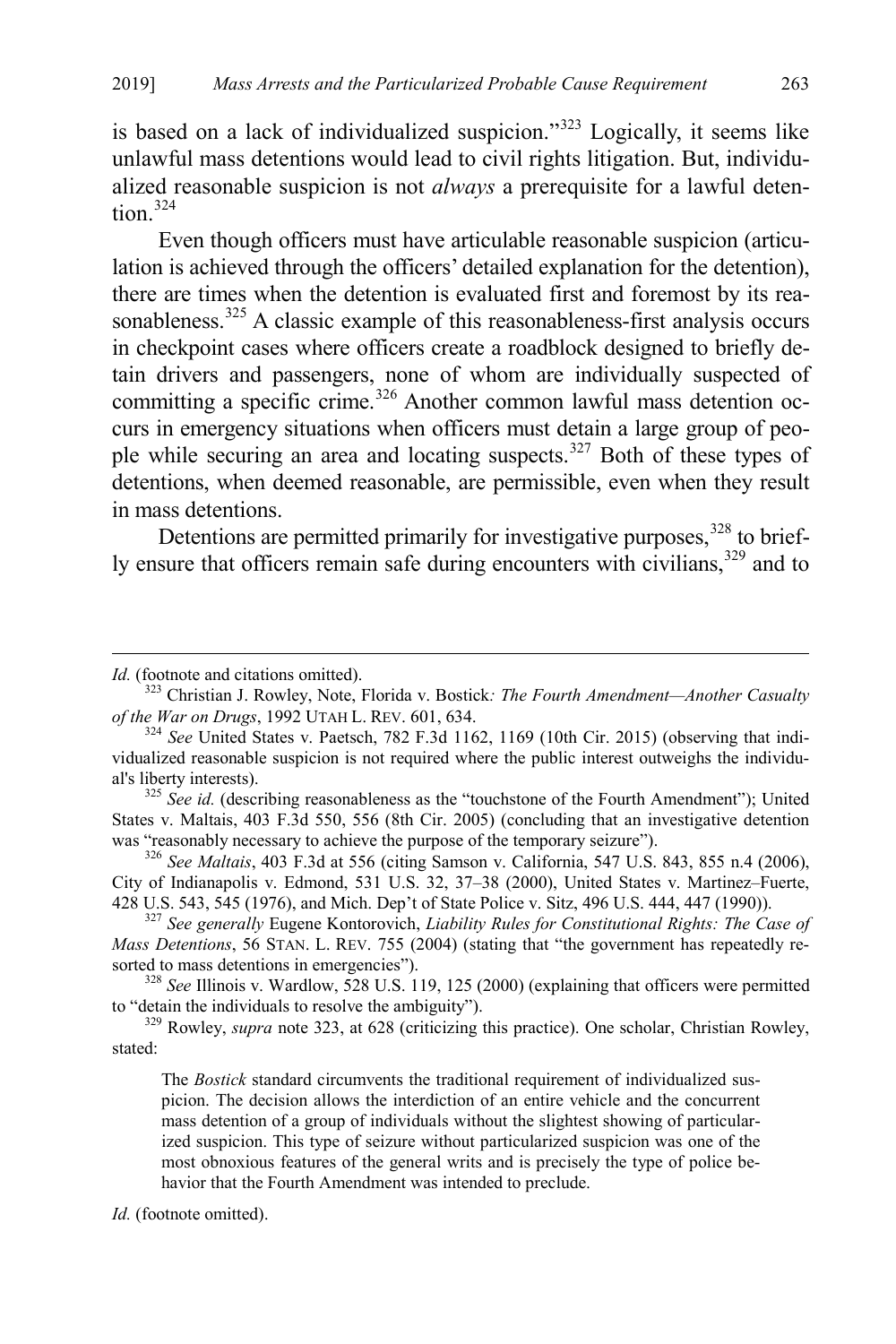resolve ambiguities.<sup>[330](#page-48-0)</sup> They are generally far less invasive than arrests. Nevertheless, because a detention can look like an arrest and even morph into one, courts must determine whether the detention lasted too long, was implemented in an unacceptable manner, or was otherwise unreasonable in achieving its purpose.[331](#page-48-1) Although officers should use the least intrusive means available to investigate in the shortest amount of time possible, $332$  the fact that the detention could have been shorter in duration or handled better does not necessarily render the detention unconstitutional, as officers must make quick decisions in rapidly changing circumstances.<sup>[333](#page-48-3)</sup> Courts are reluctant to second-guess these decisions, particularly when they involve felonious criminal activity, or community or officer safety concerns.<sup>[334](#page-48-4)</sup>

Several courts have found legitimate reasons for mass detentions. In 2012, the U.S. District Court for the District of Colorado decided *United States v. Paetsch*, which held that officers acted reasonably in detaining drivers and passengers in twenty vehicles for thirty minutes while they waited to determine which car contained stolen money and a GPS tracking device following a bank robbery.<sup>[335](#page-48-5)</sup> The court found that the detention was reasonable given the severity of the crime, even when some aspects of the detention were troubling.<sup>[336](#page-48-6)</sup> In another case decided that year, *Bernini v. City of St. Paul*, the U.S. District Court for the District of Minnesota upheld the detention of a large group of protestors who behaved dangerously because the detention was short in duration and officers attempted to differen-

<span id="page-48-4"></span>not indulge in unrealistic second-guessing.").<br><sup>334</sup> *See Paetsch*, 782 F.3d at 1169 (emphasizing the importance of the public interest in the reasonableness calculus).

<span id="page-48-6"></span><span id="page-48-5"></span>335 United States v. Paetsch, 900 F. Supp. 2d 1202, 1205–10, 1215 (D. Colo. 2012), *aff'd*, 782 F.3d 1162 (10th Cir. 2015). 336 *Id*. at 1215–16.

<span id="page-48-0"></span><sup>&</sup>lt;sup>330</sup> *Wardlow*, 528 U.S. at 125 (explaining that although conduct "was ambiguous and susceptible of an innocent explanation," officers were permitted to "detain the individuals to resolve the ambiguity"). <sup>331</sup> *See* Bernini v. City of St. Paul, 665 F.3d 997, 1005 (8th Cir. 2012) (finding a detention

<span id="page-48-1"></span>reasonable because it was investigatory in nature and lasted only as long as reasonably necessary); *Maltais*, 403 F.3d at 556 (considering the circumstances surrounding detention of plaintiffs).<br><sup>332</sup> United States v. Tilmon, 19 F.3d 1221, 1225–26 (7th Cir. 1994).<br><sup>333</sup> See Ryburn v. Huff, 565 U.S. 469, 477 (2012) (expl

<span id="page-48-3"></span><span id="page-48-2"></span>judged from the perspective of a reasonable officer on the scene, rather than with the 20/20 vision of hindsight'" and observing that "'[t]he calculus of reasonableness must embody allowance for the fact that police officers are often forced to make split-second judgments—in circumstances that are tense, uncertain, and rapidly evolving'") (quoting Graham v. Connor, 490 U.S. 386, 396– 97 (1989)); *Tilmon*, 19 F.3d at 1225–26 ("A court in its assessment should take care to consider whether the police are acting in a swiftly developing situation, and in such cases the court should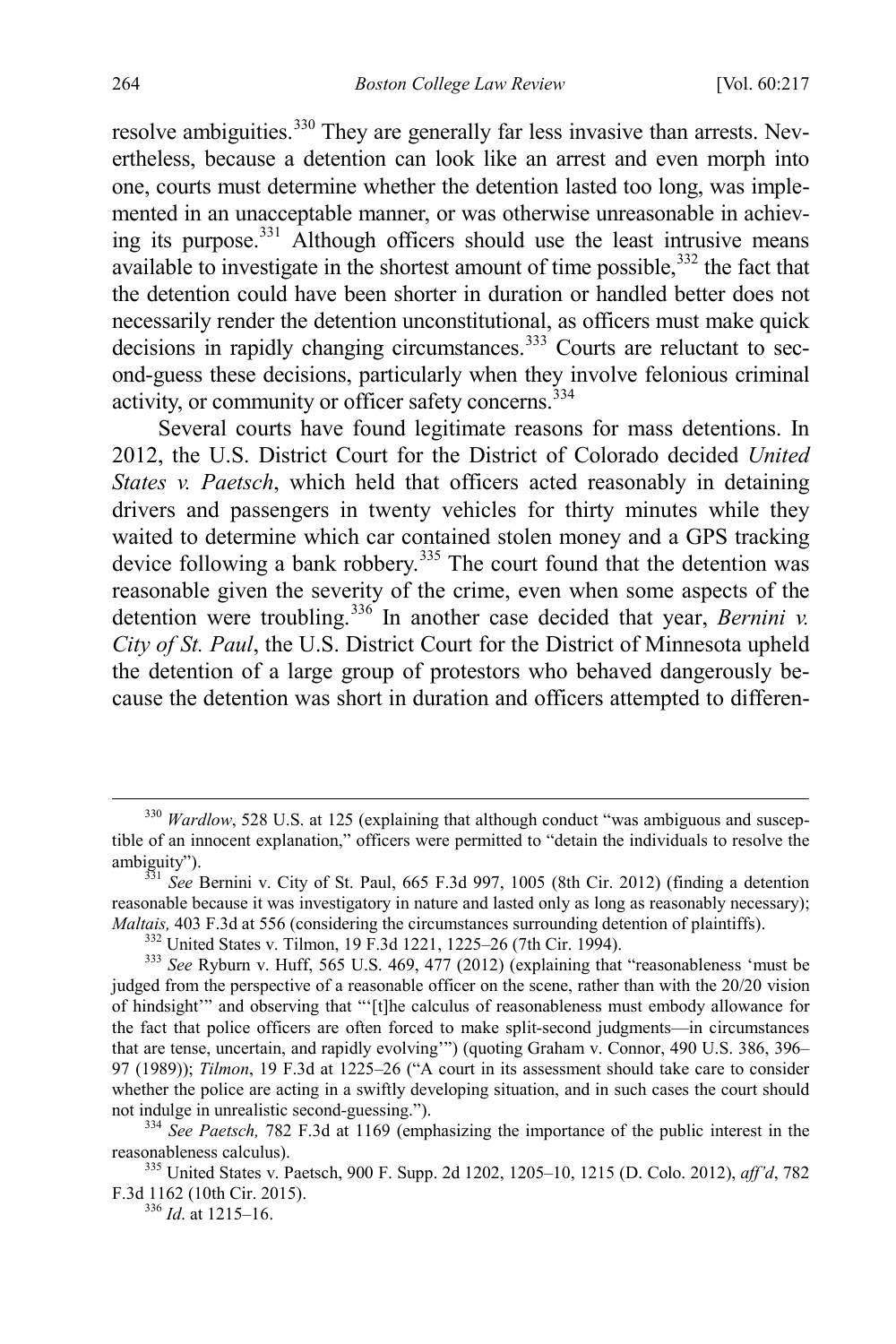tiate and separate innocent persons from those suspected of engaging in criminal activity.[337](#page-49-0)

Courts are pleased when officers actually investigate and sort out the guilty from the innocent before making the decision to arrest individuals.<sup>[338](#page-49-1)</sup> The opposite is true too: courts are displeased when officers round up the innocent and guilty alike, making no effort to investigate or distinguish be-tween detainees.<sup>[339](#page-49-2)</sup> Consider what Judge Posner said in a case involving the mass arrest of protestors:

Nothing is more common than for mass arrests in riots or demonstrations to net a sizable percentage of innocents. Persons knowingly involved in a disturbance are quicker to size up the situation and flee when the police close in on them; innocents often freeze in puzzlement, becoming sitting ducks easily swept up in the police charge. $340$ 

Posner's sound observation that in a mass arrest scenario the guilty flee and the innocent stay has been true in other mass arrest cases.<sup>[341](#page-49-4)</sup> One federal court praised "police efforts to sort lawbreakers from bystanders, and to advise the latter that they should leave."<sup>[342](#page-49-5)</sup> This kind of reasonableness persuades a court to believe that officers acted appropriately.

Police officers may think that to contain a crisis they must arrest first and investigate second. Detaining and investigating simultaneously, however, is a better and far more constitutionally sound option. Although it is the duty of officers to protect members of the public from violent crime and to

<span id="page-49-2"></span><sup>339</sup> See Mallory v. United States, 354 U.S. 449, 456 (1957) ("It is not the function of the police to arrest . . . at large and to use an interrogating process at police headquarters in order to determine whom they should charge before a committing magistrate on 'probable cause.'").<br><sup>340</sup> Vodak v. City of Chicago, 639 F.3d 738, 750 (7th Cir. 2011).<br><sup>341</sup> See Tommy Witherspoon, Judge Rules Twin Peaks Biker, Wife Ja

<span id="page-49-4"></span><span id="page-49-3"></span>*Probable Cause*, WACO TRIB. (Aug. 17, 2015), http://www.wacotrib.com/news/twin-peaks-bikershooting/judge-rules-twin-peaks-biker-wife-jailed-with-sufficient-probable/article\_7f6da5d8-b7 0f-55fc-9cd3-6f7dc9d56964.html [http://perma.cc/78MY-G8XV] (reporting that under cross examination, law enforcement agent agreed with arrestees' attorney that arrested couple did not flee, were cooperative with police during the investigation, and did not appear to realize that they were suspects). <sup>342</sup> *Dinler*, 2012 WL 4513352, at \*6.

<span id="page-49-5"></span>

<span id="page-49-0"></span> $337$  Bernini v. City of St. Paul, No. CIV. 09-2312 PAM/JJG, 2010 WL 4386888, at \*5 (D. Minn. Oct. 28, 2010), *aff'd*, 665 F.3d 997 (8th Cir. 2012).

<span id="page-49-1"></span><sup>&</sup>lt;sup>338</sup> See Bernini, 665 F.3d at 1005 (observing that the police "attempted to discern who had been part of the unit at the intersection and released approximately 200 people, including seven of the plaintiffs, at the park"); Dinler v. City of New York*,* No. 04 CIV. 7921 RJS JCF, 2012 WL 4513352, at \*1 (S.D.N.Y. Sept. 30, 2012) (stating that the crucial issue turned on the "officers' efforts to release innocent bystanders and to make sure that they arrested only those who partici-<br>pated in the unlawful march").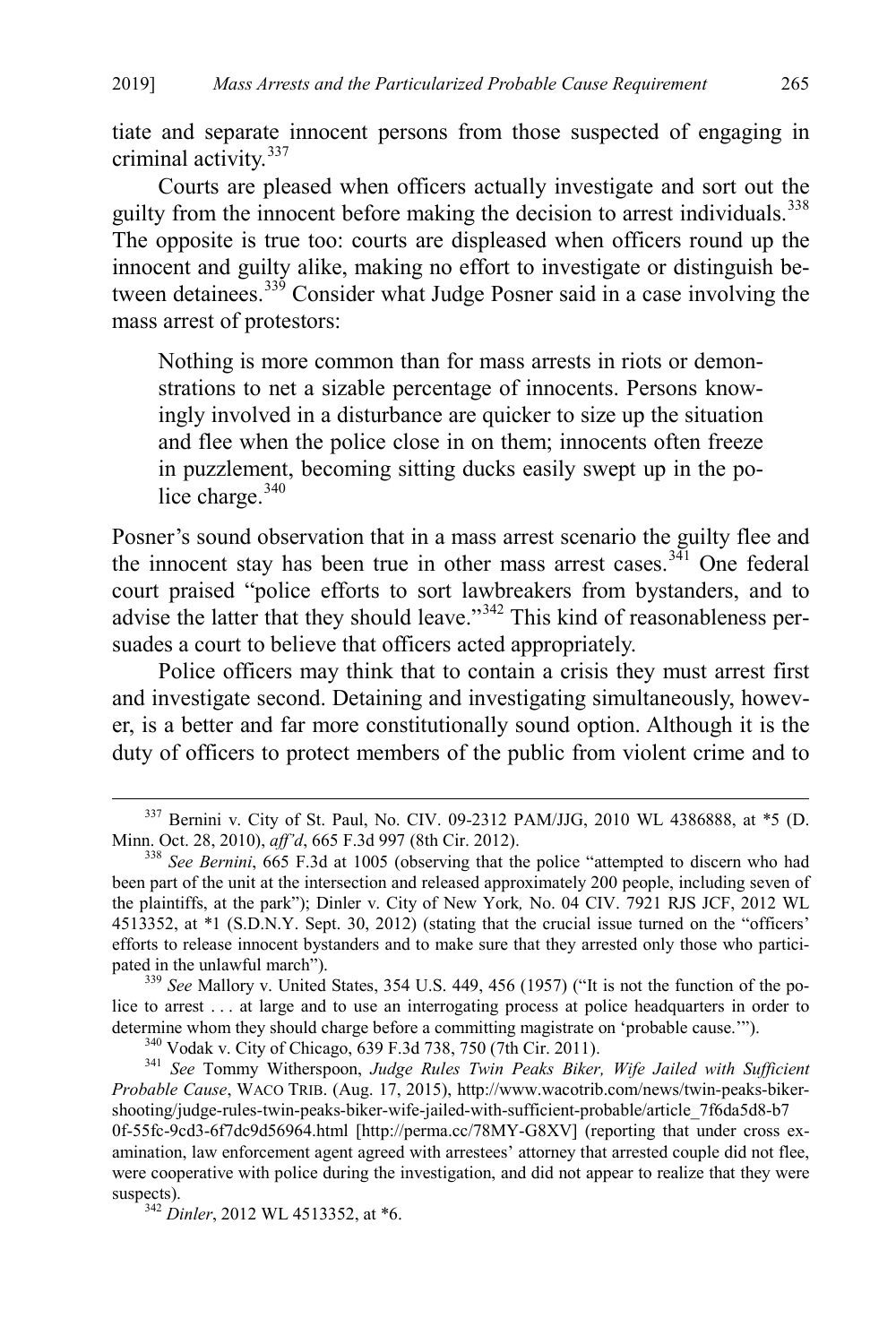investigate suspected crime, they are also sworn to uphold the legal standards for detention and arrest. If the reason for detention can be characterized as a general interest in crime control, it is unconstitutional.<sup>343</sup> The beauty of detentions, however, is that officers, through good investigation, can make better arrest decisions that are more likely to fit within the Fourth Amendment's parameters.

Police departments and cities should consider training officers to detain *en masse* before arresting *en masse*, if the facts warrant such action. Of course, officers must still be able to articulate reasonable suspicion for doing so. Detentions are always evaluated for reasonableness; when an officer's actions cross that line, he risks exposure to civil liability. But, given the small number of lawsuits stemming from mass detentions, their less intrusive nature, and their lower threshold requirement, a questionable mass detention is better than a questionable mass arrest.

## *B. Increased Law Enforcement Training*

Most police departments have in-house training on pertinent criminal law and procedural developments. Nevertheless, multiple-suspect and mass arrests are important but unlikely training topics. Training on these subjects could result in fewer lawsuits against officers, officials, and governments. Failure to train officers is a theory of liability under § 1983, albeit a limited one.[344](#page-50-1) The Supreme Court in *City of Canton v. Harris* held that "inadequacy of police training may serve as the basis for  $\S$  1983 liability only where the failure to train amounts to deliberate indifference to the rights of persons with whom the police come into contact."<sup>345</sup> The *Harris* Court stated that § 1983 plaintiffs must establish that the officers' training was inadequate for the tasks the officers were required to perform and the training deficiency was closely related to the constitutional violation.<sup>[346](#page-50-3)</sup>

Subsequent courts have framed the test another way. The Seventh Circuit Court of Appeals ruled that holding a city liable based upon a failure to train theory requires the plaintiff to prove that the city acted with deliberate indifference.<sup>[347](#page-50-4)</sup> Evidence of "(1) failure to provide adequate training in light

<span id="page-50-0"></span> <sup>343</sup> *Ratliff*, 2005 WL 1745468, at \*10, \*12 (citing Illinois v. Lidster, 540 U.S. 419, 424–26 (2004)) (noting that the city plan reflected unlawful interest in general crime control when it sought to detain teenagers before they had committed a crime for the purpose of ascertaining

<span id="page-50-3"></span><span id="page-50-2"></span><span id="page-50-1"></span>whether they were violating curfew, alcohol, or traffic laws).<br><sup>344</sup> City of Canton v. Harris, 489 U.S. 378, 387 (1989) (stating that "there are limited circum-<br>stances in which an allegation of a 'failure to train' can be

<span id="page-50-4"></span><sup>&</sup>lt;sup>345</sup> *Id.* at 388.<br><sup>346</sup> *Id.* at 390–91.<br><sup>347</sup> Sornberger v. City of Knoxville, 434 F.3d 1006, 1029–30 (7th Cir. 2006).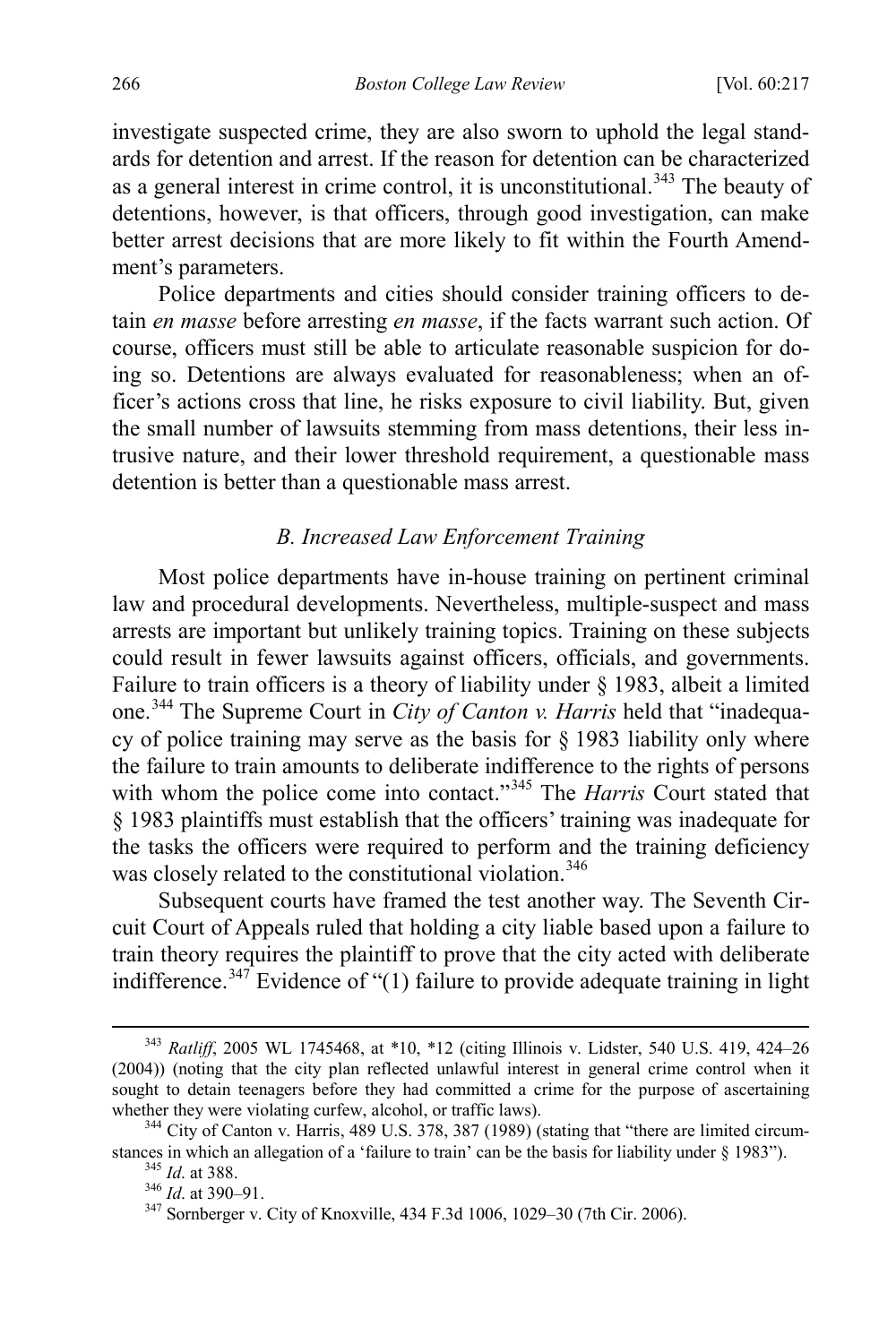of foreseeable consequences; or (2) failure to act in response to repeated complaints of constitutional violations by its officers" satisfies the deliber-ate indifference requirement.<sup>[348](#page-51-0)</sup>

In order to hold a municipality or government liable for the deliberate indifference of its officers, the indifference must amount to a policy or cus-tom.<sup>[349](#page-51-1)</sup> A single arrest does not establish this level of indifference.<sup>[350](#page-51-2)</sup> The Second Circuit explained that a "training program is not inadequate merely because a few of its graduates deviate from what they were taught."<sup>[351](#page-51-3)</sup> Nevertheless, multiple mass arrest incidents may lead to a finding of liability under this theory.

One would hope that any government forced to settle millions of dollars in damages would learn from a single incident and not repeat its folly. New York City, however, was unable to learn from its mass arrest mistakes.[352](#page-51-4) A New York federal district court concluded that because the city had several pending lawsuits stemming from multiple instances of mass arrests, this fact created a "plausible inference of deliberate indifference" to training officers "how to determine individual probable cause, instead of sweeping up arrestees *en masse*."<sup>[353](#page-51-5)</sup> For this reason, police departments and governments would be well-advised to conduct and follow special training on mass arrests, understanding that once they have unlawfully arrested a group, they may be more susceptible to losing their qualified immunity in consecutive group arrest civil rights cases.

### *C. Diversified Arrest Policymaking Authority*

Section 1983 liability can also attach through governmental officials who act as policymakers.<sup>[354](#page-51-6)</sup> Chiefs of police, sheriffs, city council members, and elected district attorneys have been deemed policymakers liable for constitutional torts under  $\S$  1983.<sup>[355](#page-51-7)</sup> Liability may arise when a policy,

<span id="page-51-1"></span><span id="page-51-0"></span><sup>&</sup>lt;sup>348</sup> *Id.* <sup>349</sup> *Harris*, 489 U.S. at 389. 350 *See Jenkins v. City of New York, 478 F.3d 76, 95 (2d Cir. 2007) (finding that a single arrest by an officer did not amount to a showing that a city had a faulty training pr* 

<span id="page-51-4"></span><span id="page-51-3"></span><span id="page-51-2"></span><sup>&</sup>lt;sup>351</sup>*Id.* 351 *Id.* 351 *Id.* 351 *Id.* 352 *See* Osterhoudt v. City of New York, No. 10CV3173(RJD)(RML), 2012 WL 4481927, at \*2 (E.D.N.Y. Sept. 27, 2012) (indicating that the city had entered into multiple settlement agreements).

<span id="page-51-6"></span><span id="page-51-5"></span><sup>&</sup>lt;sup>354</sup> See Burge v. St. Tammany Parish, 336 F.3d 363, 369 (5th Cir. 2003) (explaining that policymakers can be found liable under § 1983 for maintaining an official policy that deprives individuals of their rights). <sup>355</sup> *See* Pembaur v. City of Cincinnati, 475 U.S. 469, 485 (1986) ("In ordering the Deputy

<span id="page-51-7"></span>Sheriffs to enter petitioner's clinic the County Prosecutor was acting as the final decisionmaker for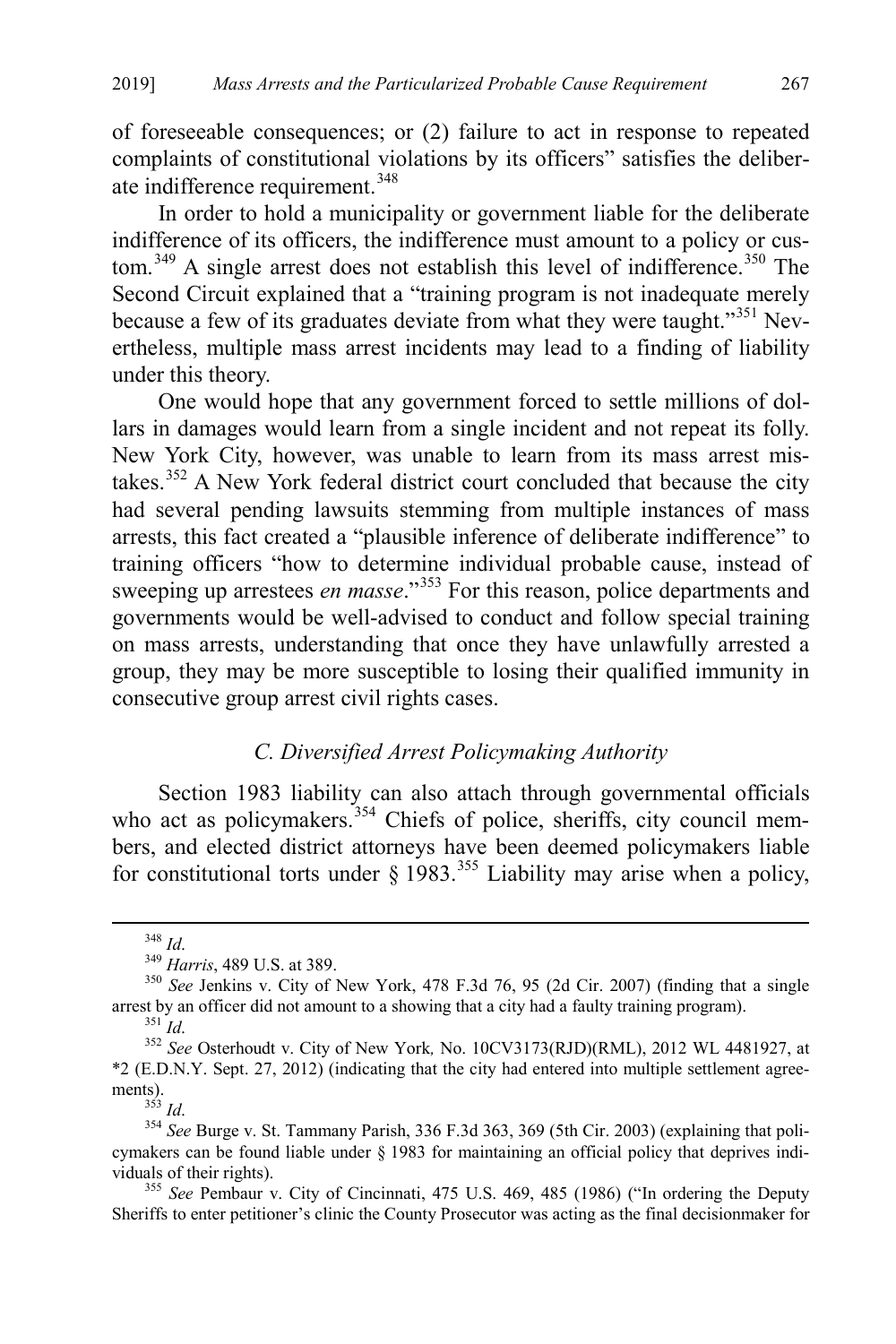ordinance, regulation, decision, or plan results in the deprivation of constitutional rights.[356](#page-52-0) Officials may be held liable when lawmakers have dele-gated policymaking authority.<sup>[357](#page-52-1)</sup> Policymaking liability may also flow from a failure to act when there was a duty to avoid civil rights violations.<sup>[358](#page-52-2)</sup> Whether someone is an official with policymaking authority is a question of state law to be decided by judges not juries. $359$ 

Local governments and officials may avoid liability by diversifying mass arrest decision-making authority. This could be accomplished by obtaining advice from multiple governmental legal departments before, during, and after a high-volume arrest. Many municipalities, governments, states, agencies, and elected officials have legal counsel and even entire legal divisions, particularly in mid-sized and larger cities. One purpose of these legal divisions is to limit governmental exposure to litigation and to provide legal counsel when civil liability issues arise. Given the expense governments face in these types of lawsuits, they should be looking to these legal divisions to minimize liability.

The Supreme Court has recognized that governments "often spread poli-cymaking authority among various officers and official bodies."<sup>[360](#page-52-4)</sup> Indeed, important decision-making authority is often so spread out that any one official or entity may have limited decision-making authority. [361](#page-52-5) It is possible for governments and officials to minimize exposure even further by creating a checks-and-balances system by which various legal departments and entities are consulted prior to the decision to execute a mass arrest.

It is better practice to develop a policy for group or mass arrests that requires legal advisors from various governmental agencies to sanction the arrest while suspects are still only detained. Such a plan may minimize the potential for constitutional rights violations. For example, the district attorney, a legal representative for the law enforcement agency, the county attorney, and the city council or mayor could agree to hold any decision to arrest

the county, and the county may therefore be held liable under § 1983."); Dean v. Cty. of Gage, 807 F.3d 931, 941–43 (8th Cir. 2015) (explaining that under Nebraska state law, the Sheriff makes the final decision to arrest a suspect and thus the county could be held liable for unlawful arrests); Morgan v. City of DeSoto, 900 F.2d 811, 815 (5th Cir. 1990) (observing that City Council members, the Police Chief, and the Director of Public Safety could all be liable if they participated in

<span id="page-52-0"></span>the order of unlawful mass arrests).<br><sup>356</sup> *See Burge*, 336 F.3d at 369 (explaining that liability arises under § 1983 when an official<br>policy deprives individuals of their federally or constitutionally protected rights).

<span id="page-52-4"></span><span id="page-52-3"></span><span id="page-52-2"></span><span id="page-52-1"></span><sup>&</sup>lt;sup>357</sup> Bennett v. City of Slidell, 735 F.2d 861, 862 (5th Cir. 1984).<br><sup>358</sup> See Burge, 336 F.3d at 369 (noting that liability may arise under § 1983 when a policy-<br>maker fails to "act affirmatively" to avoid violations).

<sup>&</sup>lt;sup>359</sup> Jett v. Dallas Indep. Sch. Dist., 491 U.S. 701, 737 (1989).<br><sup>360</sup> *Pembaur*, 475 U.S. at 483. <sup>361</sup> *Id.* 

<span id="page-52-5"></span>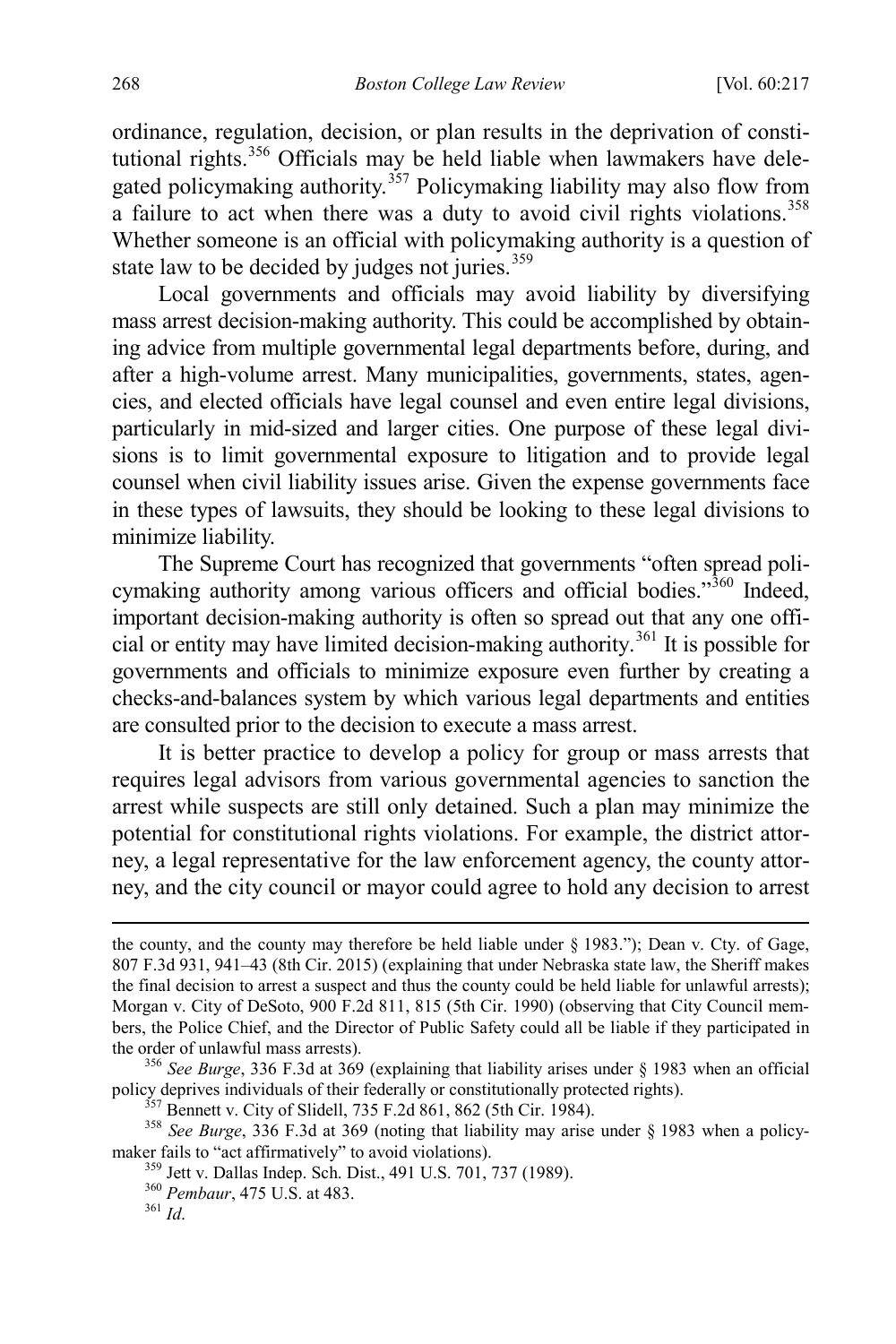a group *en masse* until it has been screened by more than one lawyer, legal department, or advisor. Although it may be desirable to allow some decisions to be made ad hoc,  $362$  greater legal input and increased caution would likely reduce civil rights violations and lawsuits.

A potential danger of this approach is that it could spread liability, ex-posing more officials to suit.<sup>[363](#page-53-2)</sup> But, there is also a danger in allowing only one body have control over mass arrest decisions. The Seventh Circuit implied in a mass arrest lawsuit involving nine hundred arrestees that the City Council should have "constrain[ed] the [Chicago Police] Superintendent's authority to make mass arrests in demonstration situations" but because it did not, it was deemed the policymaker and the city was liable for its deci-sions.<sup>[364](#page-53-3)</sup> The court further suggested that in order for municipalities to be shielded from liability, city ordinances should constrain or limit policy-maker decisions when it comes to unlawful mass arrests.<sup>[365](#page-53-4)</sup> Ultimately, when governments are able to pool legal resources to research and apply the law to a developing legal problem, it is likely that cooler minds will prevail, greater precautions will benefit all concerned, probable cause will be carefully and objectively assessed, and incidents of civil liability will be minimized.

#### <span id="page-53-0"></span>**CONCLUSION**

Federal courts have confronted the concept of probable cause as it applies to multiple-suspect, group, and mass arrests. No court—not the Supreme Court in its recent *Wesby* decision<sup>[366](#page-53-5)</sup> nor any other federal court—has adopted or sanctioned the concept of "group probable cause" or its equivalent.

The three Supreme Court opinions addressing probable cause in multisuspect searches and arrests, including *Pringle*, reiterate that probable cause must be particularized. This fact alone settles the area of law and puts it beyond the realm of debate. Although *Pringle* was a heavily fact-specific case

<span id="page-53-1"></span> <sup>362</sup> Eric J. Miller, *Role-Based Policing: Restraining Police Conduct "Outside the Legitimate Investigative Sphere,"* 94 CAL. L. REV. 617, 655 (2006) ("Other practices may be unsystematic and ad hoc, dependent upon the discretion of individual officials—police officers or prosecutors. These law-enforcement norms help the individual officer and the institution to determine its role, thereby identifying the scope of its authority."). <sup>363</sup> *See Morgan*, 900 F.2d at 815 (finding that liability may be imposed on City Council mem-

<span id="page-53-2"></span>bers, the Police Chief, and the Director of Public Safety for their involvement in ordering mass arrests). <sup>364</sup> *Vodak*, 639 F.3d 738 at 747–48. <sup>365</sup> *Id*. at 748–49.

<span id="page-53-5"></span><span id="page-53-4"></span><span id="page-53-3"></span><sup>366</sup> District of Columbia v. Wesby, 138 S. Ct. 577, 589–93 (2018) (focusing its analysis on whether the action taken by the police was clearly established as prohibitive).